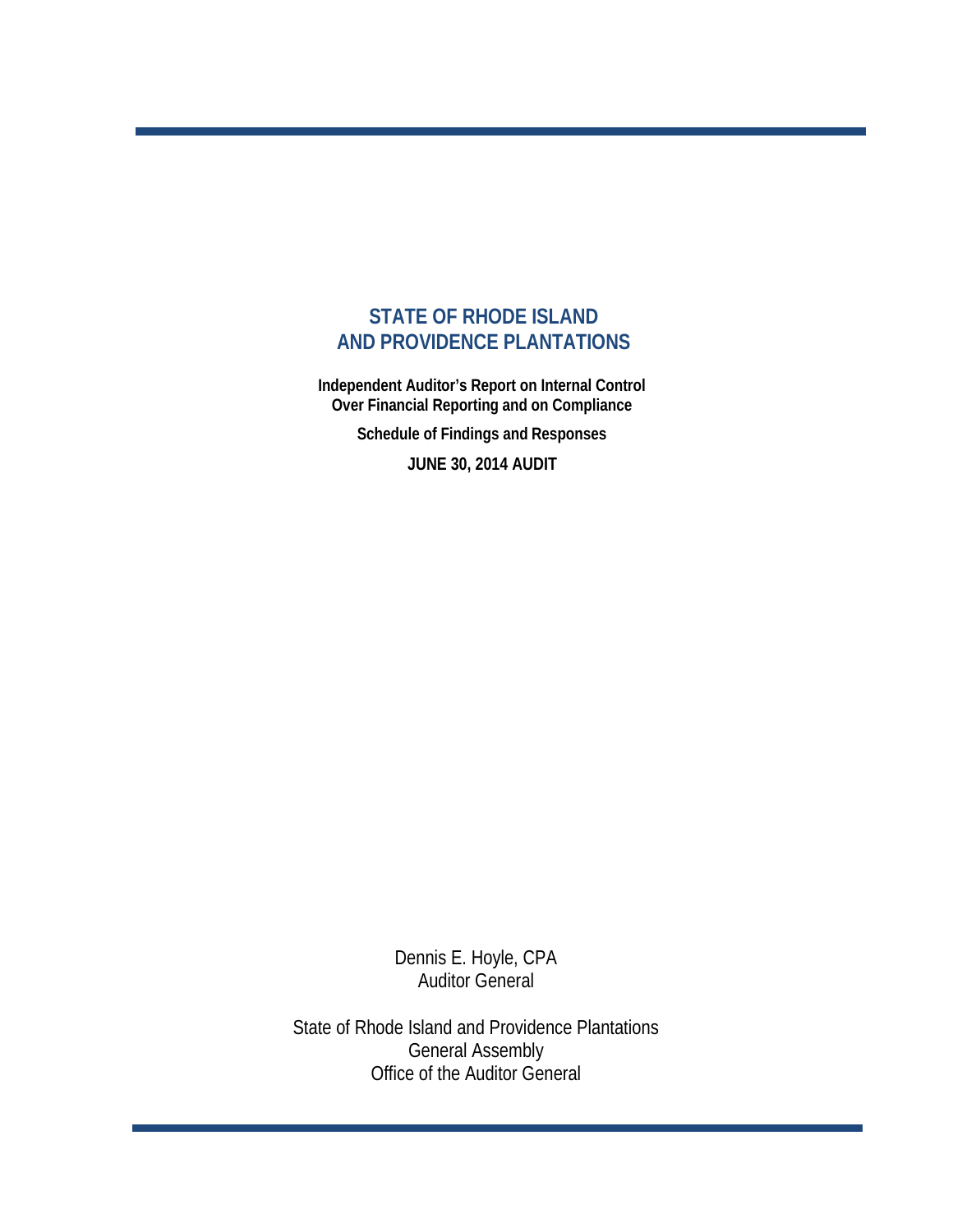

86 Weybosset Street · Providence, RI · 02903-2800 tel: 401.222.2435 · fax: 401.222.2111 ● *oag.ri.gov* 

March 31, 2015

Finance Committee of the House of Representatives and Joint Committee on Legislative Services, General Assembly State of Rhode Island and Providence Plantations:

We have audited the financial statements of the State of Rhode Island and Providence Plantations (the State) for the year ended June 30, 2014 and have issued our report thereon dated December 18, 2014. Our Independent Auditor's Report on the State's financial statements was included in the State's Comprehensive Annual Financial Report for fiscal 2014.

As required by *Government Auditing Standards,* we have also prepared a report, dated December 18, 2014 and included herein, on our consideration of the State's internal control over financial reporting, its compliance with certain provisions of laws, regulations and contracts, and other matters required to be reported by those standards.

Our report includes:

- 18 findings that we considered significant deficiencies or material weaknesses in internal control over financial reporting or other matters required to be reported by *Government Auditing Standards.*
- 7 findings reported by the auditors of component units.
- 28 management comments these are less significant findings, yet, in our opinion still warrant communication and the attention of the State's management.

The State's management has provided their comments and planned corrective actions, which have been included herein, relative to these findings and management comments.

Other findings and recommendations related to the State's administration of federal programs will be issued separately in the State's *Single Audit Report* for the fiscal year ended June 30, 2014*.*

Sincerely, Dennis E. Hoyle, CPA Auditor General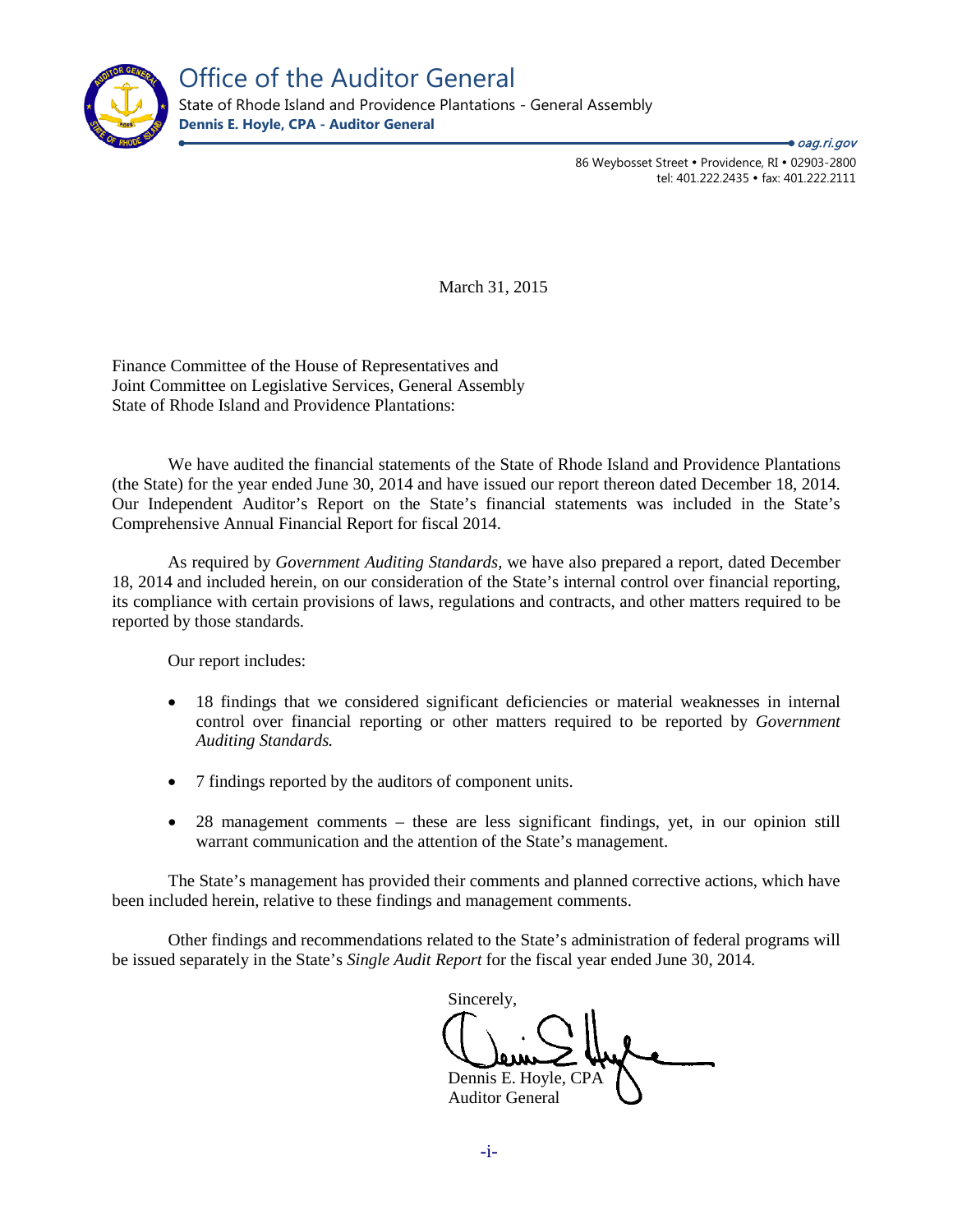# **State of Rhode Island and Providence Plantations**

**Schedule of Findings and Responses**

# **JUNE 30, 2014 AUDIT**

# **TABLE OF CONTENTS**

|                                                                                                                                                                                                    | Page           |
|----------------------------------------------------------------------------------------------------------------------------------------------------------------------------------------------------|----------------|
| <b>EXECUTIVE SUMMARY</b>                                                                                                                                                                           |                |
| <b>INDEPENDENT AUDITOR'S REPORT</b>                                                                                                                                                                |                |
| Report on Internal Control Over Financial Reporting and on Compliance<br>and Other Matters Based on an Audit of Financial Statements Performed<br>in Accordance with Government Auditing Standards | $\overline{2}$ |
| <b>SCHEDULE OF FINDINGS AND RESPONSES</b>                                                                                                                                                          | 5              |
| <b>Material Weaknesses and Significant Deficiencies in Internal Control</b><br><b>Over Financial Reporting and Material Noncompliance</b>                                                          |                |
| Statewide Accounting Systems and Other Financial Reporting Matters                                                                                                                                 | 5              |
| <b>Information Systems Security</b>                                                                                                                                                                | 19             |
| Department of Revenue – Division of Taxation                                                                                                                                                       | 25             |
| Department of Transportation - IST Fund                                                                                                                                                            | 30             |
| Component Units – control deficiencies and material noncompliance<br>reported by the component unit auditors                                                                                       | 39             |
| <b>Management Comments</b>                                                                                                                                                                         | 46             |
|                                                                                                                                                                                                    |                |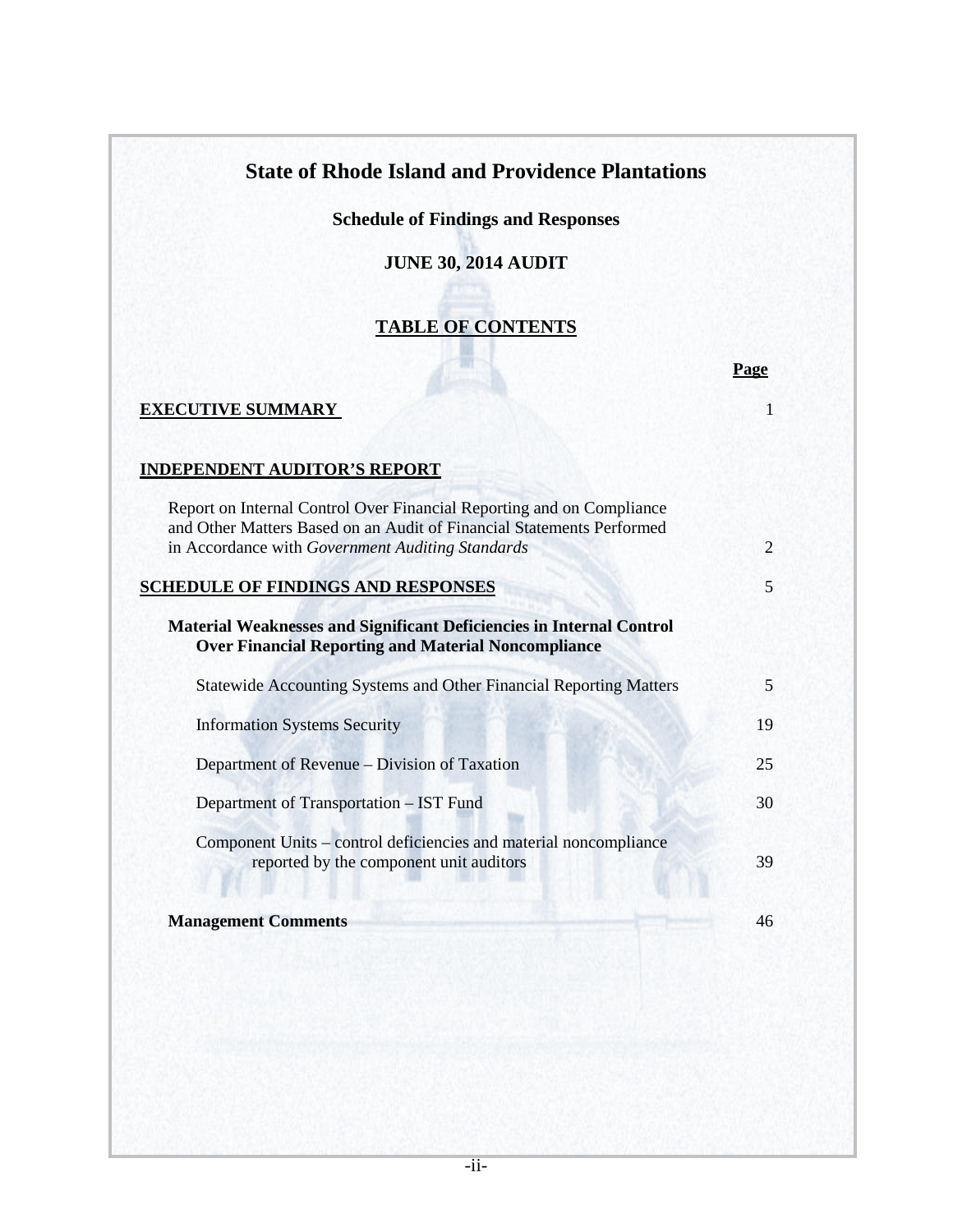We identified weaknesses in the State's internal control over financial reporting and made other recommendations to enhance controls or result in other operational efficiencies as part of our audit of the State of Rhode Island's financial statements for the year ended June 30, 2014. The State's management has responsibility for, and maintains internal control over, financial reporting. *Government Auditing Standards* require that we communicate deficiencies in internal control over financial reporting based on our audit.

Management has been responsive in addressing control deficiencies identified in prior audits – those that remain are generally conditions that have existed for several years and will likely require additional information technology (IT) investment. Developing new or enhancing existing systems demands significant monetary and technical resources. There are a multitude of operational benefits to be derived from these IT investments in addition to enhancing internal control over financial reporting.

The common thread underlying most of these control deficiencies is outdated or incomplete systems. RIFANS, the State's centralized accounting system is largely effective and reliable for the functionalities that are operational; however, there is substantial opportunity for further efficiencies through completion of the State's Enterprise Resource Planning (ERP) system. These functional gaps result in control deficiencies in specific areas. For example, RIFANS does not meet the State's needs in three important and interrelated areas – time reporting/payroll, grants management, and cost allocation –

functions integral to overall State operations. The State needs to develop a strategic plan to complete the ERP system and address business continuity risks resulting from certain critical legacy systems.

The Division of Taxation's systems are antiquated and are currently being replaced with an integrated system that will enhance operations and address existing control issues.

The Department of Transportation's use of multiple systems to meet its operational and financial reporting objectives results in unnecessary complexity and control weaknesses since these systems were never designed to share data.

Overall, the State has not sufficiently addressed IT security risks, an increasing concern given the State's very complex computing environment. Additionally, certain standard IT control processes, such as program change control, have not been implemented uniformly on an organization-wide basis.

We have included control deficiencies and material noncompliance reported by the independent auditors of component units (e.g., The Met School, Central Falls School District, and the RI Convention Center Authority) included within the State's financial A *deficiency in internal control* exists when the design or operation of a control does not allow management or employees, in the normal course of performing their assigned functions, to prevent, or detect and correct misstatements on a timely basis.

Control deficiencies classified as *material weaknesses* represent a higher likelihood that a material misstatement could occur and not be prevented or detected than those findings classified as *significant deficiencies.*

*Management comments* are matters not meeting the above criteria but still warrant the attention of management. These include opportunities to enhance controls or result in other operational efficiencies.

statements. While their financial activity is reported within the State's CAFR, their accounting and control procedures are generally independent of the State's control procedures.

We also reported 28 management comments, which are less significant findings that highlight financial-related operational, policy or accounting control matters. New fiscal 2014 management comments address adoption of the updated COSO internal control framework, accounting for DCYF trust funds, accumulating data for the disclosure of significant commitments, monitoring of internal service funds, federal reimbursements to the Veterans' Home, authorized bank signatories, and accounting for federal disaster declarations and recoveries. Management comments repeated from prior years address subrecipient monitoring, drawdown of federal funds, certain taxation processes, and other accounting and financial reporting issues.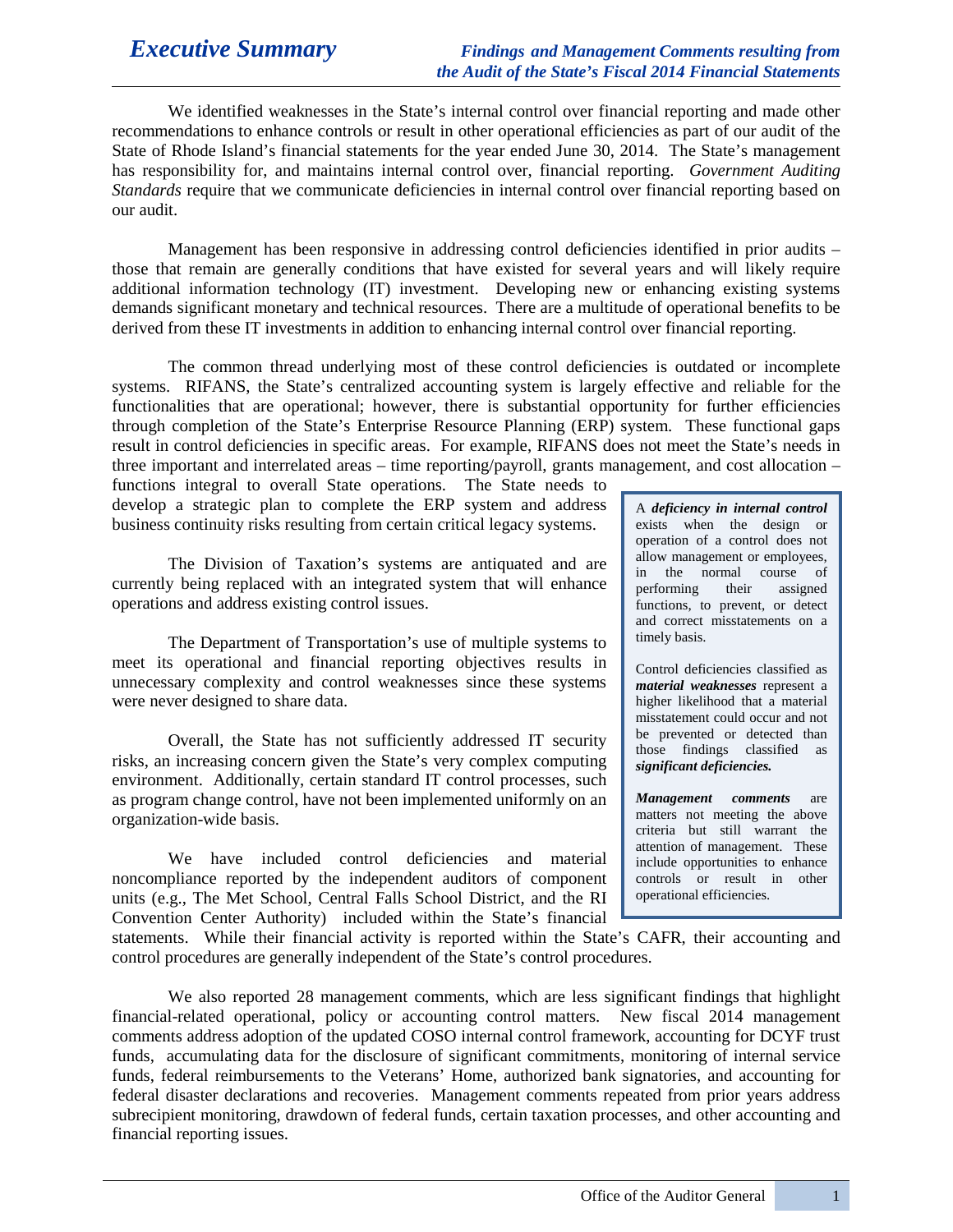

oag.ri.gov

86 Weybosset Street · Providence, RI · 02903-2800 tel: 401.222.2435 · fax: 401.222.2111

# **INDEPENDENT AUDITOR'S REPORT ON INTERNAL CONTROL OVER FINANCIAL REPORTING AND ON COMPLIANCE AND OTHER MATTERS BASED ON AN AUDIT OF FINANCIAL STATEMENTS PERFORMED IN ACCORDANCE WITH**  *GOVERNMENT AUDITING STANDARDS*

Finance Committee of the House of Representatives and Joint Committee on Legislative Services, General Assembly, State of Rhode Island and Providence Plantations:

We have audited, in accordance with the auditing standards generally accepted in the United States of America and the standards applicable to financial audits contained in *Government Auditing Standards* issued by the Comptroller General of the United States, the financial statements of the governmental activities, the business-type activities, the aggregate discretely presented component units, each major fund, and the aggregate remaining fund information of the State of Rhode Island and Providence Plantations (the State), as of and for the year ended June 30, 2014, and the related notes to the financial statements, which collectively comprise the State's basic financial statements and have issued our report thereon dated December 18, 2014. Our report includes a reference to other auditors who audited the financial statements of:

- the Tobacco Settlement Financing Corporation, a blended component unit which represents 2% of the assets and deferred outflows and 1% of the revenues of the governmental activities and 1% of the assets and 2% of the revenues of the aggregate remaining fund information;
- the Convention Center Authority, a major fund, which also represents 63% of the assets and deferred outflows and 2% of the revenues of the business-type activities;
- the HealthSource RI Trust, an agency fund, and the Ocean State Investment Pool, an external investment trust, which represents less than 1% of the assets and revenues of the aggregate remaining fund information; and
- all the component units comprising the aggregate discretely presented component units.

This report includes our consideration of the results of the other auditors' testing of internal control over financial reporting and compliance and other matters that are reported on separately by those other auditors. However, this report, insofar as it relates to the results of the other auditors, is based solely on the reports of the other auditors.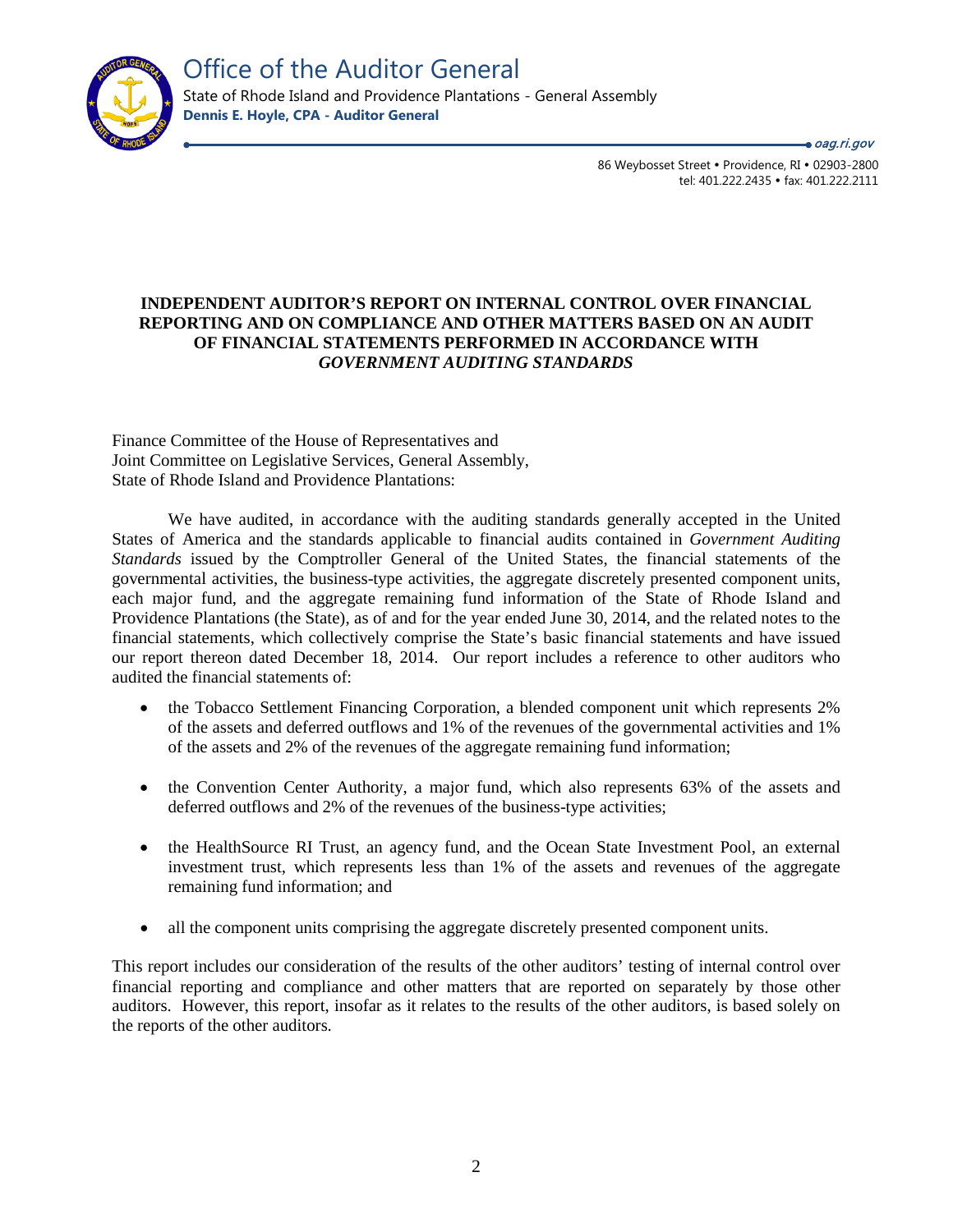Finance Committee of the House of Representatives and Joint Committee on Legislative Services, General Assembly

# **Internal Control Over Financial Reporting**

In planning and performing our audit of the financial statements, we considered the State's internal control over financial reporting (internal control) to determine the audit procedures that are appropriate in the circumstances for the purpose of expressing our opinions on the financial statements, but not for the purpose of expressing an opinion on the effectiveness of the State's internal control. Accordingly, we do not express an opinion on the effectiveness of the State's internal control.

Our consideration of internal control was for the limited purpose described in the preceding paragraph and was not designed to identify all deficiencies in internal control that might be material weaknesses or significant deficiencies and therefore, material weaknesses or significant deficiencies may exist that were not identified. However, as discussed in the accompanying schedule of findings and responses, we and the other auditors identified certain deficiencies in internal control that we consider to be material weaknesses and significant deficiencies.

*A deficiency in internal control* exists when the design or operation of a control does not allow management or employees, in the normal course of performing their assigned functions, to prevent, or detect and correct, misstatements on a timely basis. A *material weakness* is a deficiency, or a combination of deficiencies, in internal control such that there is a reasonable possibility that a material misstatement of the State's financial statements will not be prevented, or detected and corrected on a timely basis. We consider the deficiencies described in the accompanying schedule of findings and responses to be material weaknesses: Findings 2014-004, 2014-005, 2014-007, 2014-008, 2014-011, 2014-013, 2014-014, 2014-015 and 2014-017. Other auditors of the discretely presented component units considered the deficiencies described in the accompanying schedule of findings and responses to be material weaknesses: Findings 2014-019, 2014-020 and 2014-021.

*A significant deficiency* is a deficiency, or combination of deficiencies in internal control that is less severe than a material weakness, yet important enough to merit attention by those charged with governance. We consider the deficiencies described in the accompanying schedule of findings and responses to be significant deficiencies: Findings 2014-001, 2014-002, 2014-003, 2014-006, 2014-009, 2014-010, 2014-012, 2014-016 and 2014-018. Other auditors of the discretely presented component units considered the deficiencies described in the accompanying schedule of findings and responses to be significant deficiencies: Findings 2014-022, 2014-023 and 2014-024.

# **Compliance and Other Matters**

As part of obtaining reasonable assurance about whether the State's financial statements are free of material misstatement, we performed tests of its compliance with certain provisions of laws, regulations, contracts, and grant agreements, noncompliance with which could have a direct and material effect on the determination of financial statement amounts. However, providing an opinion on compliance with those provisions was not an objective of our audit, and accordingly, we do not express such an opinion. The results of our tests and those of the other auditors disclosed an instance of noncompliance or other matter that is required to be reported under *Government Auditing Standards* and which is described in the accompanying schedule of findings and responses as Finding 2014-025.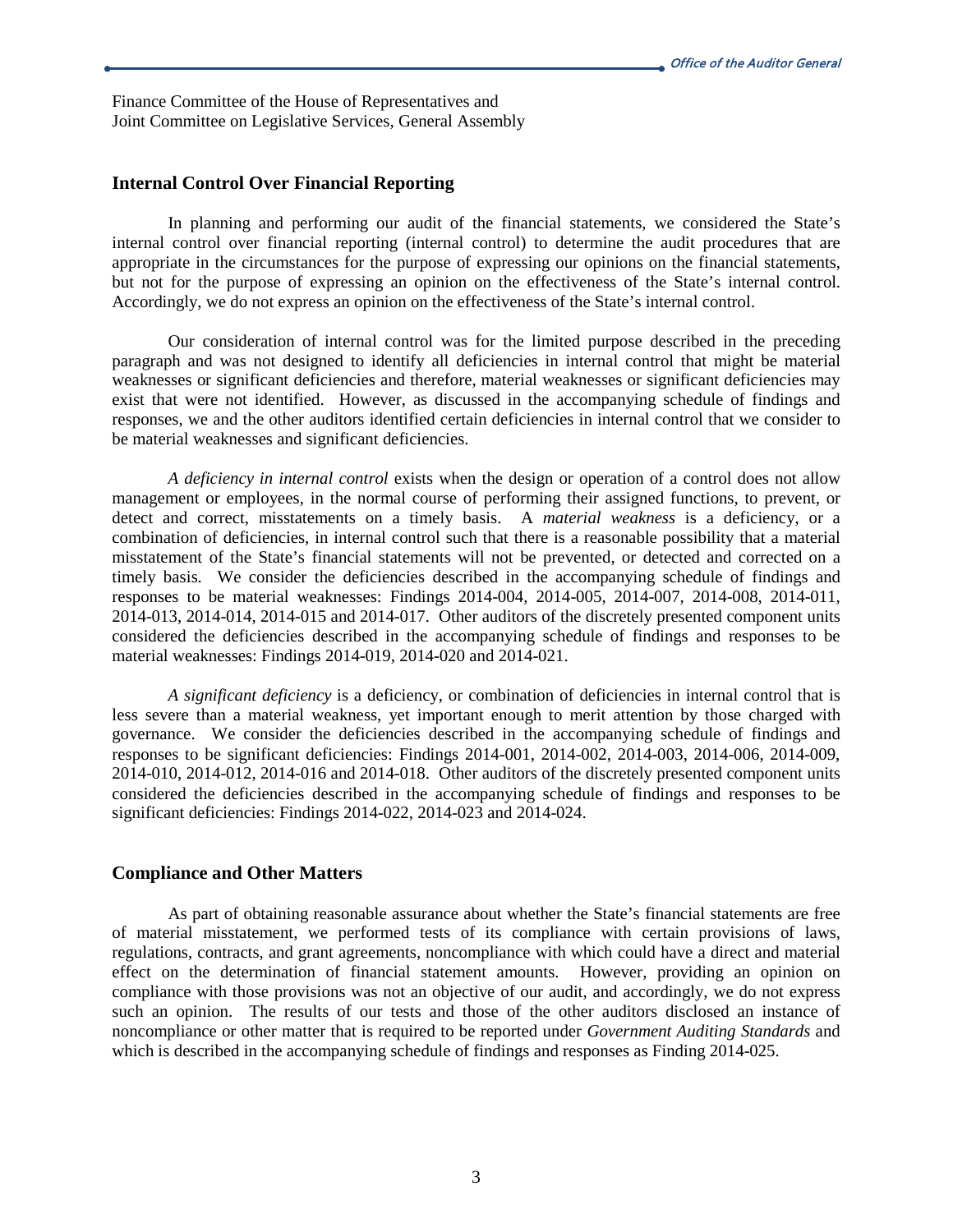Finance Committee of the House of Representatives and Joint Committee on Legislative Services, General Assembly

## **State's Response to Findings**

The State's responses to the findings identified in our audit are described in the accompanying schedule of findings and responses. The State's responses were not subjected to the auditing procedures applied in the audit of the financial statements and accordingly, we express no opinion on the responses.

# **Purpose of this Report**

The purpose of this report is solely to describe the scope of our testing of internal control and compliance and the result of that testing, and not to provide an opinion on the effectiveness of the State's internal control or on compliance. This report is an integral part of an audit performed in accordance with *Government Auditing Standards* in considering the State's internal control and compliance. Accordingly, this communication is not suitable for any other purpose.

Dennis E. Hoyle, CPA

Auditor General

December 18, 2014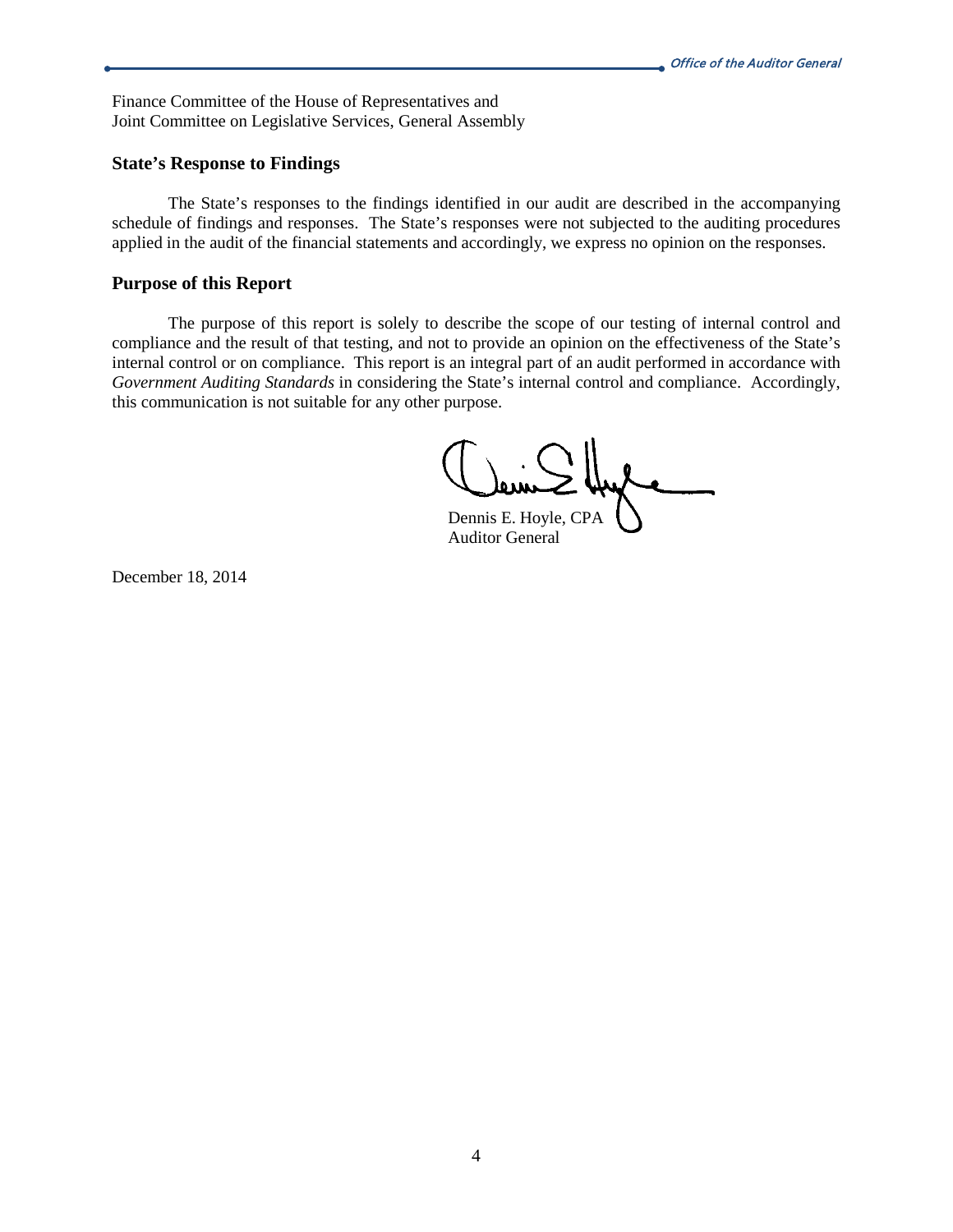*Finding 2014-001 (significant deficiency - repeat finding)*

# STRATEGIC AND BUSINESS CONTINUITY PLANNING FOR CRITICAL FINANCIAL COMPUTER SYSTEMS

The State lacks a strategic plan to (1) complete its implementation of a comprehensive Enterprise Resource Planning (ERP) financial system, which began in 2001, and (2) ensure that critical legacy financial systems, such as the payroll system, which pose a business continuity risk, will be available to support State operations.

The Rhode Island Financial and Accounting Network System (RIFANS) is used to meet the State's accounting and financial reporting responsibilities. RIFANS, utilizing the Oracle E-Business Suite software, was intended as a comprehensive, integrated ERP system for the State. The intent of an ERP system is to optimize integration thereby enhancing efficiency.

The State purchased multiple modules within the Oracle E-Business Suite software but has not implemented certain modules (e.g., human resources, grants and projects, accounts receivable, and human resources benefits). Completion of the system has stalled over the years due to (1) lack of committed financial resources, (2) skepticism and uncertainty that the Oracle modules are the desired solution, and (3) inability to attract and retain Oracle trained personnel to maintain/implement existing or additional system functionalities.

Because the ERP system is incomplete, important functionalities are currently met either through legacy systems or through multiple departmental processes without the intended integration and efficiencies. This results in business continuity risk, decreased efficiency and effectiveness, and control weaknesses.

The State's information technology environment is complex due to the scope and interrelationship of the multiple systems operating within State government. Additionally, there is a wide range in the "ages" of the technology employed – some critical systems utilize outdated technology which makes these operations vulnerable from a business continuity and systems security perspective. Certain of these legacy systems utilize software that is no longer supported and the availability of skilled personnel to work on the systems is limited. In other instances, the State has not timely implemented software upgrades which may limit vendor support and exposes the application to other vulnerabilities.

The State's payroll system is a key example of a critical computer system that results in business continuity risk. The payroll system processes payroll for over 14,000 employees totaling more than \$965 million in fiscal 2014 and meets the provisions of 100 separate collective bargaining agreements as well as contributions to health and pension benefit plans and other required withholdings. The payroll system utilizes outdated technology and is maintained by a very small group of employees. It still utilizes a legacy account structure that was replaced upon implementation of RIFANS. External support for the system, if required, would largely be unavailable. Documentation of the system has not been maintained consistent with current IT standards further challenging consideration of external support or development of a replacement system.

Implementing a new payroll system that meets current information technology standards would be a significant challenge and undertaking; however, planning for that eventuality is necessary. Payroll processing alone is a critical functionality that should be better integrated into the ERP system. Further, conversion to a modern platform is needed to allow other integrated functionalities to progress such as grants and project management and cost allocation.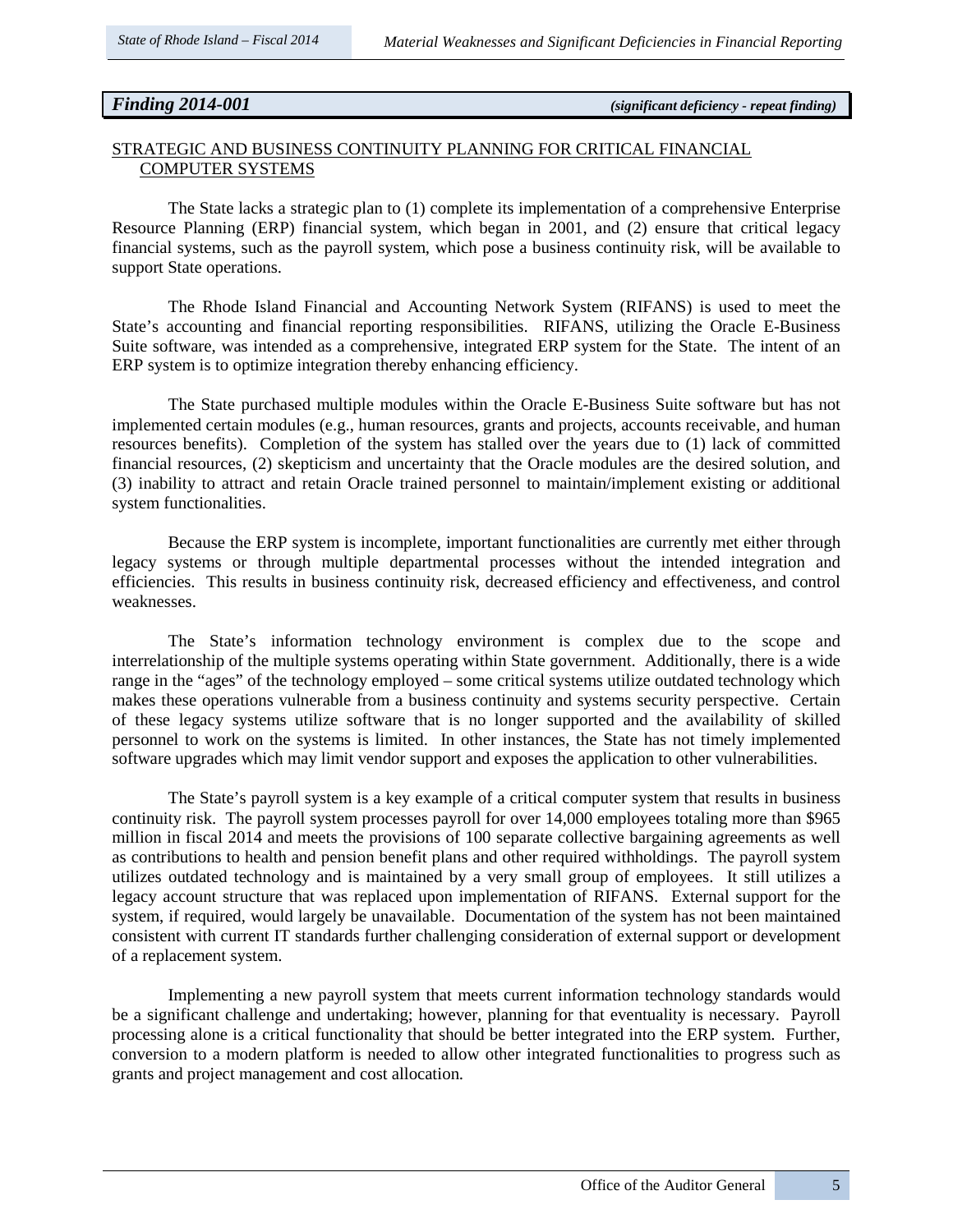While RIFANS is largely effective and reliable for the functionalities that are operational, there is substantial need and opportunity for further efficiencies to be accomplished through completion of the ERP system. Inefficiencies result when departments pursue individual solutions to their needs, where a comprehensive ERP solution could yield a uniform, more efficient, and overall cost-effective solution. For example, the Executive Office of Health and Human Services is engaging a consultant to develop a cost allocation plan and process just for its Medicaid program operations. There are numerous cost allocation systems and vendor supported solutions throughout State government none of which is uniform or integrated into centralized accounting system.

Various subsidiary accounting systems (largely departmental cost allocation systems) which process material classes of expenditures have not been converted to the RIFANS account structure and continue to use an old account structure that was replaced in July 2001. Consequently, account conversion tables must be continually maintained which increases the risk that data may be misposted in the accounting system. This adds unnecessary complexity to the overall internal control structure and requires that certain employees remain knowledgeable about and even create new accounts (to match new activities or programs within RIFANS). These legacy systems also present business continuity risk since, like the payroll accounting system, they utilize outdated technology, are largely undocumented, and are maintained by a very small staff without backup and limited opportunities for external support.

Because both the financial and technical personnel resources necessary to complete the ERP system as originally envisioned are scarce, the State has been understandably reluctant to proceed. Further, the challenge in attracting qualified technical employees to support or assist in the implementation of new IT projects has the State considering outsourcing to meet these needs. The potential loss of integration and weakened controls that could result if various functionalities are outsourced and are not resident within the ERP system must be adequately considered.

Despite the acknowledged challenges in advancing or completing the ERP system, the importance of these functionalities to overall State operations requires continued attention. Significant costs are likely to be incurred replacing or improving the individual departmental systems, many of which are unsupported, utilize outdated legacy structures, and lack the benefits of widely available technology. These costs must be evaluated against comprehensive, uniform ERP solutions.

A comprehensive strategic plan, consistent with the vision of an integrated ERP system, should be prepared. The strategic vision for the ERP system and other mission critical financial systems must resolve the continuing skepticism and uncertainty regarding whether completion of the ERP system by implementing additional Oracle modules is the desired solution. Regardless, the plan must ensure that the desired integration aspects of the ERP system can be met.

 Many of the ERP functionalities pending implementation are interdependent. Consequently, implementing these functionalities is challenging and requires a coordinated timeline. Further, due to the significant scope of the remaining components, adequate resources must be identified and committed to the tasks.

### RECOMMENDATIONS

- 2014-001a Develop and implement a comprehensive strategic plan to address the completion of the State's ERP system and the business continuity risk presented by critical legacy financial systems.
- 2014-001b Ensure that the strategic plan identifies the amount of resources (both State and/or contracted personnel) needed to either a) support a fully-integrated State ERP system or b) transition to and monitor systems or functions outsourced by the State.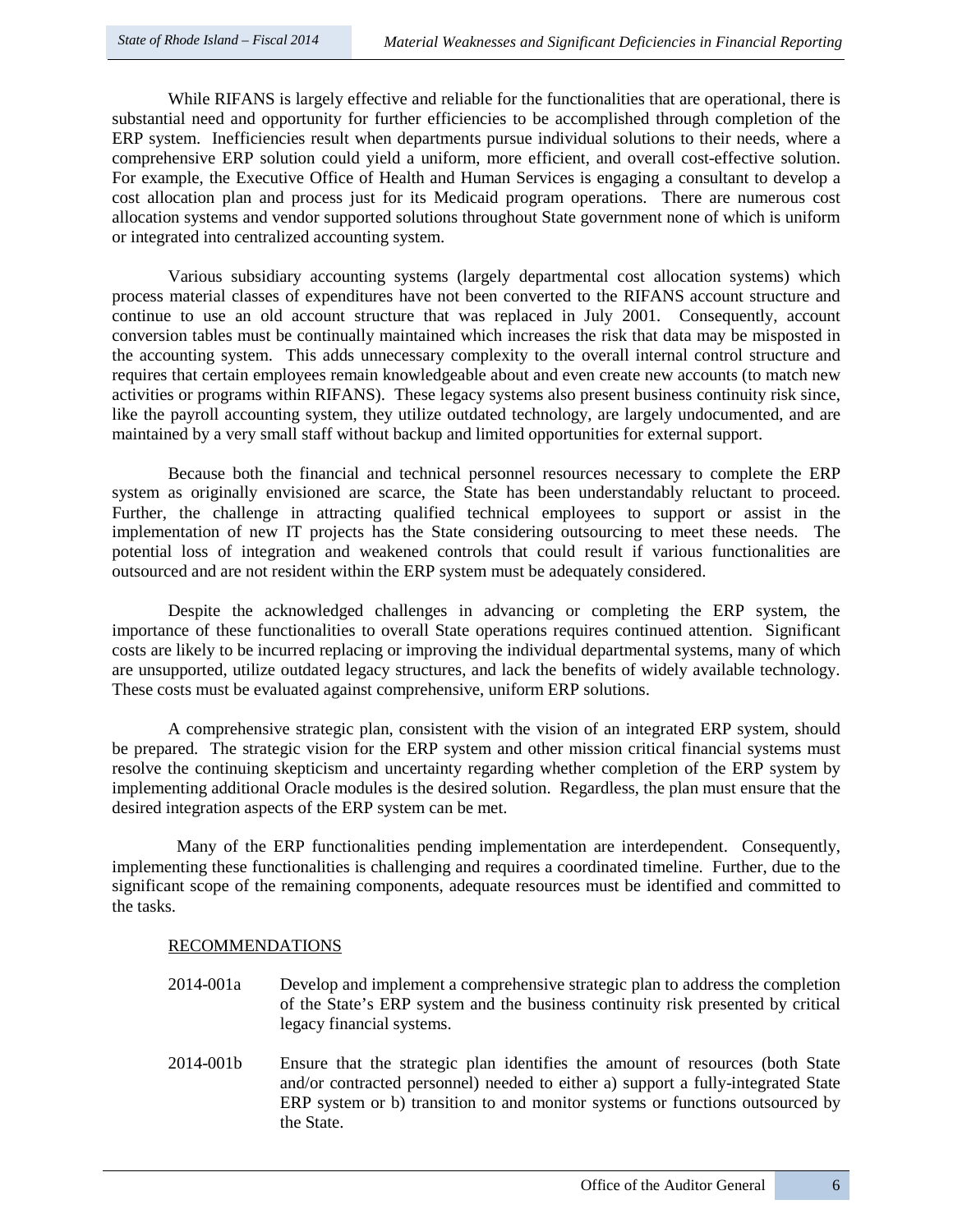2014-001c Establish a timeline to migrate all systems currently using the legacy account structure that was replaced in 2001 to the RIFANS account structure.

## *Corrective action plan / auditee views:*

*The Division of Information Technology (DoIT) in conjunction with the Office of Digital Excellence (ODE) is working to develop a comprehensive strategic plan for all critical business applications, including legacy financial systems. The plan will address the hierarchy of the systems, business continuity and disaster recovery plans, and the long-term approach to remediate findings for each major application. DoIT and ODE will also be working with the respective agencies and departments to determine the outstanding requirements and business needs over the next six months in preparation for a potential capital submission to address ongoing funding shortfalls.*

*Anticipated Completion Date: September 30, 2015*

*Contact Person: Thom Guertin, Chief Digital Officer Phone: 401.222.2280*

*Finding 2014-002* **(***significant deficiency - repeat finding)*

# SEGREGATION OF DUTIES WITHIN FUNCTIONS PERFORMED BY THE OFFICE OF THE GENERAL TREASURER

Appropriate controls over cash receipts and disbursements require segregation of duties. Specifically, the authorization and recording of transactions should be performed by individuals totally separate from those with responsibility for the actual disbursement and receipt of cash and subsequent reconciliation of bank and book balances. The Office of the General Treasurer's RIFANS system access allows certain employees to initiate and approve accounting transactions while also having responsibility for performing bank account reconciliations and initiating check printing and funds transfers from State bank accounts. During fiscal 2014, numerous journal entries recording receipts, adjustments, and allocations, were initiated and departmentally approved by Treasury personnel. Certain of these functions are less segregated than they should be resulting in weakened controls over the State's cash receipts and disbursements.

While the State has implemented various compensating controls to mitigate this risk, optimal financial control would fully segregate an organization's treasury and accounting functions to safeguard against asset misappropriation. Treasury should have responsibility for disbursing cash and executing funds transfer but have no responsibility for initiating or approving accounting entries. Segregation of duties could be enhanced through relocation of the revenue/receipt accounting transaction function from the General Treasurer's Office to the Office of Accounts and Control.

# RECOMMENDATION

2014-002 Reorganize accounting responsibilities performed by the Office of the General Treasurer to ensure proper segregation of duties. Consider moving all functions relating to initiating, approving and recording transactions to the Office of Accounts and Control.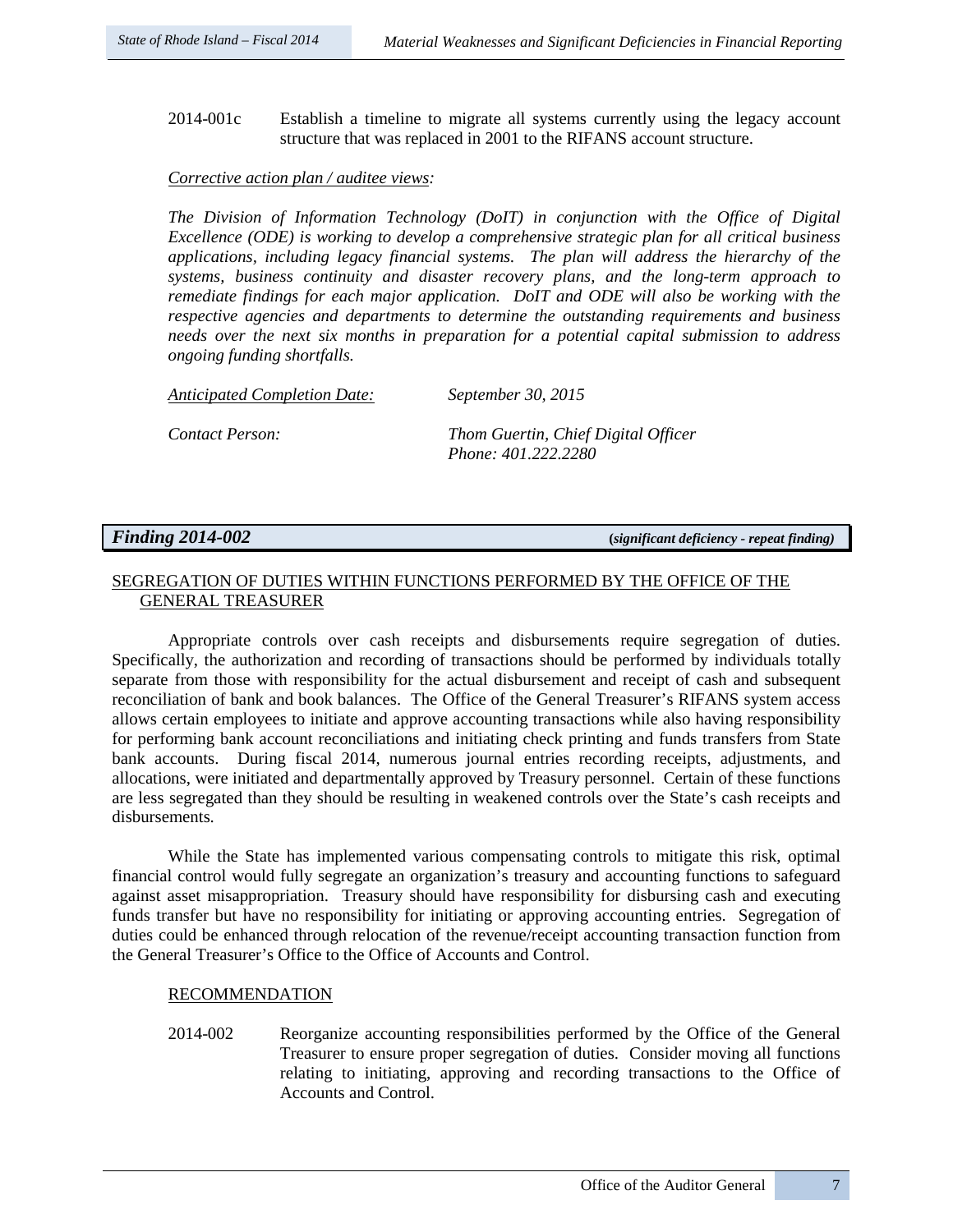#### *Corrective action plan / auditee views:*

*The lack of a state-wide deployment and system limitations in the state's RIFANS ERP system have necessitated that the Office of the General Treasurer perform certain accounting transactions to meet stringent timelines for funds transfers and also to ensure the timely recording of transactions generated by subsidiary accounting systems within other state agencies.*

*The Office of the General Treasurer fully supports the completion of the RIFANS ERP system. However, Management disagrees with the Auditors recommendation to reorganize responsibilities. In light of the practical and systemic constraints, Management has made substantial effort to ensure that appropriate compensating controls are in place to mitigate the risk imposed by system limitations inherent to the state's RIFANS ERP system.* 

*Moving the initiation and approval of certain entries to the Controller's office (or to constituent agencies) may have substantial negative impacts on control and financial reporting. These impacts include but are not limited to a substantial increase in the number of reconciling variances (as the timely and accurate recording of entries by staff unfamiliar with the reconciliation process may not occur) and a dramatic delay in the completion of monthly bank account reconciliations.*

*The Office of the General Treasurer, in consultation with the Controller's office will review the current workflows and business practices to improve segregation where possible and to ensure compensating controls are as robust as possible given the systemic constraints.*

*Anticipated Completion Date: Ongoing*

*Contact Person: Patrick Marr* 

*Chief Operating Officer / Deputy Treasurer Phone: 401.462.7664* 

### **Auditor's response:**

We acknowledge that RIFANS system limitations have resulted in the Office of the General Treasurer having access to initiate and approve transactions in the accounting system. However, segregation of duties related to both treasury and accounting functions is a critical internal control component designed to prevent potential asset misappropriation from going undetected.

*Finding 2014-003 (significant deficiency – new finding)* 

#### COMPREHENSIVE GENERAL LEDGER CONTROLS OVER RECEIVABLES

The State can enhance its comprehensive general ledger controls over amounts owed to the State. Receivable balances are generally maintained by the revenue-collecting department or agency (e.g., Division of Taxation, Courts, and Department of Environmental Management). Summary balances are reported only annually to the Office of Accounts and Control for inclusion in the State's financial statements. The effectiveness of receivable recording at year-end is dependent upon agencies fully reporting balances to the Office of Accounts and Control and procedures performed by Accounts and Control to identify possible omissions. This manual process is susceptible to omission. Accounting and monitoring controls over the State's receivables in aggregate are limited.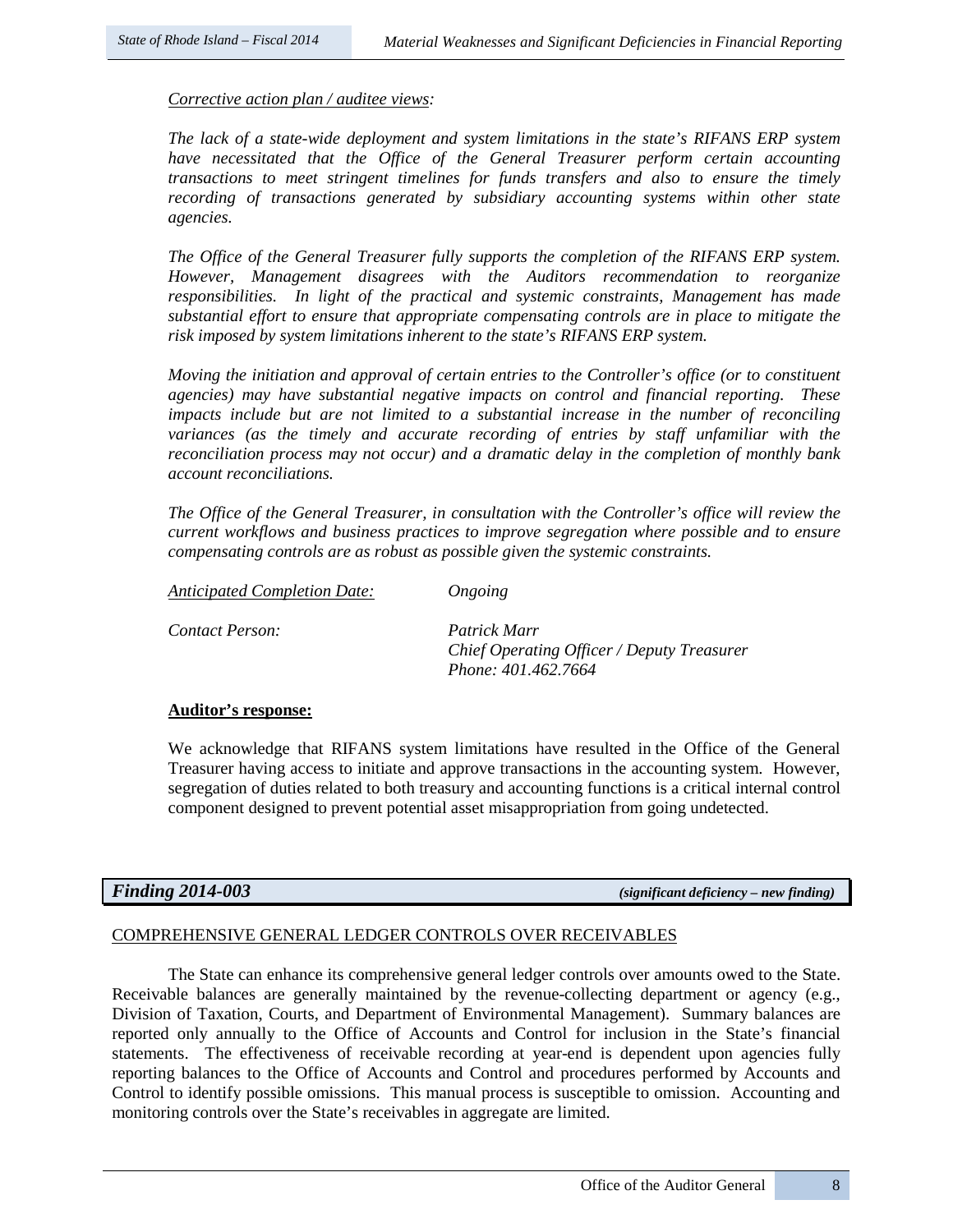Revenues are collected at many points throughout the State and, in many instances, due to volume and complexity (e.g., tax revenues), independent systems must be maintained to control and account for those revenues and related receivables. Controls are enhanced when there are effective general ledger controls over all receivable balances with periodic reconciliation to detail subsidiary accounts receivable systems. Additions and reductions (payments) of receivables should be recorded in aggregate at the general ledger level with the detailed recording at the customer/taxpayer level within the various subsidiary receivable systems.

Currently, general ledger balances are adjusted at fiscal year-end to match the summary balances reported by the various revenue collecting agencies. Long-term receivables, which are included in the State's government-wide financial statements, are typically recorded and then reversed each year without a "permanent" general ledger or subsidiary ledger detail record of such amounts.

The lack of an integrated revenue and receivables functionality within the RIFANS accounting system requires that receipts/revenue be recorded via journal entry transactions (directly to the general ledger). Typically, receipts/revenue would be recorded in a separate module with expanded functionality that would interface and post information to the general ledger. Because receipts/revenue are now recorded directly to the general ledger, access to initiate and approve general ledger transactions is broader than would otherwise be required.

The Office of Accounts and Control is beginning a pilot implementation of the existing revenue/receivables module that is part of the Oracle E-Business Suite software with the aim of determining whether that module could be effective in enhancing controls over receivables. Other options may also need to be considered, specifically as part of the completion of the State's ERP system (as more fully discussed in Finding 2014-001) to enhance the State's controls over receivables, in aggregate, given the complicated and decentralized nature of revenue collection points throughout the State.

# RECOMMENDATION

2014-003 Evaluate the effectiveness of the pilot Oracle E-Business Suite revenue/receivables module implementation and assess the need to explore other ERP integrated system options to enhance statewide general ledger controls over receivables.

### *Corrective action plan / auditee views:*

*The Controller's office (office) disagrees with the significant deficiency classification of this finding and the recommendation.* 

*The classification of this new Fiscal 2014 finding as a significant deficiency in internal control over financial reporting is misleading to the reader. The reader should note that the auditors did not propose a financial reporting adjustment in this area as a result of existing controls. Certainly, there is always an opportunity to review and enhance accounting processes when manual tasks are involved; however, that fact alone should not lead to a significant deficiency classification in an audit report.*

*Considering the complex structure and myriad of systems that exist within a governmental environment, the auditor's recommendation is based more on conceptual theory than a practical solution. For example, the majority of net receivable balances are derived from the Division of Taxation (division) which currently tracks receivables at a detailed level in a separate system. Furthermore, the division is in the midst of a new integrated tax system project that will significantly enhance functionality in this area. Allocating resources to explore other ERP*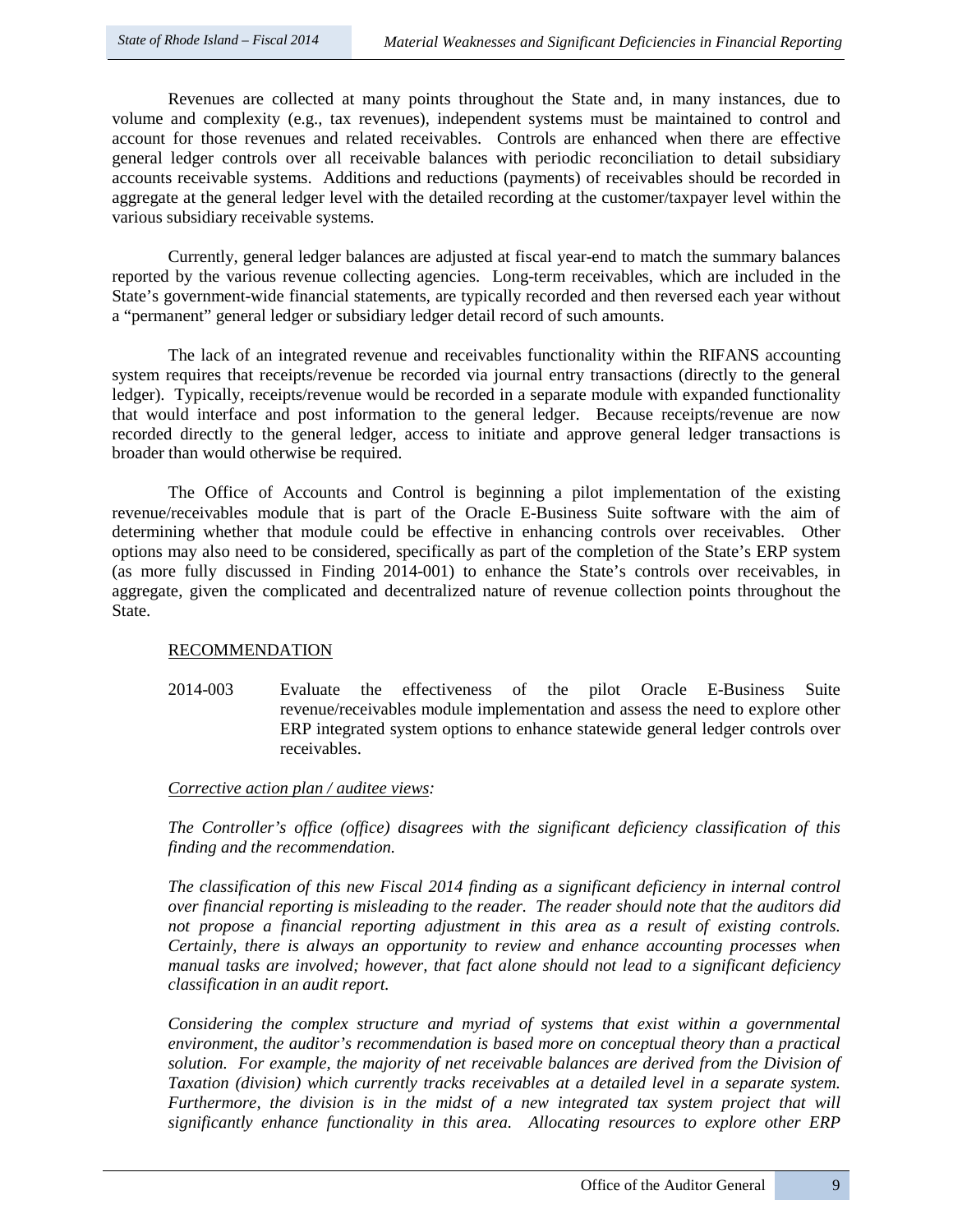*options (as stated in the recommendation) to exist between the new integrated tax system and the State's general ledger would be ill advised as it will create redundant and inefficient processes. Accordingly, the office is working with the division to post receivable balances periodically to the State's general ledger to improve tracking. Due to the enhanced processing capability of the integrated taxation system, it is a relatively straightforward change that does not require significant resources to implement.* 

*It is also important to note that the office was already evaluating the possible use of the Oracle receivables module prior to this new finding. The office is working to identify non-tax related receivable types that may be recorded within this module without creating redundant processes.* 

*Anticipated Completion Date: N/A Contact Person: Marc Leonetti, State Controller*

 *Phone: 401.222.2271*

# **Auditor's response:**

This finding (and corresponding classification) is based on our consideration of the design of comprehensive general ledger controls over all receivables included within the financial statements. Controls are enhanced when new receivables and collection of receivables are recorded as transactions occur rather than through adjustment to match external subsidiary balances.

*Finding 2014-004 (material weakness - repeat finding)*

# CONTROLS OVER FEDERAL PROGRAM FINANCIAL ACTIVITY

The State needs to improve controls over recording federal revenue to ensure (1) amounts are consistent with the limitations of grant awards from the federal government and (2) claimed expenditures on federal reports are consistent with amounts recorded in the State's accounting system. Further, statewide accounting functionalities within the ERP system should be implemented to support time reporting/payroll, grants management, and cost allocation – all functionalities that are integral to controls over and the management of federal programs.

Federal programs represented 39% of fiscal 2014 General Fund expenditures. Financial reporting risks include categorizing expenditures as federally reimbursable when grant funds have either been exhausted or the expenditures do not meet the specific program limitations. Further, the State can improve its overall centralized monitoring of federal program operations to ensure compliance with federal requirements.

Generally, federal revenue is recognized as expenditures, considered reimbursable, are incurred for federal grant programs. Some federal grants are open-ended entitlement programs where the federal government will reimburse the State for all allowable costs incurred under the program. Other federal grants are limited by a specific award amount and grant period. These grant periods are often for the federal fiscal year and are not aligned with the State's fiscal year.

Knowledge of grant requirements, spending authorizations, and limitations on reimbursable expenditures all rests with departmental managers who administer the federal grant programs. Accordingly, the Office of Accounts and Control, in preparing the State's financial statements, relies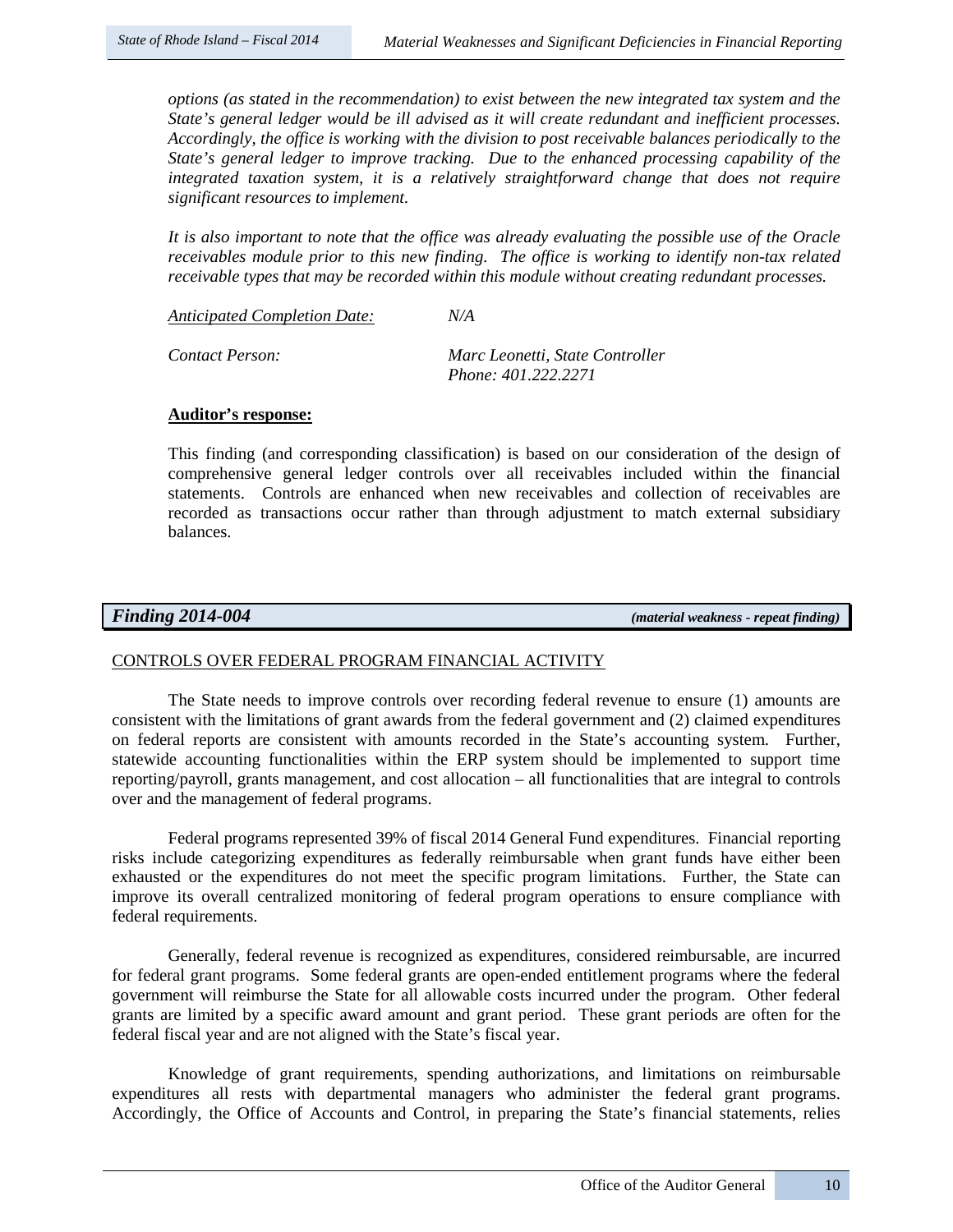primarily on the coding of expenditures (by funding source – federal) within the RIFANS accounting system. All expenditures recorded in federal accounts are considered reimbursable from the federal government and federal revenue is recorded to match those expenditures. From an overall statewide perspective, controls over financial reporting are ineffective to ensure that all federal expenditures are reimbursable and federal revenue is recognized appropriately.

The Office of Accounts and Control requires completion of a *Federal Grants Information Schedule* (FGIS) by the administering departments and agencies. The goal of the FGIS is to reconcile RIFANS program activity with amounts drawn and claimed on federal reports. The FGIS process is ultimately limited in its overall effectiveness to improve controls over federal revenue recognition. Presently, there is no statewide control measure to ensure that grant expenditures do not exceed available award authority.

# *Federal Grants Management and Cost Allocation*

The State's incomplete ERP system - RIFANS - does not meet the State's needs in three important and interrelated areas – time reporting/payroll, grants management, and cost allocation – all functionalities that are integral to management of federal programs. These functions are currently performed independent of RIFANS and generally through multiple systems - most of which are duplicative and utilize old and sometimes unsupported technology.

In general, each department within State government captures time and effort information, distributes costs to programs, and manages its federal grants in its own unique way. None of these processes or systems operates similarly, shares a common control structure or is integrated into RIFANS.

Time and effort data collected within an integrated system could be used to automatically distribute costs to various programs and activities. Because these functionalities are lacking in RIFANS, a high volume of manual accounting entries, supported by data derived from various departmental cost allocation processes and departmental systems, is required to distribute direct and indirect costs to various programs and activities. These manual accounting entries are adequately controlled from an authorization and access perspective but are not uniformly or sufficiently controlled from a sourcing or supporting documentation perspective.

The lack of full integration of these system functions results in delays in federal reimbursement as well as potentially impacts the timeliness and accuracy of reporting these program expenditures in RIFANS. The necessary journal entries required by State agencies to adjust indirect costs to federal programs can lag as much as one or two quarters during the fiscal year while independent time reporting and cost allocation processes get completed.

The State's Office of Management and Budget (OMB) and the Office of Accounts and Control should coordinate statewide accounting and monitoring processes to enhance controls over federal program financial activity for financial reporting purposes but also to ensure compliance with federal program requirements.

### RECOMMENDATIONS

- 2014-004a Improve functionality with the statewide ERP system to facilitate federal grant administration (grants management, cash management, and cost allocation).
- 2014-004b Build statewide processes over federal grant administration within the Office of Management and Budget to supplement accounting controls within the RIFANS accounting system.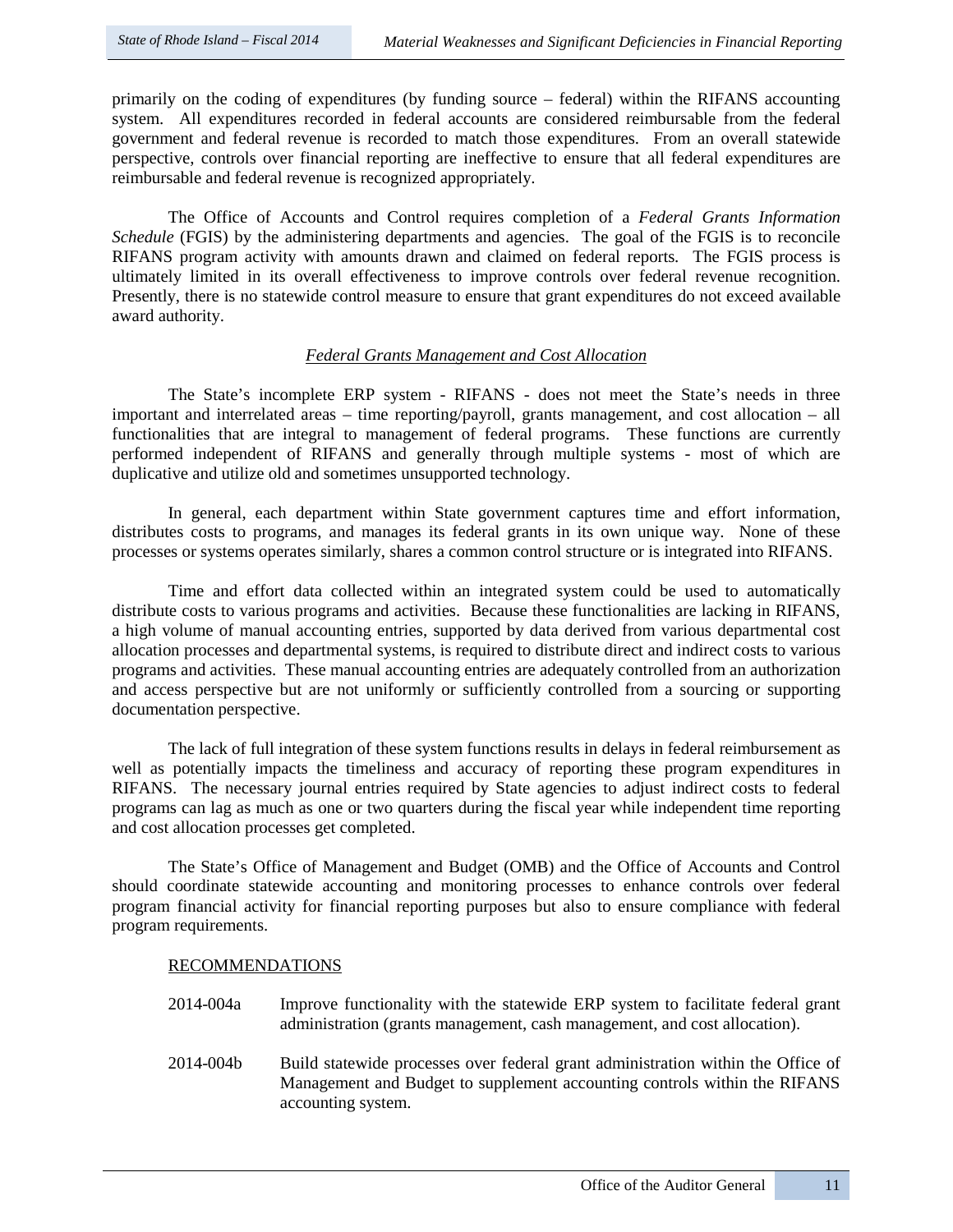*Corrective action plan / auditee views:* 

*2014-004a - In the last legislative session, the General Assembly approved the allocation of a share of anticipated receipts from a debt refinancing to the Information Technology Investment Fund to provide resources to support IT projects. The Governor's 2016 Budget proposes \$3.0 million for this purpose. Given the level of funding, projects will have to be prioritized. Other resources in future years should allow additional projects to be completed, but over a longer time frame than originally anticipated.* 

*2014-004b - The OMB's Grants Management Office has made significant progress over the last two years with regard to federal grants administration.* 

*To enhance management of federal funds statewide, OMB's Office of Grants Management instituted a systematic collection of federal award data from all State agencies into a Federal Award Catalog and State agencies update the catalog quarterly. As of July 1, 2015, agencies are required to report expenditures against awards and agencies were required to include a standardized federal award funding report as part of the FY2016 budget submission. The Office also works closely with the Budget Office and Accounts and Controls on federal funding issues.* 

*In SFY2015, the Grants Management Office organized a training series on the new OMB Uniform Grant Guidance. The series is designed to improve all aspects of grants management including compliance with the new OMB Uniform grant Guidance.* 

*The OMB's Grants Management Office will continue its effort to standardize, streamline, and improve the federal award business process. As part of this work, the Office will continue to provide training, technical assistance, and resources to agencies on grants administration.*

*Anticipated Completion Date: Ongoing* 

*Contact Person: Laurie Petrone – Director Office of Federal Grants Administration Phone: 401.574.8423*

*Finding 2014-005 (material weakness - repeat finding)* 

# MEDICAL ASSISTANCE PROGRAM – PROGRAM OVERSIGHT AND MONITORING

The Executive Office of Health and Human Services (EOHHS) is responsible for the administration and oversight of the State's Medicaid program (and related State Children's Health Insurance Program which is operated as an expansion of the Medicaid program). Medicaid is the single largest programmatic activity of the State with more than \$2.3 billion in annual expenditures representing 38% of the State's General Fund expenditures for fiscal 2014.

EOHHS employs a fiscal agent and various other contractors to perform various program operations. This interplay of employees, consultants and vendors adds to the complexity of the control structure for the Medicaid program. EOHHS can enhance and formalize its overall monitoring of key controls over program operations to ensure contracted functions are performed as intended and to ensure compliance with State and federal laws and regulations. Federal regulations require non-federal entities to establish and maintain internal control designed to reasonably ensure compliance with federal laws, regulations, and program compliance requirements.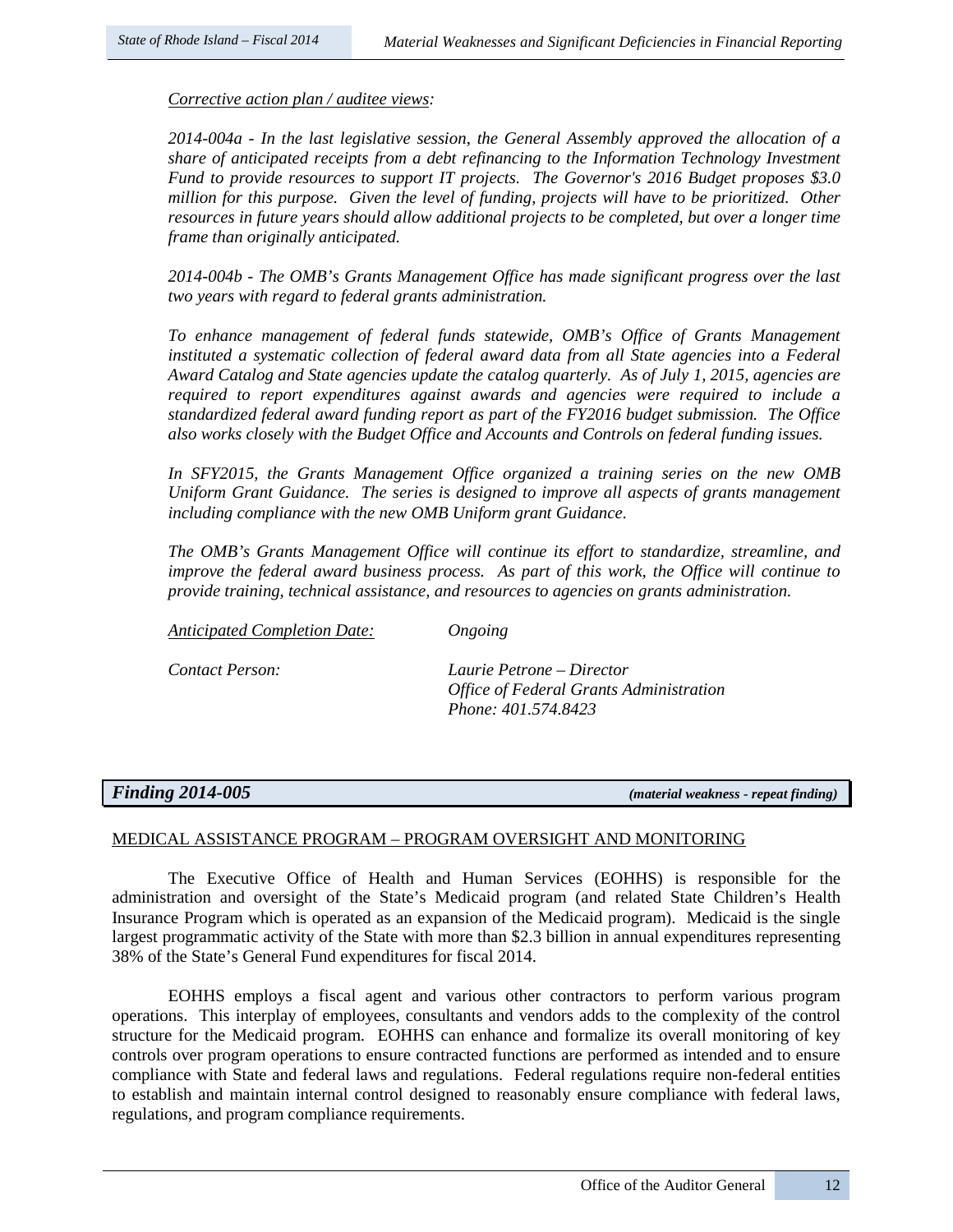We noted significant control deficiencies relating to the effective administration and monitoring of the following critical aspects of the program:

- *Implementation of the federal Affordable Care Act (ACA) and Unified Health Infrastructure Project (UHIP) –* the State's implementation of ACA, including the new UHIP computer system used to determine Medicaid eligibility, significantly modified the control environment over Medicaid eligibility determinations. Various vendors and consultants were engaged to develop and implement the new eligibility determination system and other new external parties (contracted contact call center) were involved in the eligibility determination process. We found that key data interfaces used to validate applicant self-attested data were not operational during fiscal 2014 thereby significantly weakening system controls over eligibility determinations.
- *Contracted program functions –* EOHHS, as the single State Medicaid agency, uses numerous consultants and contractors within the operation and administration of the Medicaid Program. However, EOHHS's program oversight and monitoring responsibilities remain as the agency ultimately responsible for the administration of the program. EOHHS is responsible for the consideration and documentation of internal controls over significant program operations (i.e., program eligibility, contract compliance, and provider payments, as examples). Due to the size and complexity of the Medicaid program, the State should formalize its monitoring procedures relating to operations performed by contractors to ensure that all significant control risks are being mitigated through those procedures. Examples of significant program operations that were not adequately monitored in fiscal 2014 included: a) claiming to the State Children's Health Insurance Program which is almost entirely determined through processes performed by consultants; and b) various settlements with managed care organizations (PCP Bump and Risk/Gain Share) delegated to EOHHS's managed care consultants. In both examples, EOHHS did not perform any additional procedures to validate the accuracy of these expenditures claimed to federal programs.
- *Program operations administered by other State departments and agencies* A significant volume of services are paid through Medicaid for (1) children in the State's custody, (2) developmentally disabled adults, and (3) various CNOM programs (costs not otherwise matchable under Medicaid) operated by the Department of Children, Youth, and Families (DCYF), the Department of Behavioral Healthcare, Developmental Disabilities and Hospitals (BHDDH), and other State agencies. Significant control weaknesses have been identified over these program areas.
- *Controls over Eligibility –* EOHHS's inability to conduct timely Medicaid Eligibility Quality Control (MEQC) reviews has weakened controls over recipient eligibility.
- *Surveillance Utilization Review Services (SURS)* We observed that inadequate staffing at the fiscal agent's SURS unit had caused many Level III cases, those with the potential to involve fraud and/or abuse, to remain unresolved for extended periods.
- *Comprehensive Information Technology Systems Security Reviews –* The Medicaid program operates through major information technology applications (MMIS, UHIP and INRHODES) that are supported/operated by vendors. These applications must be consistently monitored from a systems security perspective to ensure adherence to security objectives and to meet federal program requirements.

 EOHHS should formalize specific monitoring procedures to ensure proper oversight and control over program expenditures that approximated \$2.3 billion in fiscal 2014. A formalization of its monitoring procedures should include identification of specific program activities determined significant to the related federal programs (Medicaid and SCHIP) as a whole and how defined monitoring and oversight procedures are designed to reduce the risk of program noncompliance going undetected in those areas.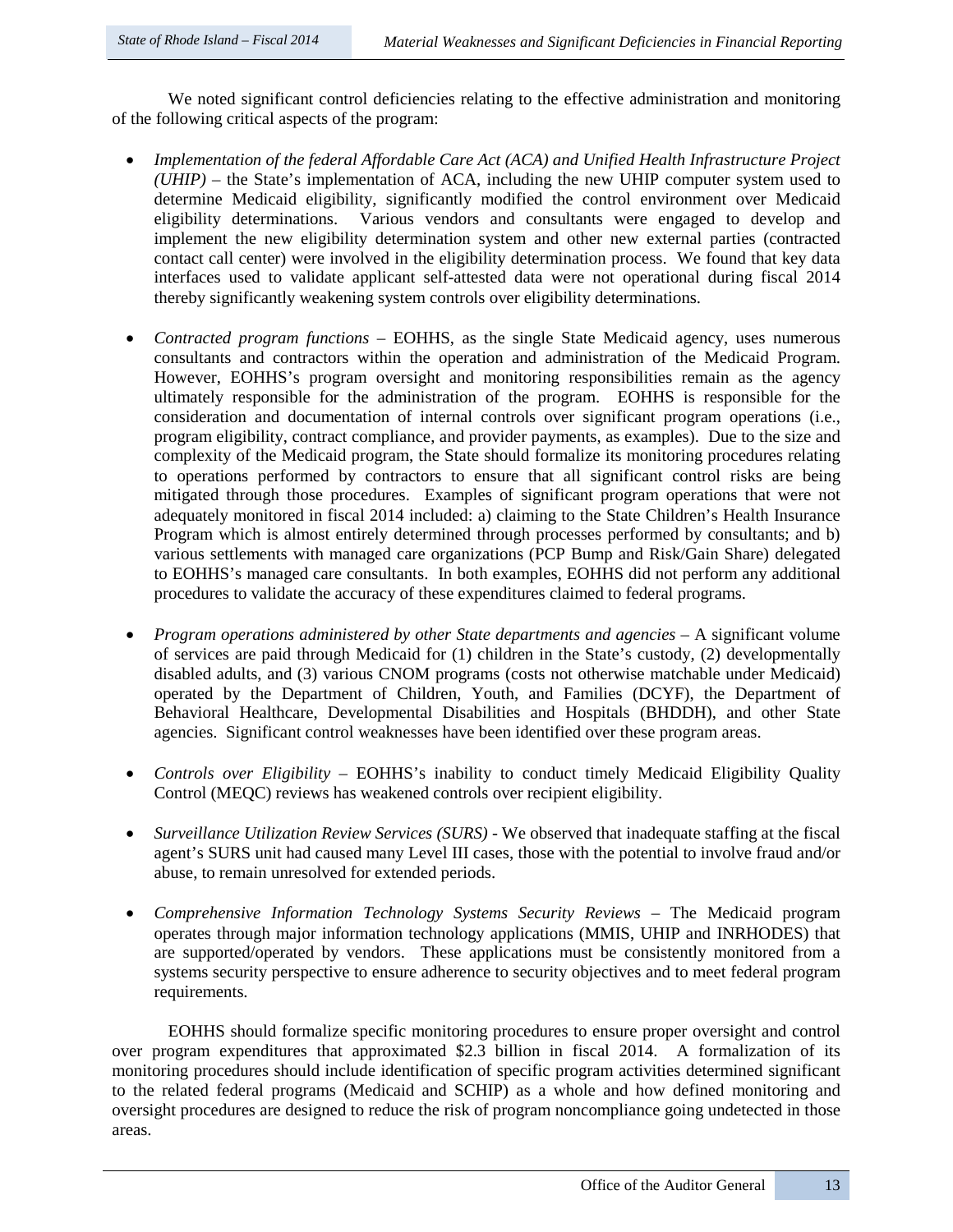## RECOMMENDATION

2014-005 Enhance and formalize monitoring procedures over significant Medicaid and SCHIP program activities particularly those functions delegated to consultants and vendors to ensure performance and program compliance.

### *Corrective action plan / auditee views:*

*EOHHS has taken significant steps over the last two years in order to improve its ability to administer and oversee the State's Medicaid Program. Among these are the developments of three new offices within EOHHS: the Office of Program Integrity; Office of Policy and Innovation; and in 2014, the Office of Operations. These new areas will have specific focus on the Medicaid Program as well as overall health and human services programs. EOHHS will address the critical program areas cited in the following ways:*

*Implementation of the Affordable Care Act (ACA) and Unified Infrastructure Project (UHIP) – When the issue was identified in June 2014, we took immediate steps to resolve the issue by correcting the interface issue and sending notices to the people who MAY have received MAGI Medicaid incorrectly. The Remediation steps are below:*

- *Code fixes were implemented to resolve the income interpretation logic and made available in the system on June 09, 2014 and June 16, 2014. DLT refresh was also initiated at this time. This prevented any further individuals from getting impacted by the issue.*
- *Remediation of individuals impacted by this issue followed a Multi-phase process. The goal was to allow individuals to provide supporting documentation and only terminate from Medicaid on failure to provide the information. A key decision made during on-going meetings was to effectuate changes prospectively due to the large population impacted and manual effort required by Health Plans to determine if claims were filed and paid.*
	- o *Phase 1: Notify individuals to submit supporting documents that verify current income. Eligibility Status of individuals was changed to "Medicaid Pending" and they were requested to provide additional documentation to support reported Current Income (via the Additional Documentation Required notice). Notices were mailed to individuals from 7/11/2014-7/25/2014.*
	- o *Phase 2: Terminate as required. Individuals who failed to provide the requested documentation within the 15 day period were sent a 'Medicaid Termination Notice' and terminated effective 08/31/2014.*
	- o *Individuals in incorrect Aid Categories had application re-submitted from the system to move them in the correct Aid Category.*
	- o *SWICA Data Access Strategy: DLT refreshes its State Wage Income Collection Agency (SWICA) data on a quarterly basis in its data base. Once data is refreshed by DLT, it is available to UHIP in real-time. To access income information about an individual in UHIP, a Database call is made from UHIP using the SSN and the income is returned by DLT.*

*Contracted Program Functions – In spring 2014, the Office of Policy and Innovation, Management Information Services Administrator hired two chiefs to be responsible for the oversight of the fiscal agent contract and the systems integrator vendor hired to build and*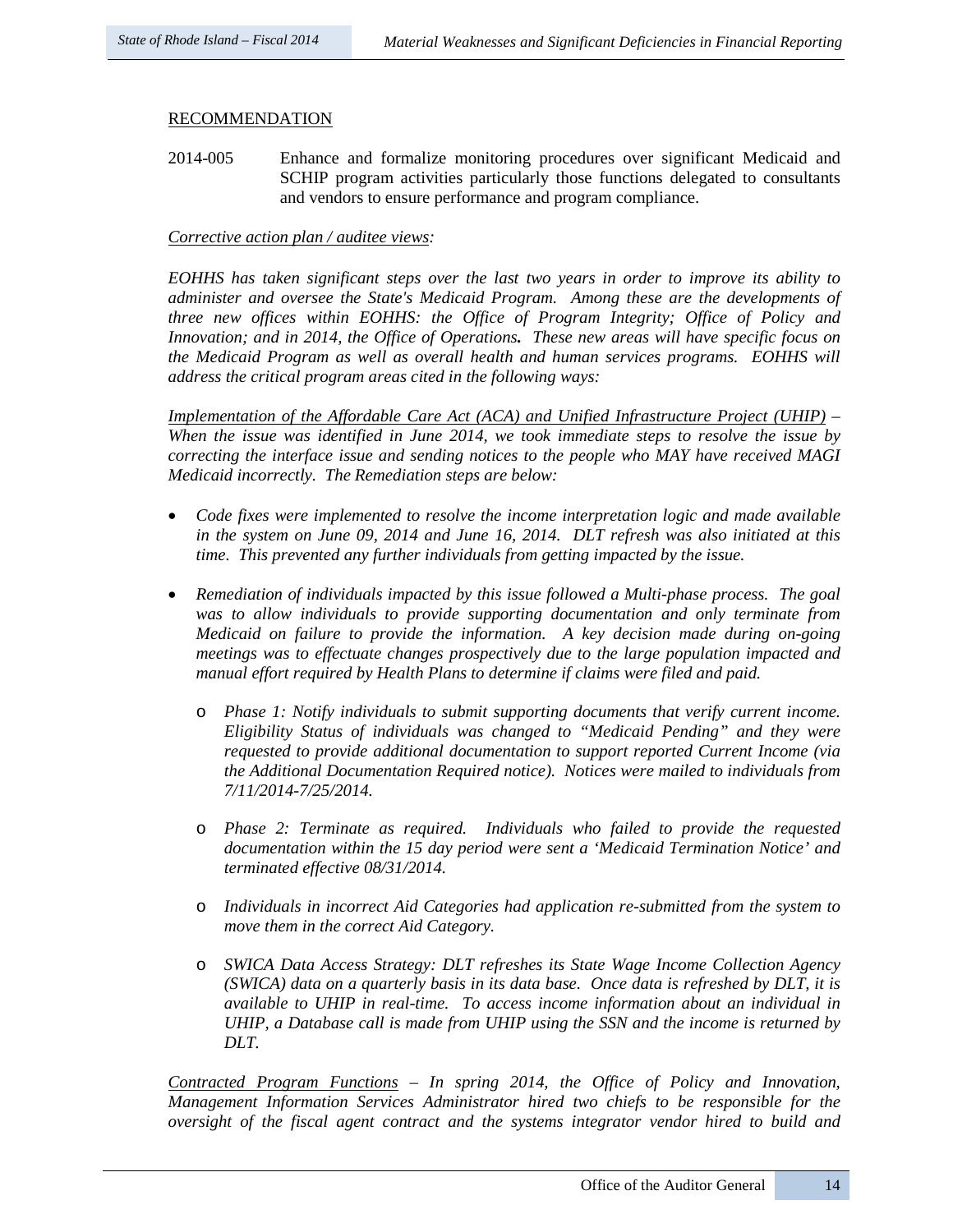*implement the new eligibility system. The Management Information Services Unit now has six state FTEs as well as one consultant hired through the MPA list.*

*The Medicaid Program has traditionally been responsible for the oversight and monitoring of contracts with managed care organizations. While this oversight and monitoring is supported by contracted personnel, ultimate responsibility lies with state staff.* 

*Program operations administered by other State departments and agencies – EOHHS has undertaken a review of the inter-agency service Agreements with each agency and will use the exercise to strengthen these agreements with other State departments and agencies. The newly appointed Deputy Secretary for Operations will be involved in ensuring that these agreements are fully implemented and will work with the other agencies to ensure compliance. The Deputy Secretary has already conducted several meetings on this subject and is in the process of reviewing all of the interagency agreements with the OHHS staff. The next step in this process is to meet with the other agencies to continue the dialogue that has occurred up to this point in order to strengthen these agreements. The development and work of the EOHHS Office of Program Integrity has greatly enhanced EOHHS ability to monitor other Departments' compliance with State and Federal requirements and that division will be reporting to the Deputy Secretary any and all issues that may affect compliance.*

*Controls Over Eligibility – Beginning with Federal Fiscal Year 2014, CMS notified states that the MEQC and the Payment Error Rate Measurement (PERM) eligibility reviews would be combined into the Eligibility Pilot Program (EPP) for Federal Fiscal Years 2014 – 2016. CMS reasoned that the method of determining Medicaid eligibility changed to Modified Adjusted Gross Income (MAGI) on October 1, 2013 and therefore the traditional eligibility audits no longer were adequate. CMS will issue new guidance covering eligibility audits for Federal Fiscal Year 2017 forward.*

*The MEQC unit is conducting the EPP reviews, beginning with eligibility determinations made beginning October 1, 2013. For the eligibility pilots, each state is required to submit sampling plans to CMS for approval for rounds 1 & 2, draw the samples, perform the reviews, and report the results to CMS. For round 3 eligibility reviews, MEQC and EOHHS will be working with CMS' Eligibility Support Contractor (ESC) during the audit process.*

*Surveillance Utilization Review Services (SURS) - The SURS team has made significant improvements towards addressing the backlog of Level III cases showing a 37 percent improvement.* At the end of 2013 there were 69 Level III reviews pending. SURS closed 26 of *those in 2014. Additionally, in November of 2015, SURS hired another nurse auditor who is actively reviewing cases and training on the MMIS. The addition of this position is expected to reduce the backlog significantly and to keep new cases current.*

*Comprehensive Information Technology Systems Security Review:*

*MMIS - The MMIS system underwent a comprehensive SOC audit regarding its security systems between the period of July 1, 2013 and June 30, 2014. No issues were identified as a result of this review. Medicaid Management Information System (MMIS) oversight and security activities follow guidelines outlined in 45 CFR 95.621. The State and its fiscal agent, HP Enterprise Services (HPES), conduct ongoing activities to ensure the security and privacy of the information housed in the MMIS.* 

*Notable MMIS controls are:*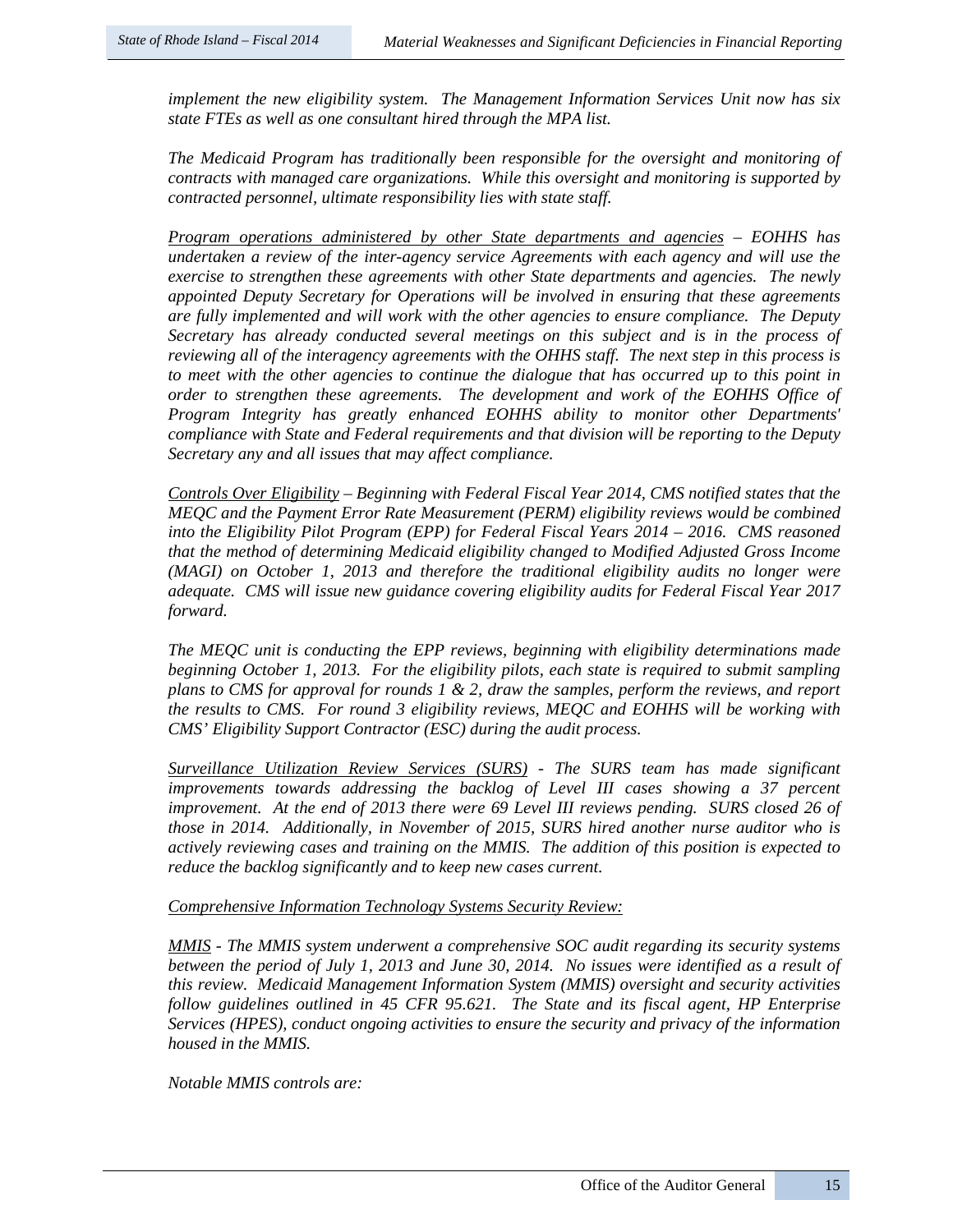- *System Modification - All modifications to MMIS have a statement of work (SOW) and Business Design Document (BDD) associated with the project. Each element requires a sign off by the stakeholder before the project can move forward. Upon completion and before moving to production a walkthrough is conducted to demonstrate the results of testing and to demonstrate the modification works as designed. The walkthrough requires another sign off by the stakeholder.*
- *Quarterly Contract Monitoring - Quarterly contract monitoring meetings are held with the State to review system performance and various metrics from the preceding quarter.*
- *Disaster Recovery & Business Continuity Plan - These plans are reviewed annually, or as needed, by the State with HPES. The Disaster Recovery Plan is tested annually.*
- *Medicaid Account Privacy and Security Policies and Procedure Manual - The HPES security policies contained in the manual include, Security Management Process – Risk Analysis, Risk Management, Sanction Policy, Information System review, Workforce Security, Information Access Management, Security Awareness & Training Programs, Security Incident Procedures, Contingency Plan – Data Backup, Technical Safeguards, and Privacy.*
- *Annual SOC Audit (Formerly SAS 70 Type II) - Conducted annually by Ernst & Young, the SOC audit covers the nine (9) major topic areas. Audits in 2013 and 2014 did not contain any findings by Ernst & Young.*
- *Security Meeting - The security team meets quarterly to discuss and review any incidents in the previous quarter. If needed, corrective action plans are initiated to correct deficiencies.*
- *Project Meetings - Weekly project meetings are held with the State and HPES staff to discuss the status of all ongoing projects.*
- *Reporting - Annually HPES assembles all documentation for statements of work, business design documents, walkthroughs, quarterly meetings, Disaster Recovery Plan, System Security Plan, SOC audit report, etc. for review by the State and the Auditor General as part of the contract oversight and monitoring activities.*

*Unified Health Infrastructure Project (UHIP) - The Rhode Island UHIP (Unified Health Infrastructure Project) application's security measures follows the strict guidelines imposed by CMS and the IRS, based on NIST (National Institute of Standards and Technology) 800-53 standards and the IRS Publication 1075. Using the federal standards, Rhode Island has implemented protection in the security control areas such as physical access, configuration management, audits, contingency plans, technical security, incident response, maintenance, media controls, physical security, security planning, risk management, network/communications security. The security of the UHIP site has been directed by the State of Rhode Island with much of the work carried out by Deloitte Consulting, the system integrator chosen by the state for the integrated MAGI Medicaid and Exchange public web portal and the Administration portal. UHIP has certain federal requirements that mandate constant monitoring.* 

*Among the many monitoring program documents employed are:* 

• *Security Plan – CMS requires this plan that describes the system's security in its entirety. This extensive document outlines all security responsibility and controls. It is the main document for security controls and has been approved by CMS.*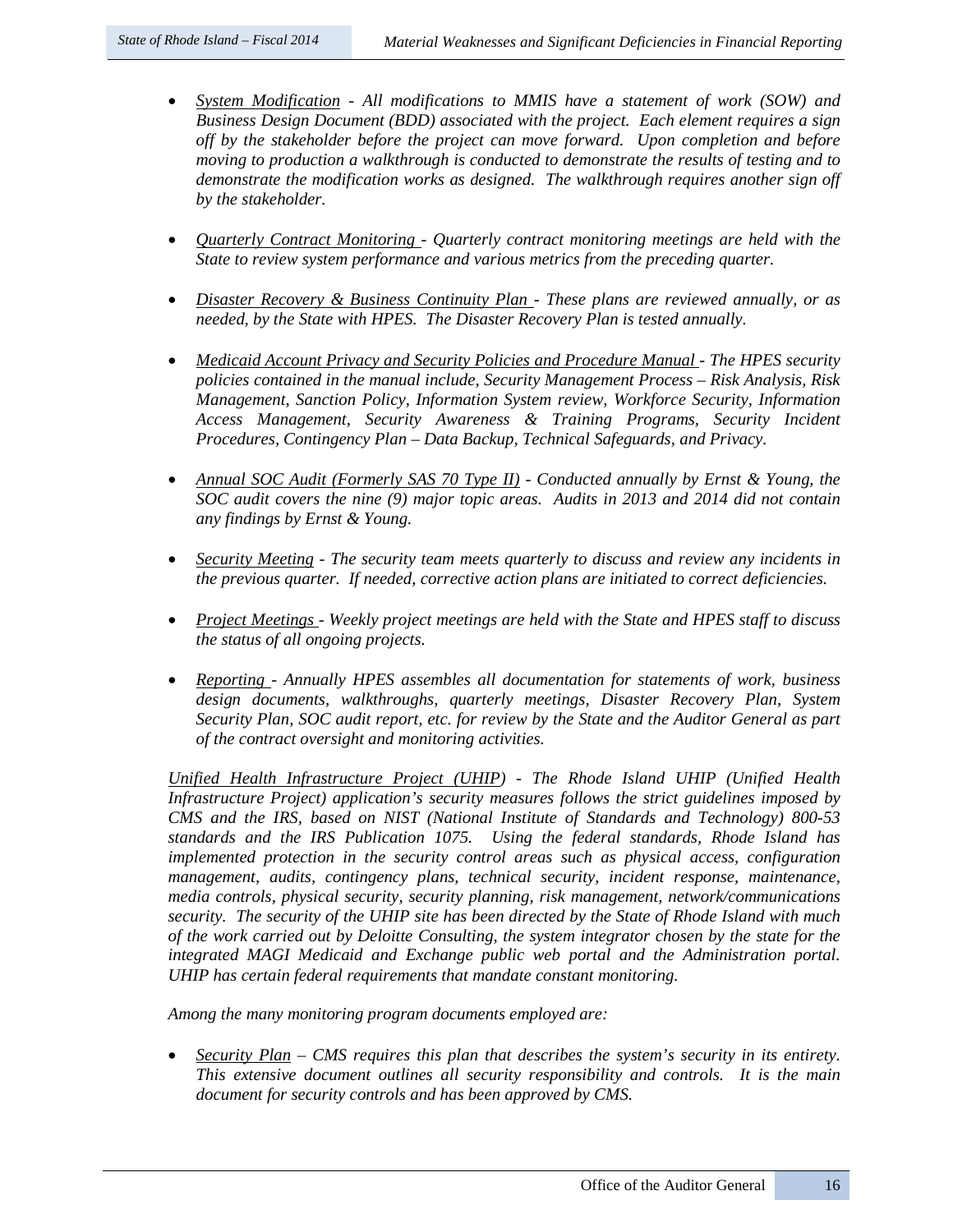- *Security Team – This multi-agency and technical stakeholder team meets once per week in order to review milestones for compliance with state and federal law along with up to date best practices for system security.*
- *Plan of Action and Milestones (POA&M) – This quarterly report is sent to CMS to report on scheduled milestone and how potential weaknesses are being addressed by the State.*
- *Privacy Impact Assessment (PIA) – This report describes how all data is stored and controlled relating to the privacy of citizens. CMS reviews this report and comments on security suggestions and system updates.*
- *IRS Safeguard Procedures Report (SPR) – This report explains compliance with all IRS mandated 1075 Requirements. This was sent to the IRS upon system start-up and was followed up with an audit in July of 2014 and had findings, separated into delivery timelines of three, six, nine, and twelve months from the time of the visit. Rhode Island, through its Chief Security Officer and other personnel, has been addressing the findings and will continue to work on the required changes to meet the IRS deadlines. The IRS has been monitoring Rhode Island's compliance with its regulations.*

| Anticipated Completion Date: | On going                                                               |
|------------------------------|------------------------------------------------------------------------|
| Contact Person:              | Wayne Hannon, Deputy Secretary - Administration<br>Phone: 401.462.6005 |

# **Auditor's response:**

While we acknowledge the actions outlined in EOHHS's corrective action plan, our finding focuses on the need for comprehensive consideration of how specific monitoring procedures are utilized and could be better integrated to mitigate the risks of noncompliance in critical program areas. Certain control activities may be delegated to contractors; however, validation of the performance of those activities remains with EOHHS and should be included within the recommended comprehensive monitoring plan.

*Finding 2014-006 (significant deficiency - new finding)*

# CONTROLS OVER ADVANCES TO MEDICAID PROVIDERS

Medicaid provider payments are typically made after the underlying provider claims are processed through the Medicaid Management Information Systems (MMIS). In certain instances, an advance payment may be made for estimated amounts prior to formal claims adjudication. The advances should be tracked and recorded within the MMIS as prepayments (or provider receivables) to be offset against actual claims activity.

The Executive Office of Health and Human Services (EOHHS) authorized two advances approximating \$2.6 million to a hospital provider for fiscal 2014 services rendered but unbilled. The advances reimbursed the provider for neonatal intensive care unit services for newborns whose Medicaid eligibility processing was delayed in fiscal 2014.

EOHHS intended to recoup these provider advances when the newborn eligibility issue was resolved thereby allowing the claims to process. In order to defer immediate recoupment of the advance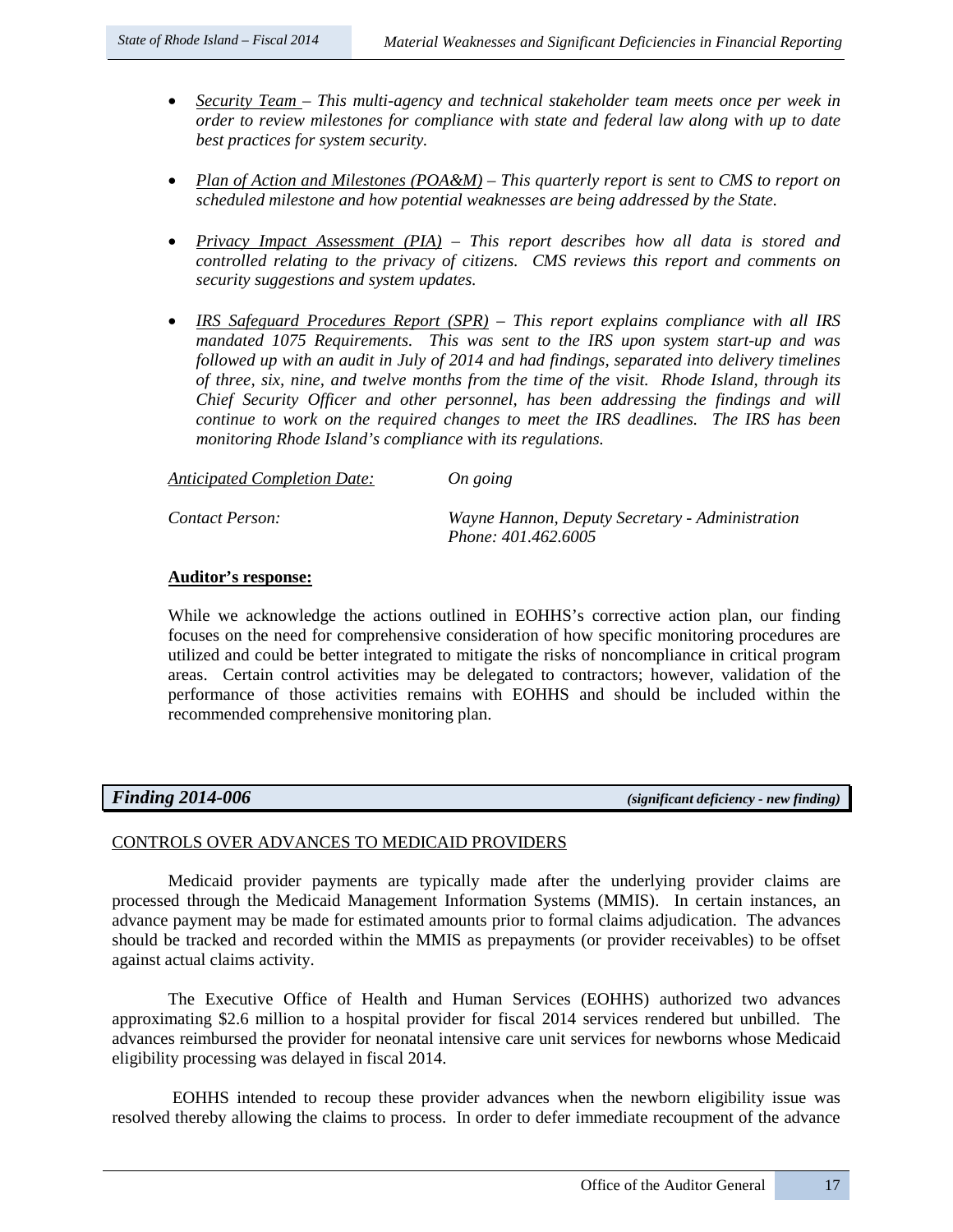from other payments to the provider, the advances were not recorded within the MMIS as advance payments or provider receivables. This resulted in the advance (receivable) being omitted from amounts reported at fiscal year-end for accrual within the State's financial statements.

EOHHS must enhance controls over provider advances to ensure that all such payments are accurately reflected in the MMIS. Procedures should be modified to automatically record advances through a system default but allow the timing of recoupment to be modified as necessary. This would ensure that all advances are appropriately reflected both within the MMIS and the State's financial statements.

## RECOMMENDATION

2014-006 Ensure all Medicaid provider advances are recorded by modifying MMIS system default accounting procedures.

### *Corrective action plan / auditee views:*

*Although the circumstances surrounding the two advances cited were very unique, EOHHS agrees with the auditors finding and recommendation. The State's fiscal agent, HP Enterprise Services has now instituted improved procedures to manually record and track all advance payments including actual and prospective recoupments. The capability of this function to be handled in the MMIS does not currently exist.* 

*EOHHS recognizes the advantage of an automated process and will investigate the technical and financial feasibility of making system modifications to the MMIS to enable the automatic recording and managing of all advances and recoupment schedules.* 

*Anticipated Completion Date: Completed*

*Contact Person: Wayne Hannon, Deputy Secretary - Administration Phone: 401.462.6005*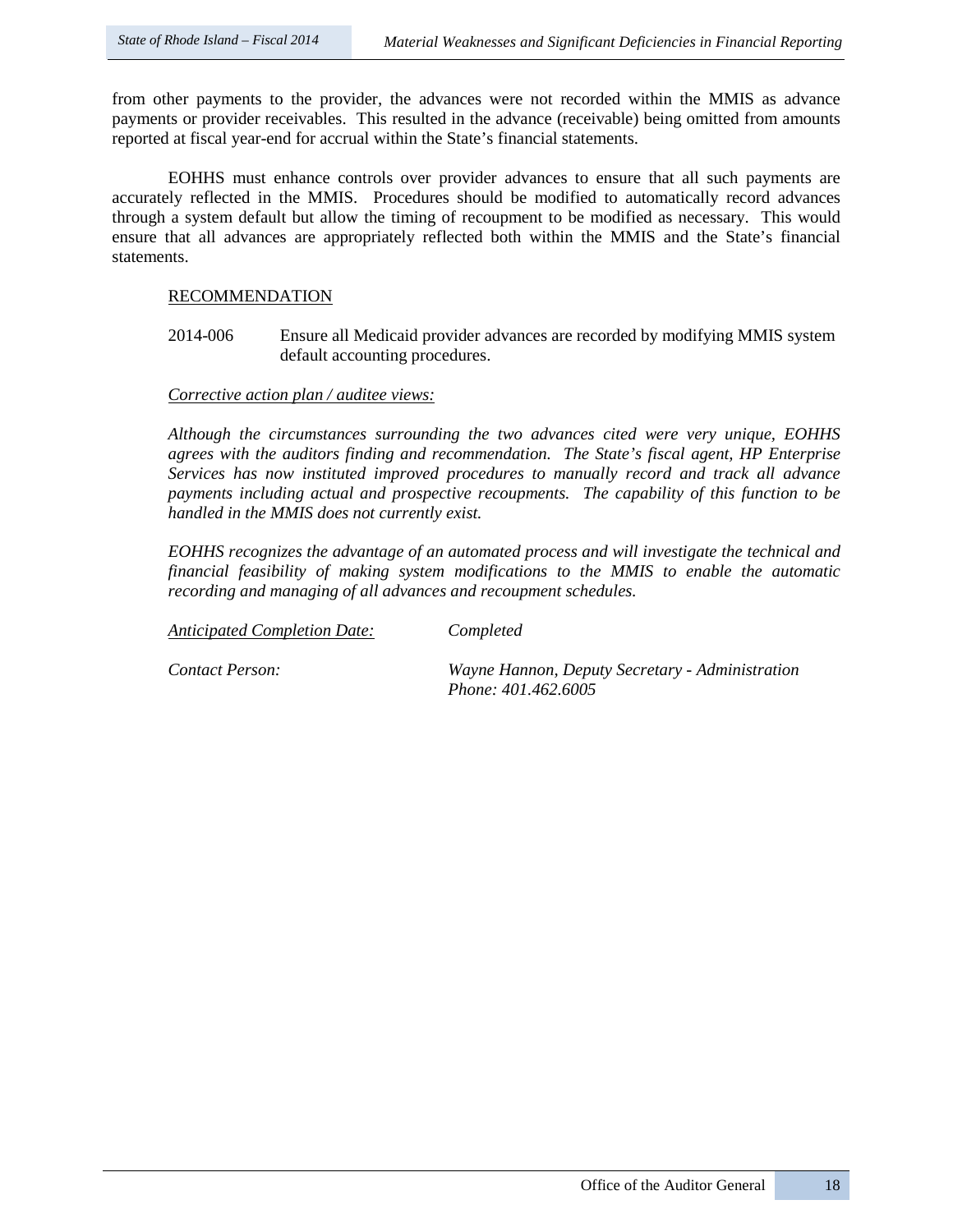*Finding 2014-007 (material weakness - repeat finding)*

#### COMPREHENSIVE INFORMATION SYSTEMS SECURITY POLICIES AND PROCEDURES

The Division of Information Technology (DoIT) within the Department of Administration (DOA) has responsibility for the State's varied and complex information systems. This includes ensuring that appropriate security measures are operational over each system and the State's information networks. Information security is critically important to ensure that information technology dependent operations continue uninterrupted and that the sensitive data accumulated within State operations remains safe and secure with access appropriately controlled.

The oversight and management of the State's information security program relies upon the implementation of DoIT's comprehensive information systems security plan that was finalized during fiscal 2006. The information systems security plan consists of detailed policies, procedures, standards, and guidelines that are designed to safeguard all of the information contained within the State's critical systems. As observed by an internal review performed by the Bureau of Audits, many of these policies require updating to current standards and other critical areas of the IT security plan need to be addressed which necessitate new policies.

The State has still not ensured that all of its critical information systems are compliant with these formalized policies and procedures. Due to the number, type, and complexity of systems within state government, the task is challenging and has not been adequately staffed. Consequently, a risk-based approach should be implemented where those systems deemed most critical or most at risk are prioritized for assessment.

The State may also need to consider contracting for the performance of IT security compliance reviews of its mission critical systems until such time that sufficient internal resources are in place to ensure that the State can conduct such reviews on a periodic basis for all mission critical systems. In addition, new information systems or significant system modifications should be subjected to a formalized systems security certification by DoIT or an external IT security consultant prior to becoming operational.

Lastly, the State should make appropriate use of external system assessments and reviews whenever available. In many instances, State systems are operated by external parties or interface with external processing entities. These entities often provide Service Organization Controls (SOC) reports which typically include identification and testing of key controls within the application or organization. A number of these reports are available and should be accumulated and reviewed within DoIT as part of a risk-based approach to assessing and ensuring IT security compliance. This may assist in broadening the coverage of the State's many systems in light of the minimal resources allocated to this function.

The State must evaluate each mission critical information system's compliance with formalized system security standards. This process will identify those mission critical systems that represent significant information system security risks within its operations. Once completed, the State should prepare a corrective action plan that prioritizes significant security risks identified and ensures that all security deficiencies are addressed in a timely manner.

#### RECOMMENDATIONS

2014-007a Update existing policies and implement new policies where required to ensure DoIT's IT security policies and procedures conform to current standards and address all critical systems security vulnerabilities.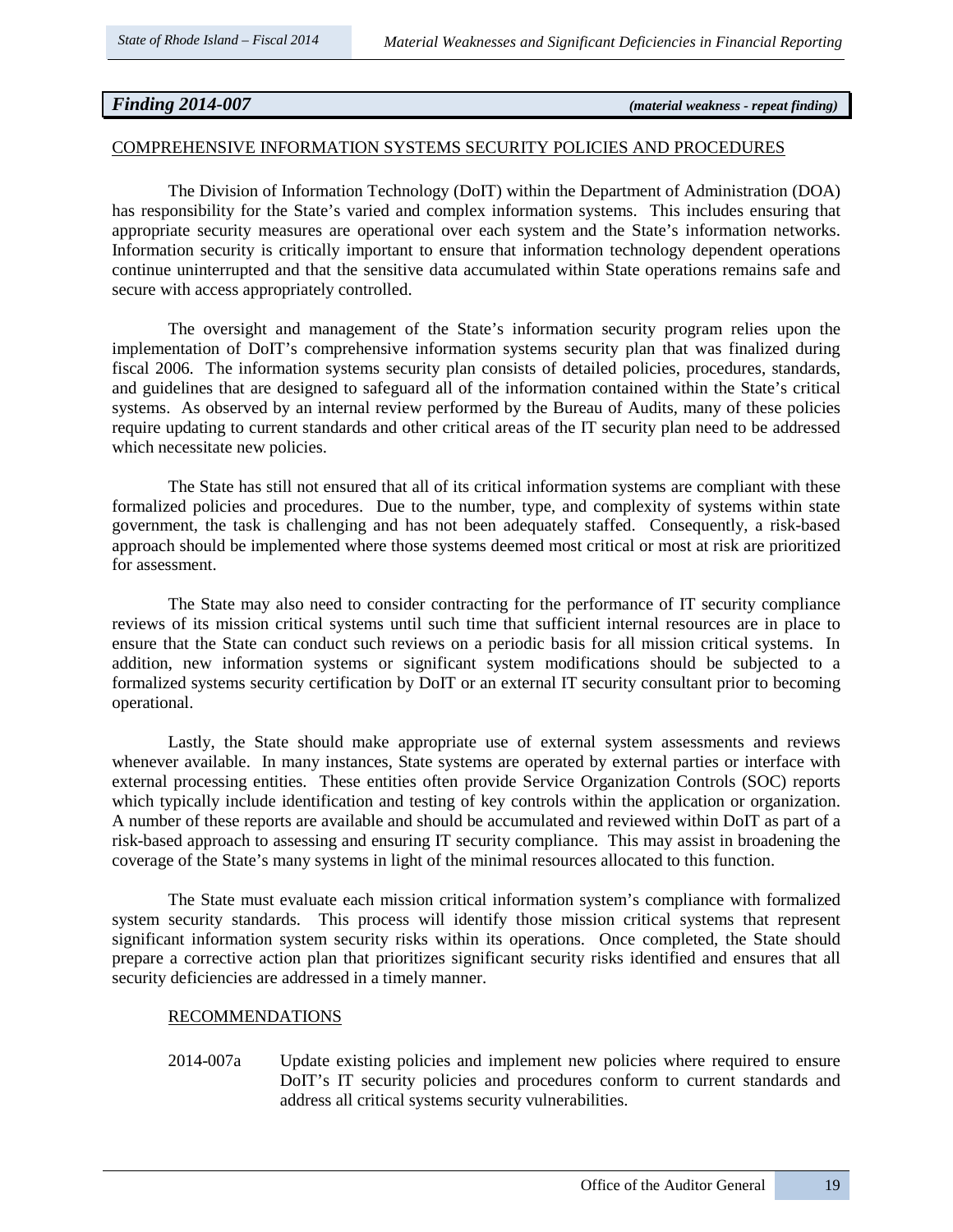- 2014-007b Complete an initial assessment of compliance with systems security standards for the State's mission critical systems.
- 2014-007c Consider contracting for the performance of IT security compliance reviews and accumulate and make use of available Service Organization Control reports, whenever available, to extend IT security monitoring of critical systems.
- 2014-007d Prepare a corrective action plan that prioritizes significant system security risks with the goal of achieving compliance of all significant State systems with DoIT's formalized system security standards.
- 2014-007e Require systems security certification procedures to be performed by DoIT prior to any significantly modified application systems becoming operational.

### *Corrective action plan / auditee views:*

*2014- 007a - DOIT is currently re-writing many of its current policies and also introducing new policies to address current standards. Over twenty re-written and new policies are currently under review by legal and other staff and once approved will be re-distributed.* 

*Anticipated Completion Date: December 31, 2015*

*2014-007b - The Department of Administration under the direction of the Chief Information Security Officer (CISO) will continue to work on the initial assessment of compliance with system security standards for the State's mission critical systems.* 

*Anticipated Completion Date: Ongoing*

*2014-007c - DOIT will be adding additional MPA 230 security roles in the next MPA 230 RFP. These roles will allow for DoIT to procure additional security staff and also procure staff on fixed price deliverables to perform such audits. Funding would still have to be secured to proceed with having external organizations perform security audits.*

*Anticipated Completion Date: Ongoing*

*2014-007d – The Bureau of Audits performed an audit of internal procedures in this area. As a*  result of this audit, there are many recommendations that DOIT will be addressing and will *incorporate as part of its internal security review.* 

*Anticipated Completion Date: TBD*

*2014-007e - Currently, all new projects come through the PRC (Project Review Committee). Any new project that gets approved must provide the Chief Information Security Officer (CISO) a written security plan for review and approval.* 

*Anticipated Completion Date: Ongoing*

*Contact Person: Kurt Huhn, Chief Information Security Officer Phone: 401.462.9292*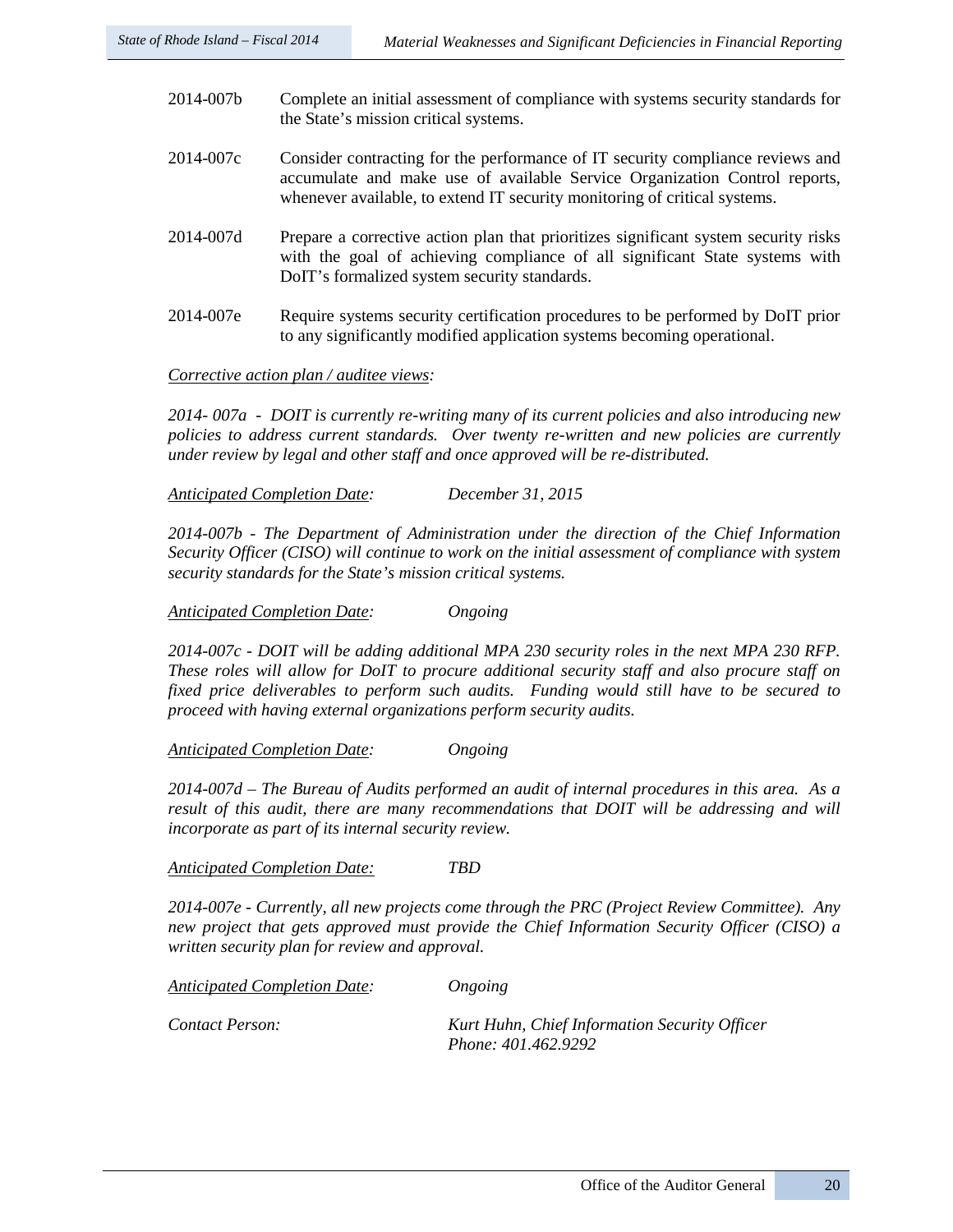*Finding 2014-008 (material weakness - repeat finding)* 

#### INFORMATION TECHNOLOGY (IT) SYSTEMS - PROGRAM CHANGE CONTROLS

The State does not follow uniform enterprise-wide program change control procedures for the various IT applications operating within State government. Program change controls are a critical IT control component to ensure that authorized changes are appropriately made to programs with testing and acceptance before being placed in production. Additionally, program change control procedures prevent and detect unauthorized program modifications from being made.

Almost all custom developed computer applications require changes or updates during their production lifecycle. These customized, home-grown applications require a robust formalized change management system in order to properly control changes made to them.

The Division of Information Technology (DoIT) has issued two departmental policy statements that deal directly with program change management controls. Policy #01-02, *IT Applications Development Requirements Approval*, states that "programmer managers must ensure any request for application development be documented in writing, tracked, understood and approved prior to putting any new or changes to existing applications into production". In related Policy #01-03, *IT Enhancements Move to Production Approval*, DoIT requires that "programming teams must take care to ensure best practices regarding product quality have been utilized prior to putting any new (or changes to existing) systems into production".

We found a number of disparate methods used to control program change management. For the most part, these methods rely upon the use of partially implemented change management systems and a series of manual and automated procedural controls that incorporate emails, memorandums and other paper-based forms to document and control application changes. In a number of instances, we found no automated control system that can evidence that only authorized and proper changes have been implemented. Additionally, there is no way of knowing if all elements of a proper change management process have been followed.

The change management process should be standardized so that all movement of code, changes made, testing, acceptance, and implementation provide management with a tracking history. This leads to consistent outcomes, efficient use of resources and enhanced integrity of the application systems which flow through the process. Automated tools vastly help control this process and make the process consistent, predictable, repeatable and aids in the reduction of "human error" in the process.

In response to prior audit recommendations made since fiscal 2007, DoIT has attempted to implement software designed to better maintain and control application system changes. The products selected were never properly configured and implemented to fully utilize their control features. Instead of making the program change process more efficient and productive, the process became cumbersome and time-consuming which led to noncompliance and circumvention of DoIT's change control policy and procedural guidance.

These packages were never rolled out enterprise-wide, thus leaving agencies to develop their own methods and procedures to control application changes. This has led to multiple methods, both manual and partially automated, to be developed and supported by limited DoIT staff.

DoIT should implement a standardized formal enterprise program change control process for the application systems it supports. To assist this process, DoIT should evaluate enterprise software solutions to complement their program change process. Procedural guidance should be developed that provides detailing correct use of change management software and mandated internal control practices and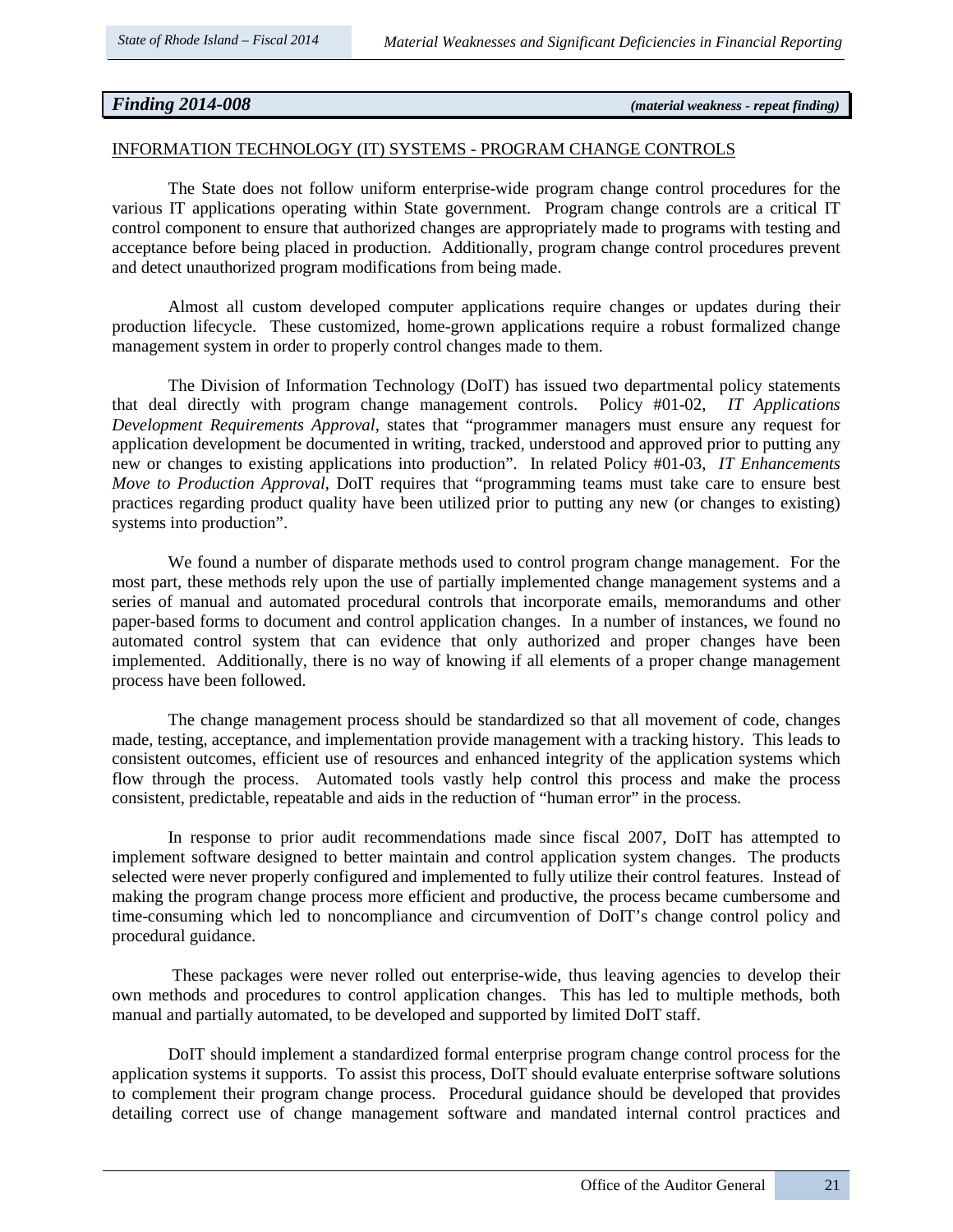procedures, thus ensuring a documented, monitored, and repeatable process.

#### RECOMMENDATIONS

- 2014-008a Reassess the use of a standard software package to determine the appropriate combination of operational, procedural and/or technical adjustments required to use the package in a manner that results in adequate program change control for the entire enterprise.
- 2014-008b Design, develop, formalize and implement procedural guidance manuals detailing specific requirements for program change control and disseminate and train DoIT support staff in its proper execution.

### *Corrective action plan / auditee views:*

*2014-008a - Due to resource constraints, we have been unable to improve the current change management process. DOIT will be coordinating this effort with DLT and DOT as both agencies are also looking at a new change management process. DOIT will determine if another change management process, Revision Control System (RCS), currently used at another department, can be used to replace the current environment.* 

*Anticipated Completion Date: June 30, 2016*

*2014-008b - This finding will be addressed when a new change management process is selected.*

*Anticipated Completion Date: TBD*

*Contact Person: Alan Dias, Assistant Director of IT Phone: 401.222.6091*

*Finding 2014-009 (significant deficiency- repeat finding)*

### MONITORING RIFANS ACCESS PRIVILEGES AND AGENCY APPROVAL HIERARCHIES

Authorizing and monitoring access to RIFANS, the State's centralized accounting system, is a key control over financial reporting. We observed three distinct but interrelated areas where the State can improve its monitoring of RIFANS access privileges by implementing reporting functionalities that allow for the periodic review of RIFANS user and administrator access. The State's current lack of monitoring of user and administrator access represents a collective weakness in internal control over financial reporting.

## RIFANS "Super Users"

Activities of individuals with system administrator or "super user" roles are logged but not reported and reviewed. These individuals have unlimited access to RIFANS functions and data. Consequently, any RIFANS transactions or activity initiated by system administrators should be monitored. The Division of Information Technology's (DoIT) policies and procedures require the activities of privileged users (system administrators) to be logged by the system and reviewed for propriety by assigned personnel.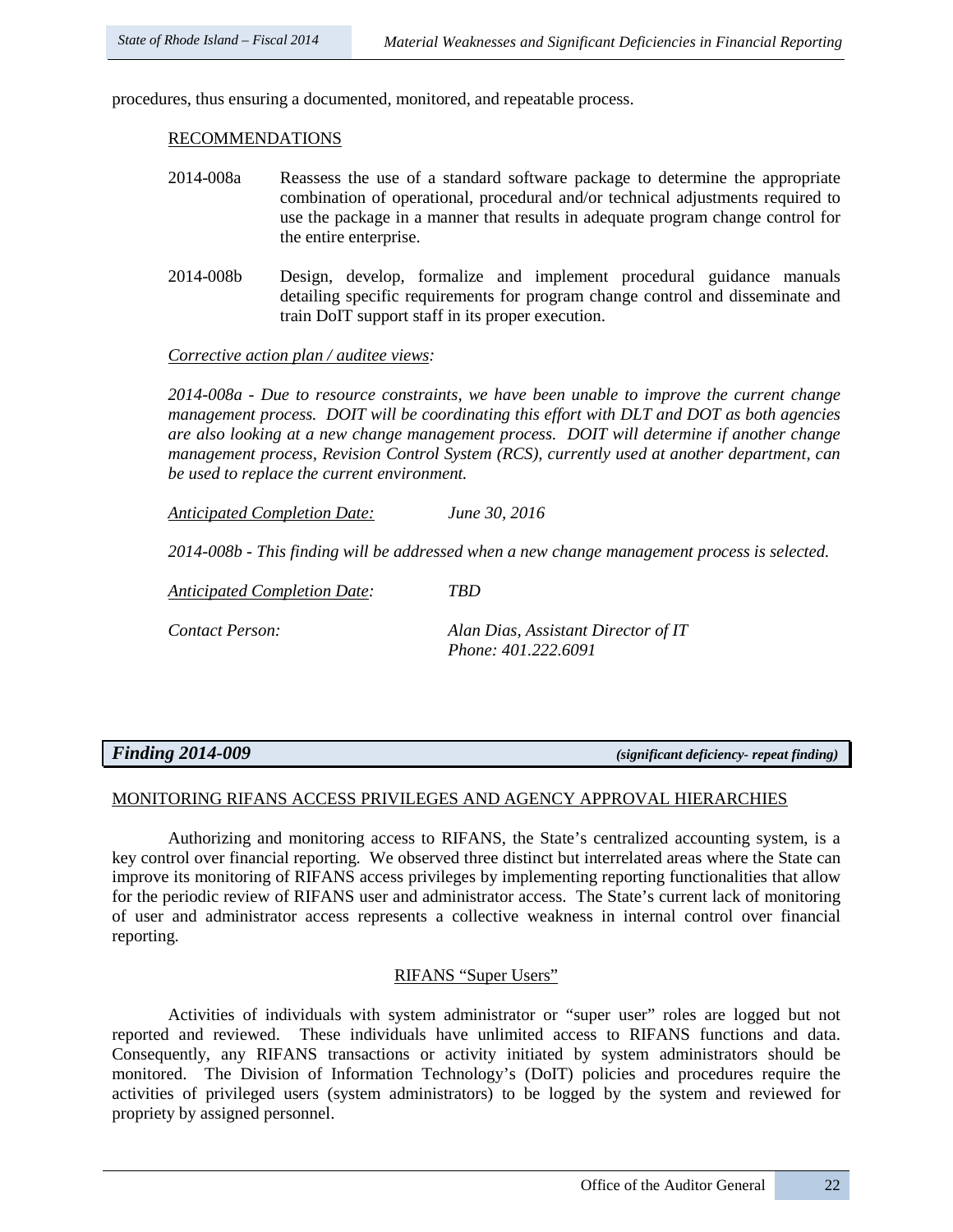The State could improve controls over system administrator access by either a) developing reports that specifically report on their system access and daily activities within the system and/or b) developing reports that detail when changes are made to critical data within RIFANS.

# Agency Hierarchies

Access roles for all RIFANS users are controlled through unique passwords. These roles, which are assigned based on job functions and responsibilities, permit access to various system capabilities. Agency hierarchies permit specific transaction types and dollar authorization limits. Other transactionspecific authorization controls are managed through workflow directories within RIFANS.

The Office of Accounts and Control (Accounts and Control) is responsible for the design and control of system access by RIFANS users. This "blueprint" of the RIFANS control structure is periodically documented through hierarchies detailing access and approval flows for each department or agency. Maintaining off-line documentation of the hierarchies is manually intensive and only provides limited effectiveness in providing an audit trail of additions, deletions, and changes in authorization that are routinely made to RIFANS system access.

In addition, Accounts and Control authorizes changes to system access but the changes are effected by authorized individuals in the Division of Information Technology that have the system access to modify or expand RIFANS access. The resulting changes are not monitored to ensure they were established consistent with Accounts and Control's approval or that other unauthorized changes were not made.

A robust reporting functionality is needed to facilitate timely review of changes in RIFANS user access and to also provide documentation of the designed and approved access structure which underlies the State accounting system control structure and objectives.

# RIFANS Delegated Authority

RIFANS users may delegate their authority to other users in certain situations (e.g., "vacation rules"). The State implemented a policy that restricts employees from delegating their authority to others with a lower level of authority and requiring notification of the delegation to the Office of Accounts and Control in certain circumstances. The Office of Accounts and Control's monitoring of delegated RIFANS access authority is limited by the lack of a system reporting functionality. Consequently, monitoring is ineffective in determining whether any delegation of authority is consistent with policy or if the delegation is more than temporary.

### RECOMMENDATIONS

- 2014-009a Review activities of privileged users (system administrators) on a scheduled basis to ensure that additions, modifications, and deletions initiated by them are appropriate.
- 2014-009b Improve controls over RIFANS access by developing the reporting functionality necessary to allow for periodic monitoring of user access for instances of unauthorized changes to user access and/or noncompliance with policies relating to delegated user access.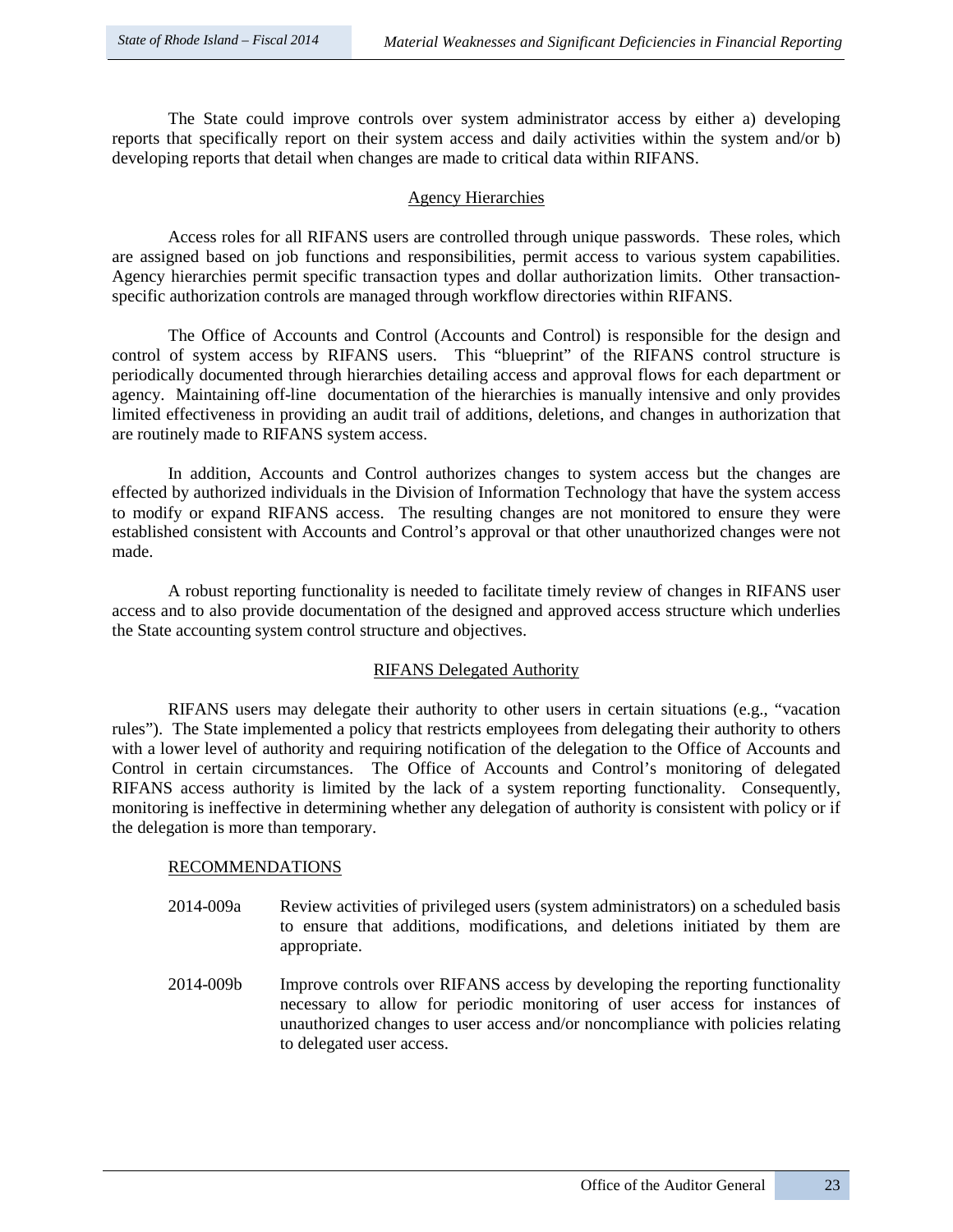## *Corrective action plan / auditee views:*

*2014-009a - DOIT consulted with an outside database administrator (DBA) for input on how to address this recommendation. The DBA recommended one of the following two procedures in Oracle 12 database to monitor certain system activities:*

- *Standard Auditing. Standard auditing provides basic auditing features for Oracle 12 system activities.*
- *Fine-Grained Auditing (FGA). This type of auditing provides very granular auditing of system activities.*

*Based on conversations with our DBA, the State will proceed with option 1, standard auditing. Auditing will be enabled for certain tables when updates, deletions, insertions and queries are performed against those tables. We feel this will address audit 2014-009a. We will ask for an increase in MPA 230 hours to have the outside MPA 230 DBA vendor implement this feature and work on the specifications.*

*Anticipated Completion Date: October 31, 2015*

*2014-009b - Part of the auditing recommended in 2014-009a includes notifications to certain personnel when certain functions are performed. The DBA has indicated this is possible. We will send out an email or other type of system notification when a change to a table or query is executed. The specifications will be developed with DOIT, Accounts and Control and the DBA. DOIT will ask for increased MPA 230 funding to implement this function.*

*Anticipated Completion Date: October 31, 2015*

*Contact Person: Alan Dias, Assistant Director of IT Phone: 401.222.6091*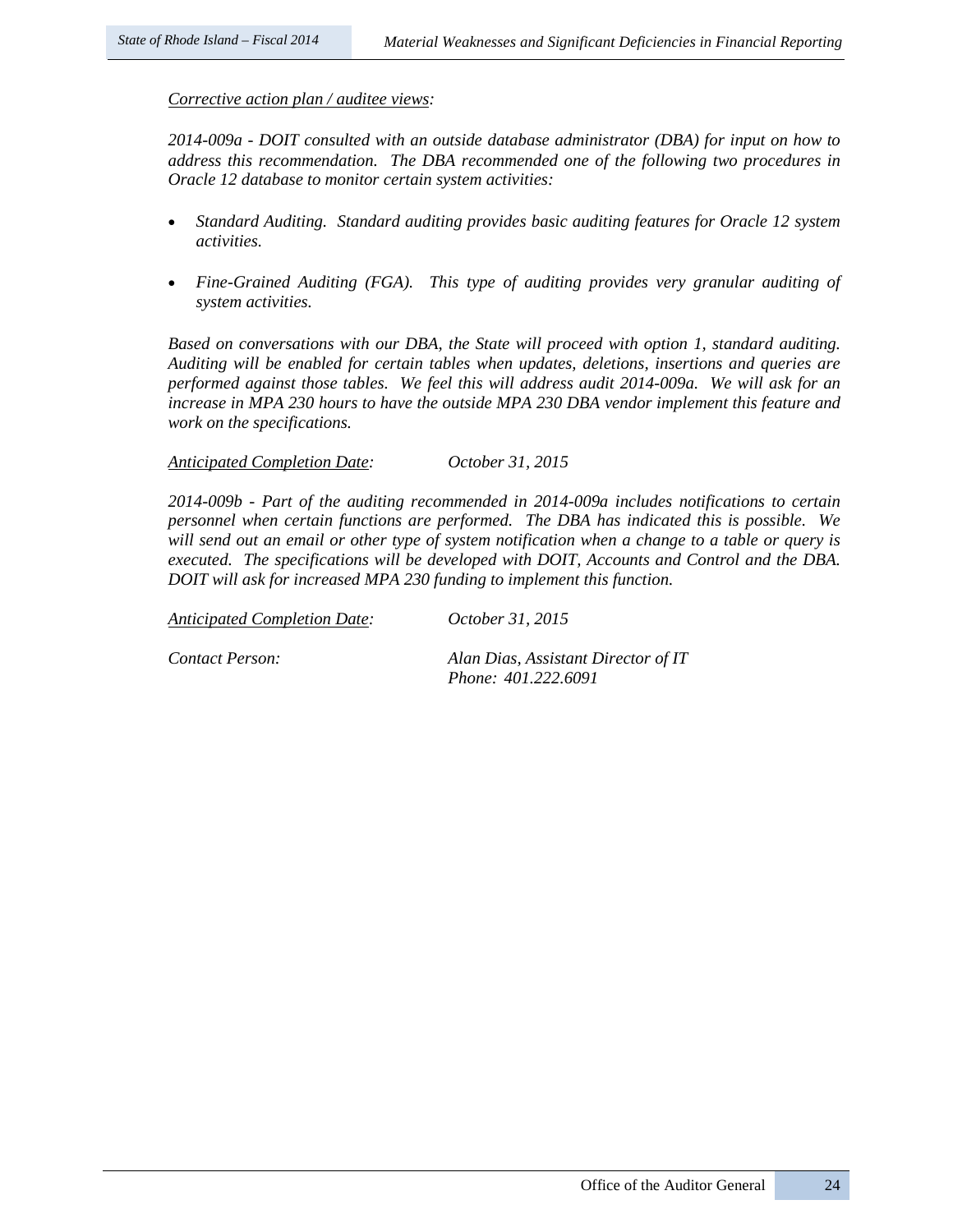# *Finding 2014-010 (significant deficiency - new finding)*

#### DEPARTMENT OF REVENUE – CONTROLS OVER CERTAIN TAXES RECEIVABLE

The Division of Taxation should strengthen controls over certain taxes receivable balances that are maintained separately from the mainframe computer systems used for the larger tax categories. We found an erroneous tax receivable balance reported at June 30, 2014 - the taxpayer had paid the balance several years prior. The systems and procedures for these smaller tax categories are inadequate to ensure the accuracy of reported receivable balances. Tax payments are recorded when received but also require a separate recording to reduce the tax receivable balance for that taxpayer. In the instance found during our audit, the payment was recorded when received; however, the tax receivable balance was not reduced for the payment made.

Controls need to be enhanced to ensure the taxes receivable are accurately reported for operational and financial reporting purposes. The Division of Taxation is currently implementing a new computer system which is intended to improve controls particularly over these smaller non-mainframe tax categories.

#### RECOMMENDATION

2014-010 Improve controls over the non-mainframe tax receivable systems to ensure accurate reporting of tax receivable balances.

#### *Corrective action plan / auditee views:*

*The Division of Taxation questions the materiality of this finding given the volume of total receivables and the context of conversion of the non-mainframe tax databases to the new integrated tax system. The Division manages over 70,000 tax receivable balances and collects over \$3.0 billion annually, a finding outlining one incorrect balance resulting in an adjustment of less than \$200,000 seems immaterial.* 

*The Division of Taxation is in the process of implementing an integrated tax system (STAARS) which will retire all of the non-mainframe tax databases. In July 2014, the Division of Taxation successfully implemented Release 1 which included 36 different non-mainframe taxes. As of February 27, 2014 all non-mainframe receivable, excluding cigarette receivables, have been converted to STAARS. The remaining cigarette tax receivables will be converted to STAARS by April 30, 2015.*

| <b>Anticipated Completion Date:</b> | <i>April 30, 2015</i>             |
|-------------------------------------|-----------------------------------|
| Contact Person:                     | David Sullivan, Tax Administrator |
|                                     | Phone: 401.574.8922               |

#### **Auditor's response:**

While the known misstatement detected by our audit procedures is not individually material, the error highlighted a control weakness over all non-mainframe taxes receivable which is the focus of the finding. We acknowledge that the Division's new STAARS system should address this weakness.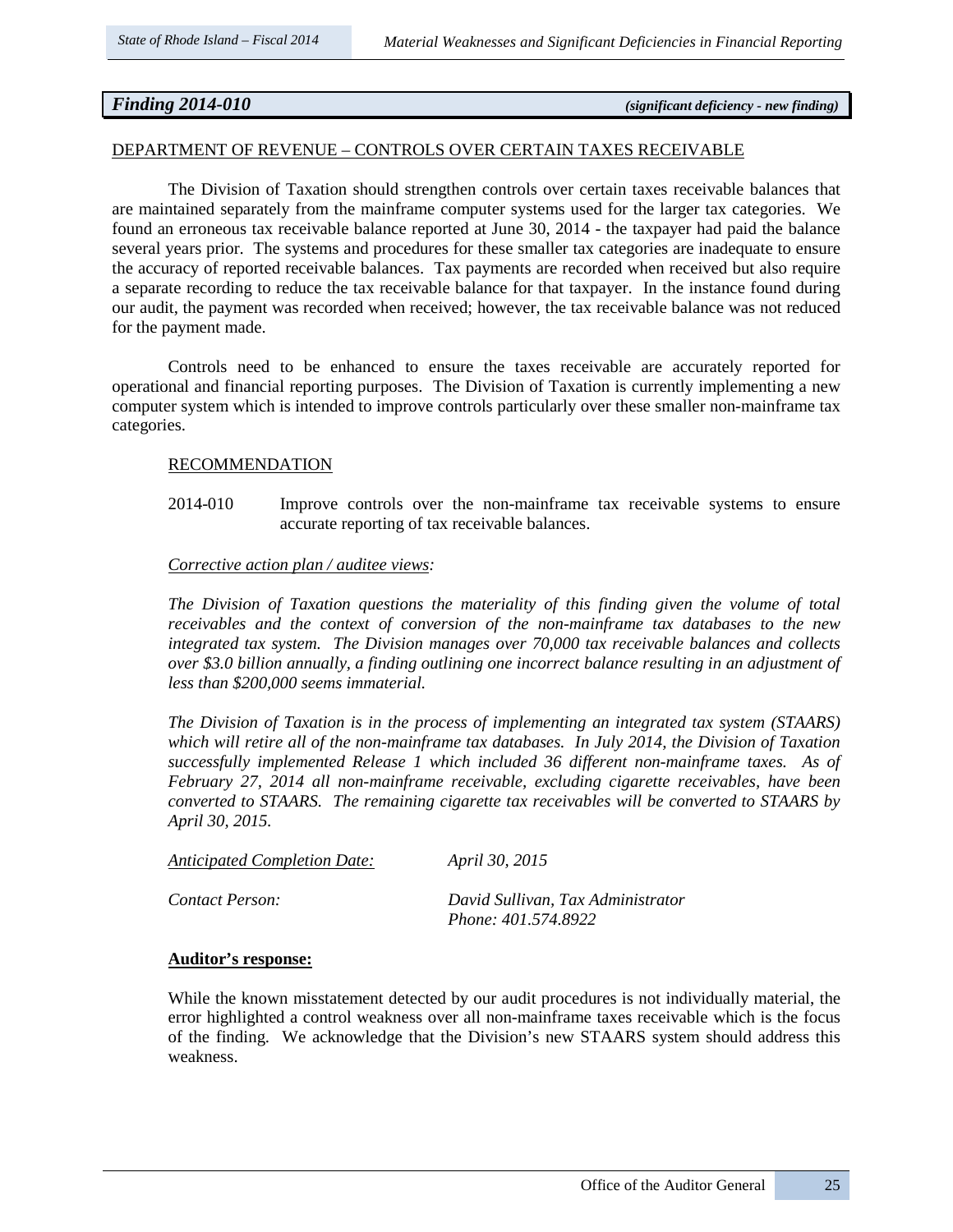# *Finding 2014-011 (material weakness - repeat finding)*

### DEPARTMENT OF REVENUE – CONTROLS OVER ELECTRONIC TRANSMISSION OF TAX PAYMENTS AND OTHER INFORMATION

Electronic transmission of tax payments and tax information for uploading to the Division of Taxation's (Taxation) systems represents the majority of taxes collected and data received by Taxation. Ensuring the security and integrity of this data from transmission through posting to taxpayer records is critical.

The vast majority of the State's tax revenues are received electronically (through either ACH debit/credit or lock-box receipts). Funds are deposited automatically into the State's bank accounts, which causes the State's financial institutions to send electronic payment confirmation data files to Taxation (these electronic files contain abbreviated tax payment data, such as, taxpayer identification number, payment amount, tax type, and tax period). Through a lockbox arrangement with a financial institution, other returns and payments that are mailed to Taxation are processed and converted to electronic data files. Other initiatives have increased the receipt of data in electronic form.

Generally, these electronic files are in an open text format that allows, rather than restricts, manipulation of data prior to recording in Taxation's mainframe systems. Additionally, the files reside in an unprotected network folder prior to and after upload. These electronic files should be in a file format that is secure and configured to facilitate an efficient upload to Taxation's systems without need for manual intervention.

Certain personnel are assigned responsibility for downloading electronic files, reconciling detailed electronic information to the amount recorded in the State's bank accounts, creating manual adjustments, and ensuring that the information is uploaded properly to the mainframe computer systems. While Taxation has taken steps to segregate duties regarding the processing of these files, certain individuals still have access that allows them to perform multiple functions.

To ensure that the proper level of data protection is in place, Taxation, working with the Division of Information Technology (DoIT), performed a "data classification" review of these files during FY 2014. DoIT has policies requiring that all State data being captured, maintained, and reported by any agency or department be "data categorized*"* based upon three levels of availability and four levels of confidentiality (DoIT policy *# 05-02 – Data Categorization*). As a result of the "data classification" review, Taxation classified the data as "sensitive", therefore, requiring it to be encrypted using 256 bit or higher encryption strength. However, although Taxation has performed the "data classification" review, it does not currently have a mechanism to encrypt the data automatically (Taxation is in the process of implementing a new system that is designed to encrypt data automatically).

Taxation utilizes two financial institutions for ACH payments. One institution has the primary contractual responsibility for most operations; however, responsibilities handled by the second institution have still not been transitioned to the primary financial institution. Enhanced coordination with the primary financial institution regarding file layouts and unique processing requirements could alleviate the need to modify the tax payment files prior to upload to Taxation's systems.

Electronic data received by Taxation should be encrypted and then be uploaded to Taxation's systems through automated processes which do not require manual intervention or present an opportunity for manipulation. If changes are required to data files, tracking of the specific changes and the individual performing the changes should be controlled and documented.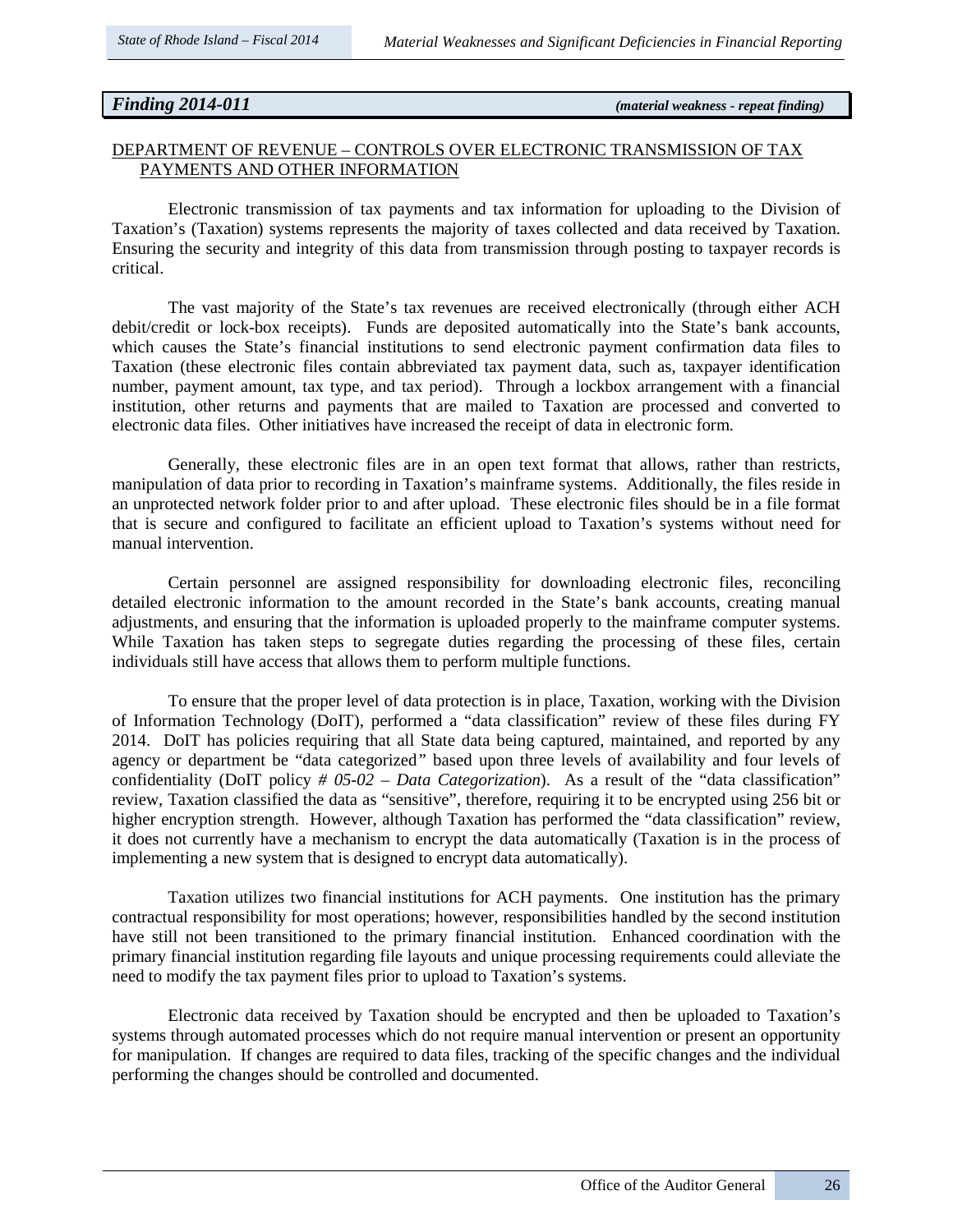### RECOMMENDATIONS

| 2014-011a | Implement a mechanism to encrypt data classified as "sensitive" automatically    |
|-----------|----------------------------------------------------------------------------------|
|           | consistent with DoIT Perform a "data classification" review consistent with DoIT |
|           | policy # 05-02 – Data Categorization.                                            |

- 2014-011b Secure all electronic files containing taxpayer information residing on the Division of Taxation's network to ensure data integrity.
- 2014-011c Control all electronic files that contain taxpayer information by requiring the file format to be secure and configured to the computer system in order to allow automatic transmission without any manual intervention.
- 2014-011d Develop monitoring and reporting procedures to ensure the proper upload of data files.

*Corrective action plan / auditee views:* 

*2014-011a - In January 2014, the Division of Taxation requested information regarding how the Division can meet the encrypted data requirement. The Division of Taxation will continue to work with the Division of Information Technology to complete this task.*

| <b>Anticipated Completion Date:</b> | June 30, 2015                                            |
|-------------------------------------|----------------------------------------------------------|
| Contact Person:                     | David Sullivan, Tax Administrator<br>Phone: 401.574.8922 |

*2014-011b - Currently all files received by the Division of Taxation are received in encrypted format. The Division is in the process of encrypted all achieved (prior year EFT files) files on the internal servers.* 

| <b>Anticipated Completion Date:</b> | June 30, 2015       |
|-------------------------------------|---------------------|
| Contact Person:                     | Dan Clemence        |
|                                     | Phone: 401.574.8732 |

*2014-011c - In the new Division of Taxation system (STAARS) all electronic files will be processed through an encrypted file on our FTP server. Then it will be loaded into STAARS and all adjustment will be made after it is loaded into STAARS. However, certain payment types (Fed Wire) do not allow the Division complete control over what is sent, therefore the Division may have to manual adjust file prior to load to STAARS. The Division of Taxation will be collaborating with the primary and secondary financial institutions to enhance coordination regarding file layouts and unique processing requirements.*

*Anticipated Completion Date: July 2016*

*Contact Person: Dan Clemence* 

 *Phone: 401.574.8732*

*2014-011d - The Division of Taxation has the ability to report on the total EFT payments received by the bank and the total amount to be processed by STAARS and the Mainframe system. During the STAARS reconciliation process, the Division is able to verify the total amount*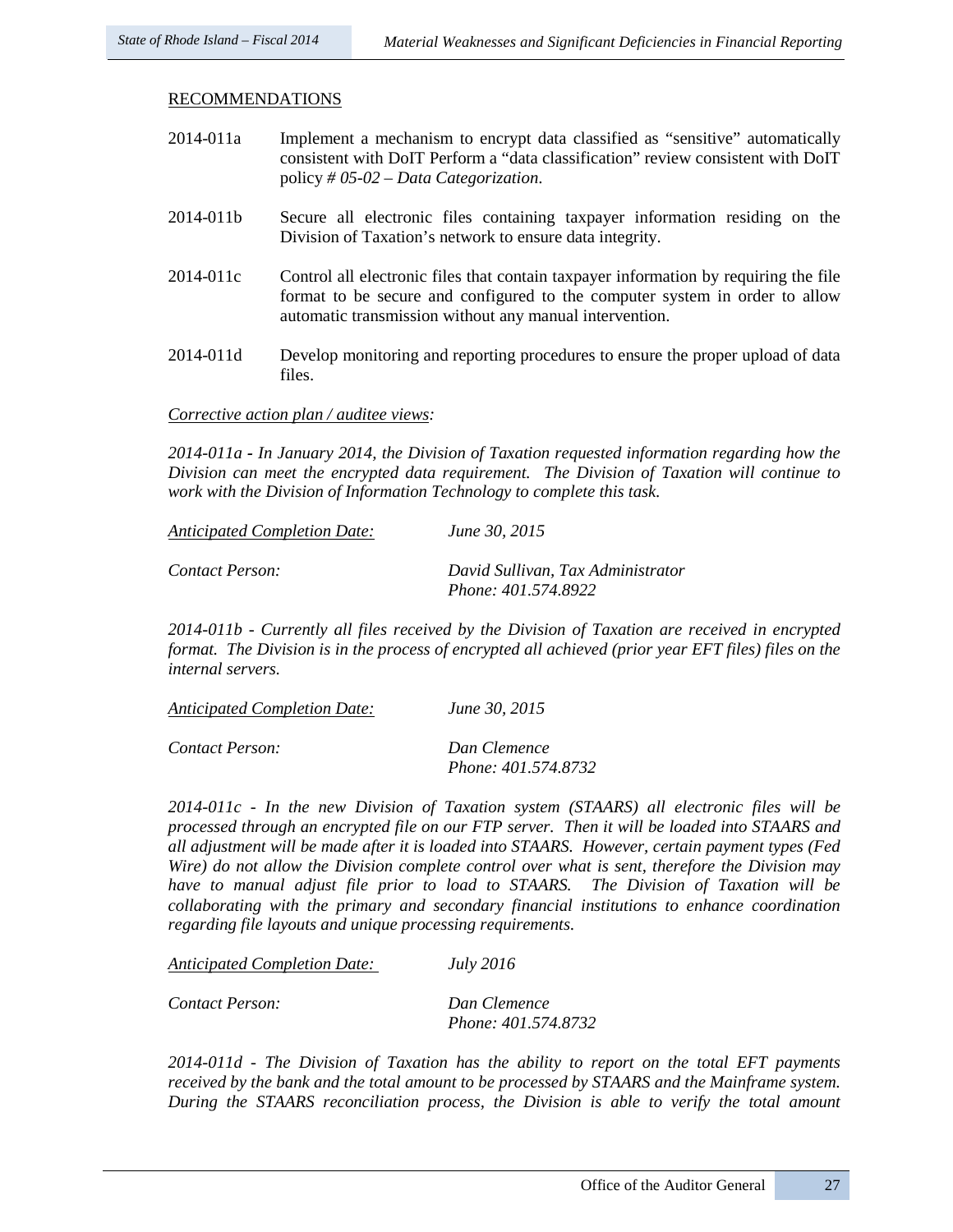*deposited and process from EFT in STAARS by running specific reports to confirm the information needed.* 

*Anticipated Completion Date: July 2014*

*Contact Person: David Sullivan, Tax Administrator Phone: 401.574.8922*

*Finding 2014-012 (significant deficiency - repeat finding)*

## DEPARTMENT OF REVENUE – PERSONAL INCOME TAX - W-3 RECONCILIATIONS

Employers are required to file an annual W-3 reconciliation return comparing withholding payments due to actual amounts paid to the Division of Taxation (Taxation). While some employers file paper W-3 reconciliation returns, in most instances the reconciliation is calculated electronically by Taxation's mainframe system from the W-2 files submitted by employers and the record of employer withholding deposits.

There has been a significant backlog in posting/processing W-3 reconciliation returns. W-3 reconciliation returns for tax year 2013 were due February 28, 2014. During fiscal 2014, W-3 paper returns for tax years through 2013 were posted to the mainframe system. However, as of June 30, 2014, the system-generated W-3 reconciliation returns for tax years 2011, 2012, and 2013 had not yet been posted. The backlog in posting W-3 reconciliation returns delays identifying potential overpayments and underpayments of employer withholding taxes.

### RECOMMENDATION

2014-012 Process W-3 reconciliation returns timely to identify any underpayment of employer withholding taxes.

# *Corrective action plan / auditee views:*

*Effective January 2015, the Division of Taxation reassigned the function to review W-3 reconciliation returns to the Office Audit and Discovery unit. This unit will create automated processes to review and validate W-3 returns. The until will work on reviewing tax year 2011 returns before April 2015 and process 2012 and 2013 returns over the next 6 months.*

*Anticipated Completion Date: April 2015*

*Contact Person: David Sullivan, Tax Administrator Phone: 401.574.8922*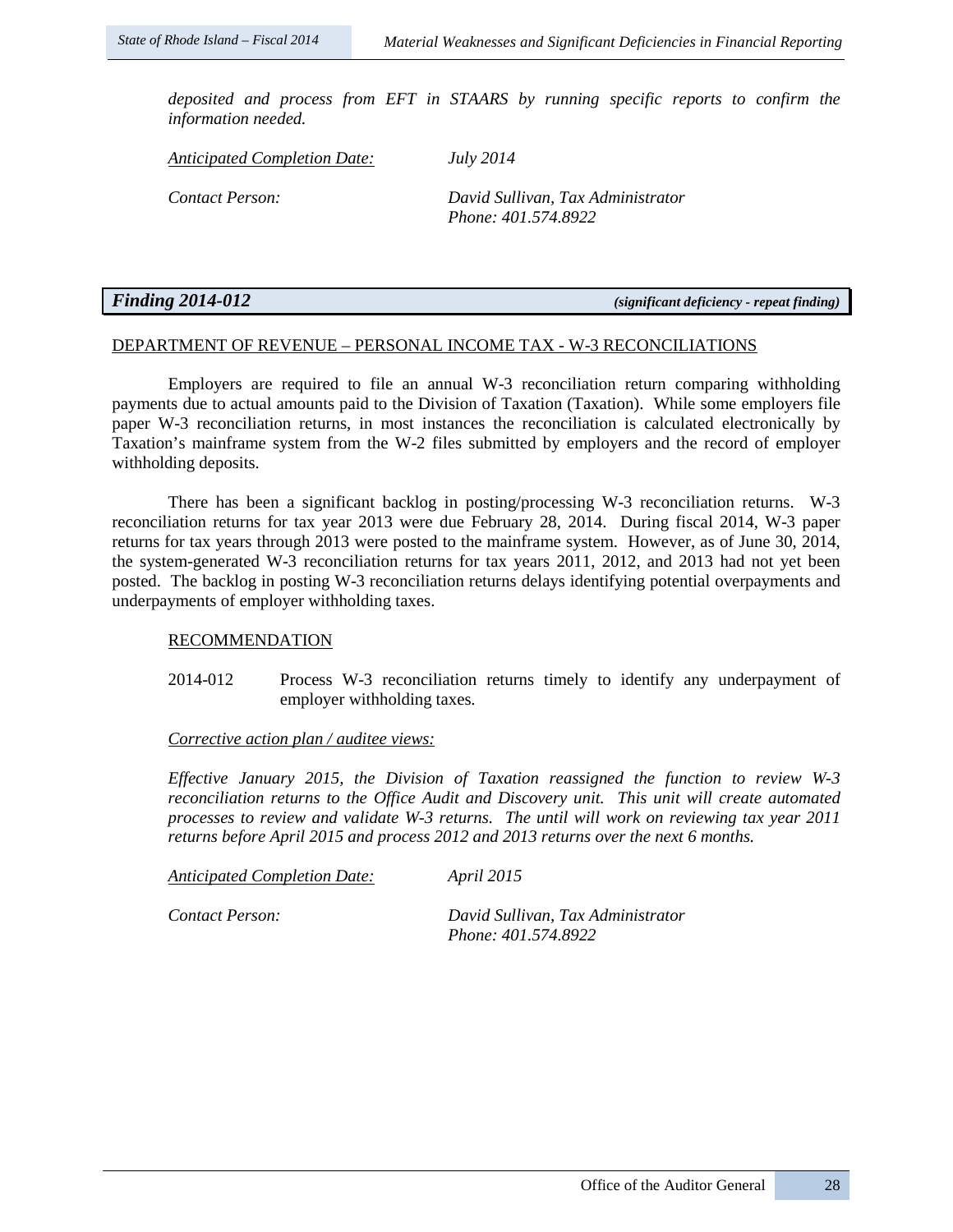*Finding 2014-013 (material weakness - repeat finding)*

### DEPARTMENT OF REVENUE – RECONCILIATION OF TAXATION RECEIPTS TO RIFANS

The Division of Taxation (Taxation) does not reconcile receipts posted to its systems with receipts reported in the RIFANS accounting system. Although Taxation reconciles their cash receipts ledger (subsidiary system) to RIFANS, controls would be improved if receipts reported within the mainframe system were reconciled to RIFANS. RIFANS data is the basis for much of the information utilized by the State for financial reporting and the reconciliation of that data with Taxation's systems (the official record for tracking tax payments and refunds) would provide enhanced control over the State's reporting of tax revenue.

### RECOMMENDATION

2014-013 Develop the reporting capability to facilitate reconciliation of receipts reported by Taxation's systems with RIFANS.

# *Corrective action plan / auditee views:*

*One of the major priorities of the Division of Taxation is the timely depositing of payments received. All payments received by Taxation are posted to various systems subsequent to their deposit. Currently the Division of Taxation has over 70 databases used to record payments and other taxpayer transactions (the mainframe system contains only 15 of these databases). As part of the Fiscal Year 2013 budget request, the Division of Taxation requested funding for an integrated tax system. This system will, among other things, overhaul the front end accounting systems and deposit systems. The system will also allow for real time posting of payments and transactions to taxpayer accounts, therefore any deposit made will be recorded in a more efficient manner. The release 1 implementation in July 2014 has; i) established better controls for non-mainframe tax types, ii) provided enhanced controls over non-mainframe taxes and iii) eliminated the need to enter the deposit in multiple databases. The Division is also implementing transitional processes to enhance controls; however, all issues will be resolved when the integrated tax system is fully implemented in September 2016.*

*Anticipated Completion Date: Release I-July 2014 (fully implemented September 2016)* 

*Contact Person: David Sullivan, Tax Administrator Phone: 401.574.8922*

*Finding 2014-014 (material weakness - repeat finding)*

# DEPARTMENT OF REVENUE – PERSONAL INCOME TAX - CONFIDENTIAL **COMMUNICATION**

A finding concerning the administration of the personal income tax system was communicated confidentially due to the potential impact on taxpayer compliance.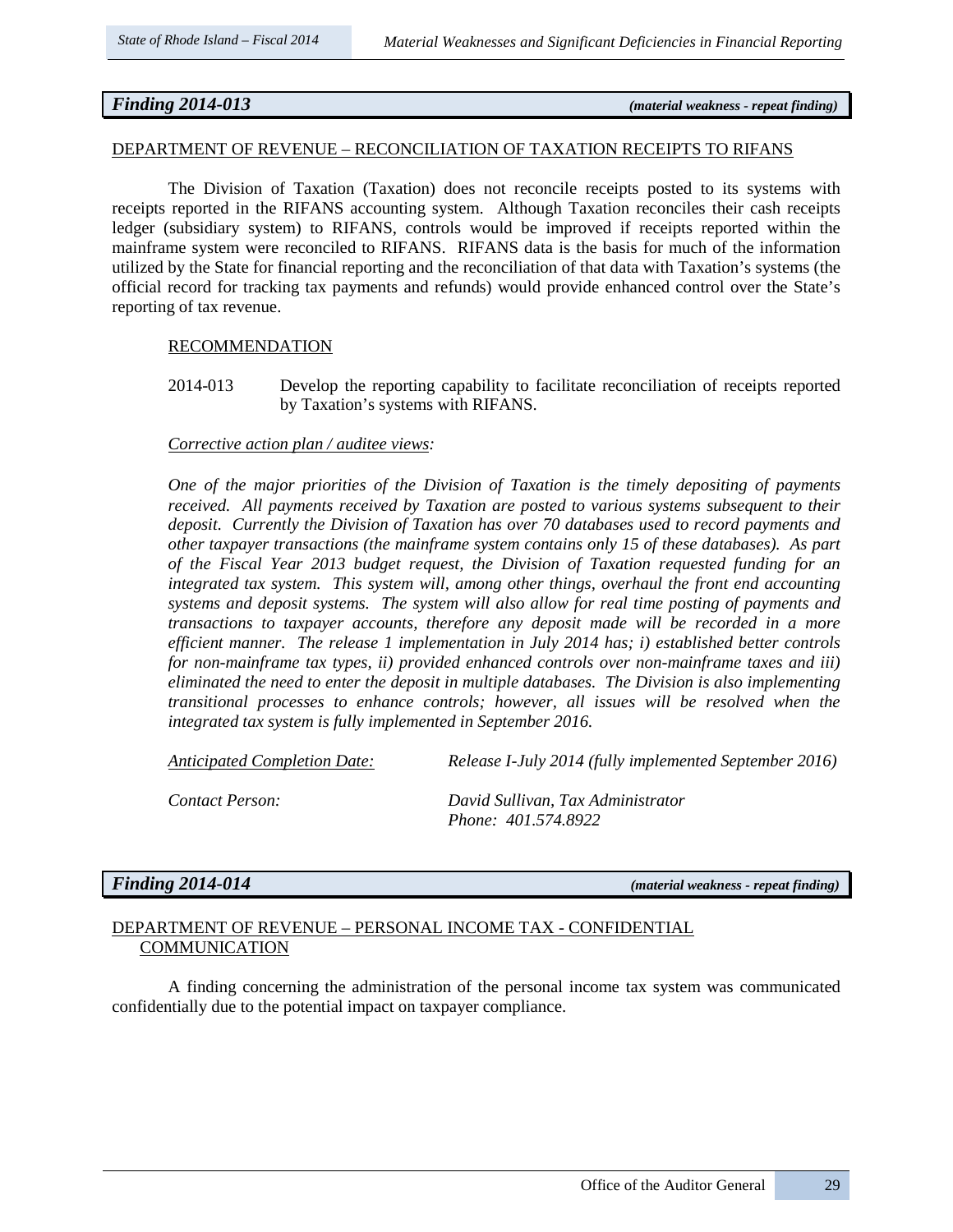*Finding 2014-015 (material weakness - repeat finding)*

# FINANCIAL REPORTING – INTERMODAL SURFACE TRANSPORTATION FUND – USE OF RI DEPARTMENT OF TRANSPORTATION (RIDOT) FMS AND RIFANS ACCOUNTING SYSTEMS

Financial statements for the Intermodal Surface Transportation (IST) Fund are prepared primarily from the State's RIFANS accounting system; however, a significant amount of data required for financial reporting is also derived from RIDOT's Financial Management System (FMS). Because these two accounting systems were not designed to easily share data or be compatible, preparation of the annual financial statements for the IST Fund is unduly complex.

The RIDOT FMS is an integrated, multi-module system intended to meet RIDOT's comprehensive project accounting needs, including purchasing, billing, construction management and general ledger functions. While the majority of RIDOT financial transactions originate in the FMS, the State's accounting systems are used to process cash disbursements to vendors and employee payroll. A significant interrelationship exists between the two systems requiring each system to generate and transmit data files to complete various processing cycles. By design, all financial transactions (some in summary) are intended to be replicated within the State's RIFANS accounting system. While recording transactions in two accounting systems is inherently duplicative, this would be less problematic if the configuration and accounting conventions were the same. For example:

- RIDOT FMS and RIFANS each utilize separate and distinct account structures, which necessitates mapping to "crosswalk" the two charts of accounts. During our testing we identified a weakness over controls of the crosswalk; specifically all FMS accounts are not mapped to respective RIFANS accounts.
- $\Box$  Since no direct interface exists between the two systems, transmission files are utilized to transfer expenditure data between the RIDOT FMS and RIFANS to disburse vendor payments. Timing differences exist and have to be identified as part of the reconciliation process.
- RIDOT establishes and maintains purchase order balances on a detailed line item basis for the entire project duration; purchase order balances in RIFANS are in summary form and only for the amount expected to be expended during that fiscal year.
- Expenditures are recorded in the RIDOT FMS after disbursement in RIFANS; expenditures are recorded in RIFANS when entered and approved for payment.
- **EXIDOT FMS** tracks activity at the project level as this is the level at which funding sources (e.g., federal, state and other) are determined and infrastructure or maintenance categorizations are made. RIFANS accumulates activity at the major program level (e.g., interstate highways).

In essence, the RIDOT FMS contains detailed project-level data which loses its project character when transmitted to RIFANS. However, the project-level data is needed for certain financial reporting purposes. When the project-level RIDOT FMS data is used, it must be reconciled and adjusted to conform to RIFANS accounting conventions. Various supplemental manual and reconciliation processes have been implemented to provide the information needed for financial reporting.

Due to the use of two separate accounting systems, RIDOT has implemented a process of reconciling RIDOT FMS to RIFANS on a monthly basis, as a control, to ensure both systems accurately reflect RIDOT activity. Specific areas of the reconciliation process have been automated but the cause for differences must be manually identified and corrected in the appropriate system. In fiscal 2014, the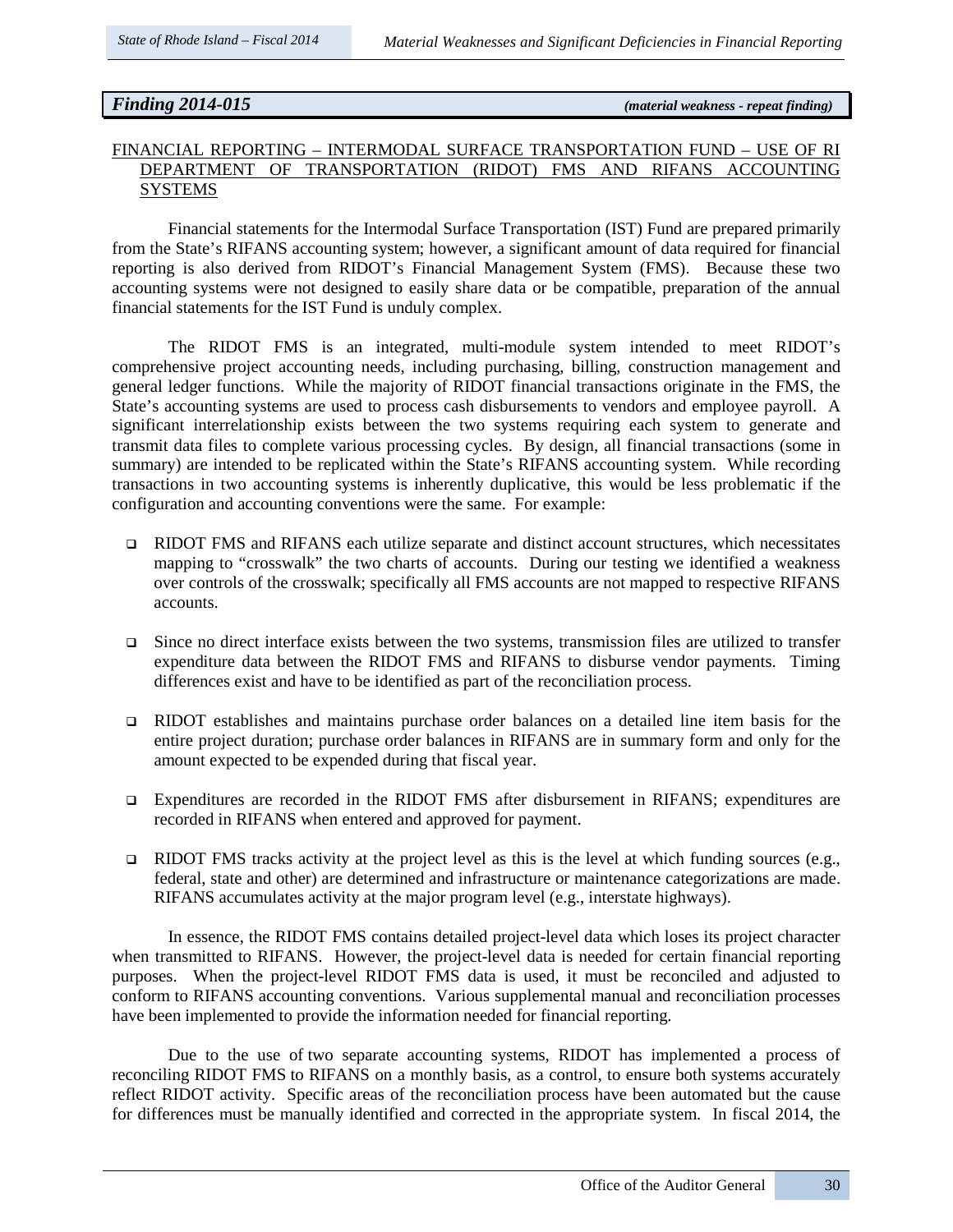report used by RIDOT in the reconciliation process does not properly map all natural accounts between the two systems. This causes offsetting differences to exist in the reconciliation. Even though these differences are explainable, the control established to ensure the two systems are in sync is not working as originally intended.

An analysis should be performed to determine whether continued use of the two accounting systems in the current configuration is the best way to accomplish financial reporting for the IST Fund. Options include better aligning the design and configuration of the two systems or alternatively using the RIDOT FMS for financial reporting purposes rather than RIFANS. Recognizing that a significant investment has already been made and that further integration of the two systems would require additional investment, RIDOT should establish short-term and long-term goals for a more efficient process to yield reliable information in support of timely financial reporting.

### RECOMMENDATIONS

- 2014-015a Reevaluate the continued operation of two separate accounting systems to support financial reporting for the IST Fund. Establish short and long-term goals to ensure reliable information is available to support timely financial reporting.
- 2014-015b Ensure the reconciliation process includes fund balance accounts. At a minimum, ensure the control over the reconciliation of FMS to RIFANS is operating as intended by modifying the coding reconciliation report to properly map the natural accounts between the systems.
- 2014-015c Improve controls over the FMS to RIFANS crosswalk by periodically comparing all FMS accounts to the crosswalk and ensuring all FMS accounts have an associated RIFANS account.

# *Corrective action plan / auditee views:*

*2014-015a - The Department will reevaluate the continued operation of two separate accounting systems to support financial reporting for the IST fund.* 

*This will include an evaluation of the benefits and risks associated with each potential operational option (i.e., (a) maintaining the status quo; (b) enhancing the design and configuration of the two systems for better efficiency; (c) using FMS for financial reporting purposes; or (d) modifying RIFANS to accommodate RIDOT's project accounting needs, including upgrading the RIFANS purchasing module, implementing an integrated timekeeping system, and activating the RIFANS modules for Accounts Receivable and Grants.*

*It must also be emphasized that implementing any of the above-mentioned options, other than the status quo, will require a substantial dedication of staff resources (i.e., RIDOT Financial Management Office, State Controller's Office, DOIT, etc.), a significant investment of State funds, which are currently unavailable because of budgetary constraints, and a commitment that this initiative will be a top priority for the duration of the project..* 

# *Anticipated Completion Date: To be determined*

*2014-015b - The former reconciliation report cannot be replicated until RIDOT's FMS system is upgraded to Oracle version 12.4. At that point, FMS will be operating on the same Oracle release as RIFANS. Only recently was funding identified to begin this update, which is scheduled to be completed by June 30, 2016. Notwithstanding this issue, the Department has continued to reconcile on a monthly basis using a manual process.*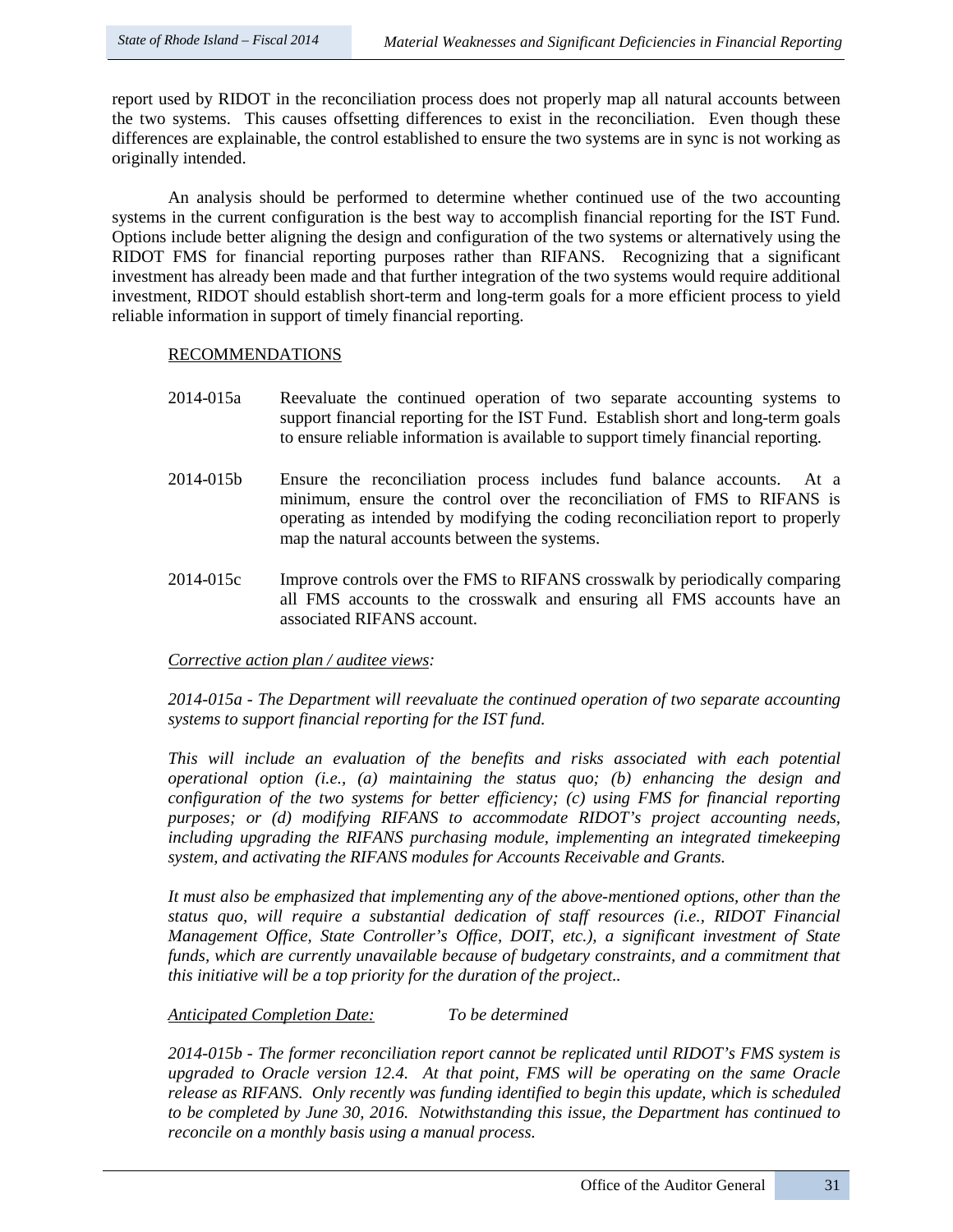*Anticipated Completion Date: June 30, 2016*

*2014-015c - This condition was caused by retainage holding accounts with accounting strings that were not mapped. On a go-forward basis, RIDOT will review all retainage holding accounts to ensure that all accounting strings are accurate and mapped.*

| Anticipated Completion Date: | June 30, 2015 |
|------------------------------|---------------|
|                              |               |

*Contact Person: Robert Farley, Chief Financial Officer 401.222.6590*

*Finding 2014-016 (significant deficiency - repeat finding)*

# INTERMODAL SURFACE TRANSPORTATION FUND - FINANCIAL REPORTING

The Intermodal Surface Transportation (IST) Fund, a special revenue fund, includes financial reporting for transportation related activities of the State, including highway construction programs, the expenditure of proceeds from the State's Grant Anticipation Revenue Vehicle (GARVEE) bonds and matching Motor Fuel bonds for specific highway construction related projects in addition to the funds received from the sale of excess land to the I-195 Redevelopment District Commission.

## Controls over the Preparation of Financial Statements

Controls can be improved over the preparation of financial statements to ensure consistent and accurate reporting of fund activity in accordance with generally accepted accounting principles as follows:

- $\Box$  The RIFANS hierarchy approvals for journal entries was not operating correctly during fiscal 2014. Although RIDOT instituted compensating controls by routing journals prepared by one individual to another for approval, the RIFANS control procedures, when operating appropriately, are more reliable and effective to prevent any one individual from initiating and approving a journal entry that could materially affect the financial statements.
- Multiple activities and funding streams are included within the IST Fund. Although combined for financial reporting purposes, each activity or funding stream requires separate analysis to ensure amounts are accurately reported. Classification of fund balance by category – nonspendable, restricted, committed, assigned, and unassigned - is dependent upon the analysis of each activity and/or funding stream. Our analysis discovered misclassifications of various fund balance categories. RIDOT should improve its controls over the reporting of fund balance by analyzing activity and funding stream components periodically throughout the fiscal year.
- There are several instances of transfers being incorrectly classified as payables and receivables  $\Box$ for financial statement purposes when those transfers of funds should have been reported as either due to / due from other funds.

# RECOMMENDATIONS

2014-016a Improve controls over financial reporting by updating the RIFANS hierarchy to include RIDOT in all journals posted to the IST Fund and lower the dollar threshold requiring journal entries to be reviewed and approved to an amount that could not materially misstate the financial statements. Ensure RIFANS is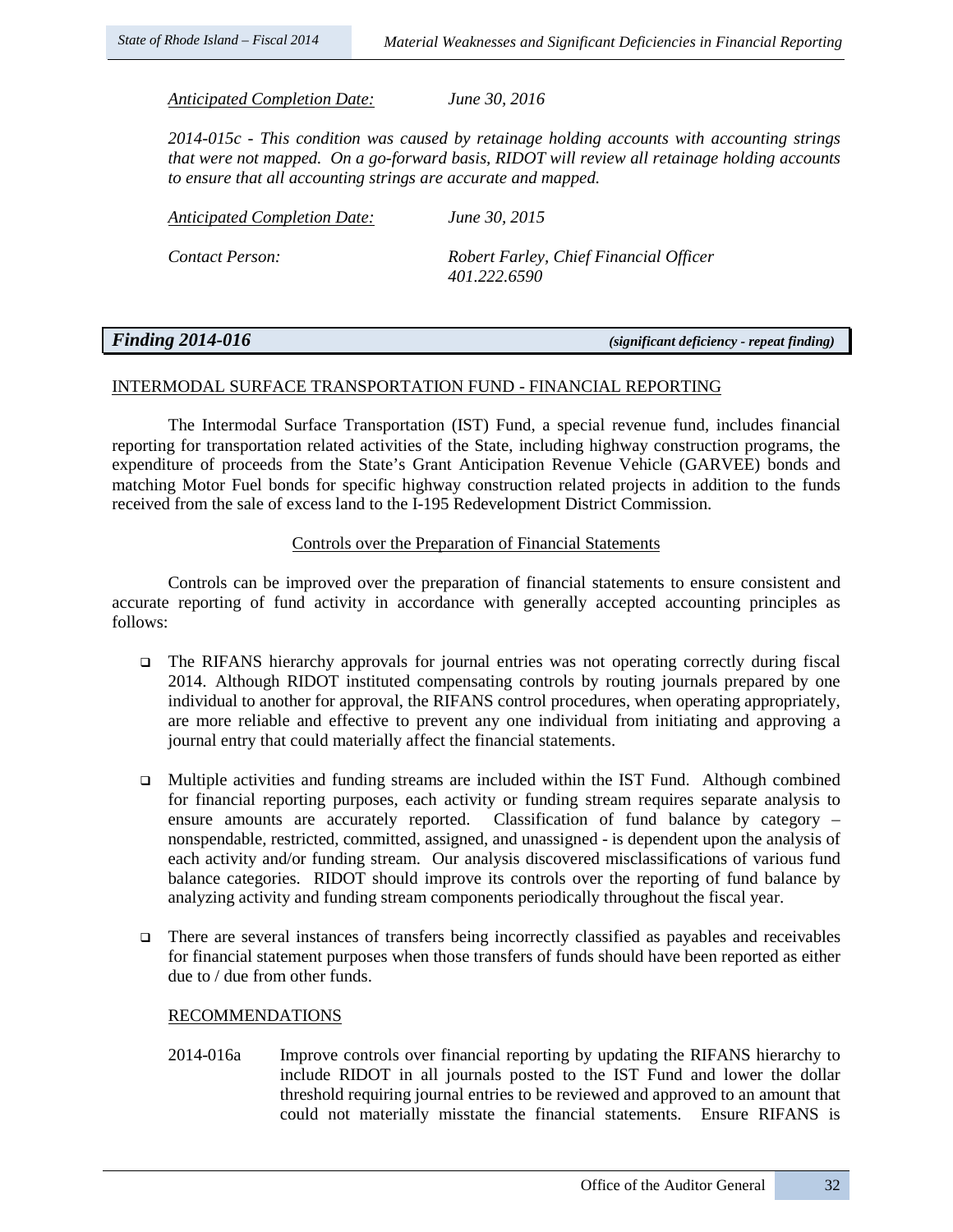requiring review and approval of journal entries in accordance with established hierarchies.

- 2014-016b Analyze each activity and/or funding source within the IST Fund to ensure activity is accurately recorded and to improve controls over the categorization and reporting of fund balance components. Perform the analysis periodically throughout the fiscal year.
- 2014-016c Improve controls over financial reporting to ensure transfers between funds are properly recorded in the State's accounting system and financial statements.

## *Corrective action plan / auditee views:*

*2014-016a - Updating the RIFANS hierarchy is solely the purview of the Controller's Office, who historically have not been in favor of establishing this process, primarily because it would require RIDOT to approve journal entries and allocations that are not related to the IST Fund.* 

*Anticipated Completion Date: To be determined*

*2014-016b - Financial Management has reformed this process and has dedicated significant staff resources towards resolving this recommendation. The one remaining hurdle is the primary FHWA federal account, which has an extremely high volume of activity.* 

*Anticipated Completion Date: December 31, 2015*

*2014-016c - RIDOT will improve controls to ensure that the correct Natural account is used when posting GARVEE Gas Tax receipts.* 

*Anticipated Completion Date: N/A*

*Contact Person: Robert Farley, Chief Financial Officer 401.222.6590*

*Finding 2014-017 (material weakness - repeat finding)*

### TRANSPORTATION INFRASTRUCTURE REPORTING

Transportation infrastructure is the most material capital asset category reported on the State's financial statements. Controls should be improved over the process used to accumulate reported transportation infrastructure amounts to ensure accurate reporting of such investments.

### Process to Accumulate Infrastructure Outlays

The process performed by RIDOT to determine capitalized infrastructure outlays is manually intensive and requires reconciliation to the State's accounting system. Amounts reported as capitalized infrastructure are derived from project-level data contained in the RIDOT Financial Management System (FMS). The project information obtained from the FMS includes large amounts of data that must be sorted, subtotaled, categorized and reconciled. This significant volume of transactions and required data analysis increases the risk of error.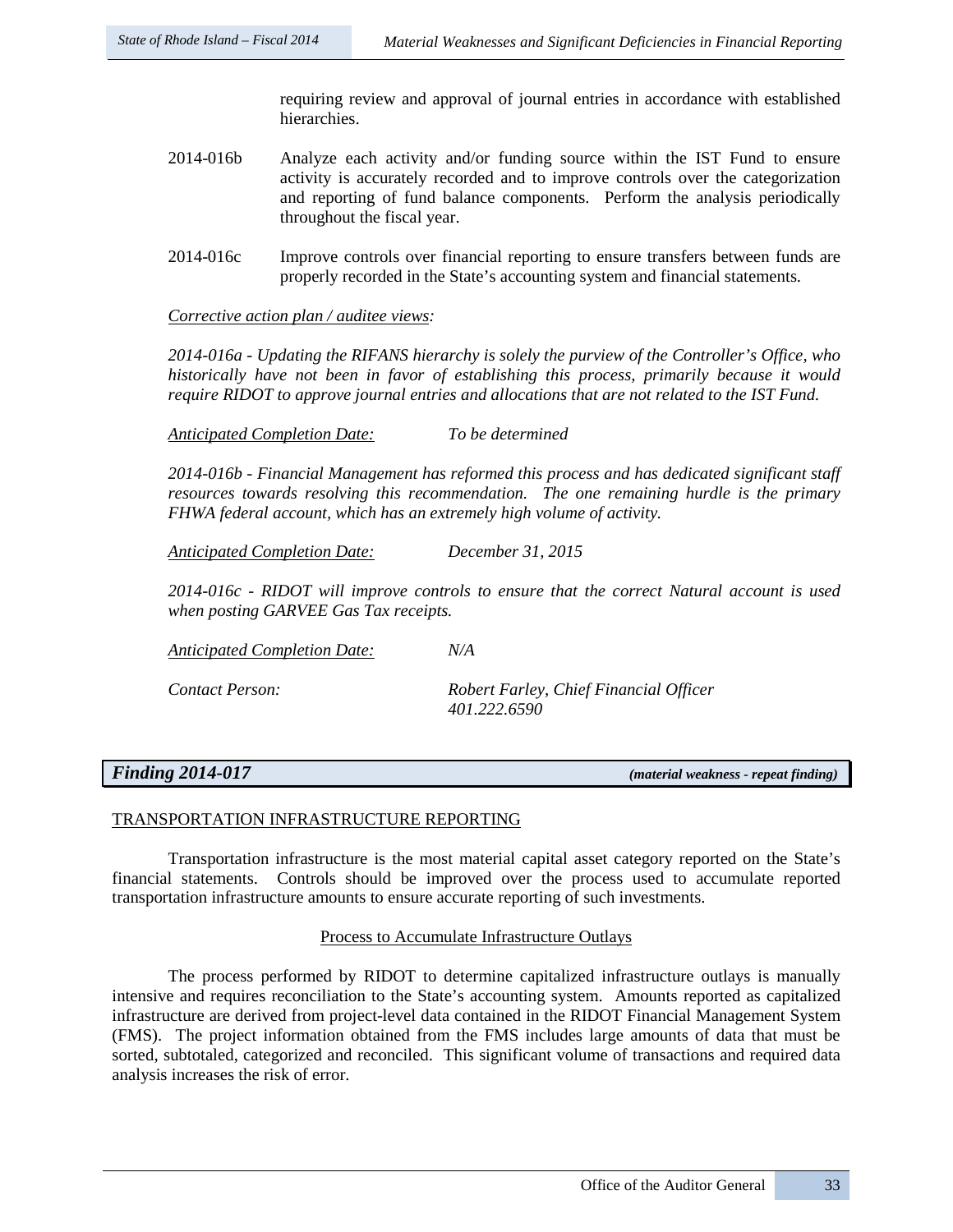RIDOT's process to accumulate capital outlays utilizes actual construction expenditures but includes estimated amounts for design costs for some projects. Estimates are currently utilized, in certain instances, because RIDOT's system does not report design costs as part of project expenditures. Design expenditures, which are normally contracted separately from project construction, must be manually allocated or estimated. RIDOT should implement more effective systemic controls to accurately account for actual design costs relating to infrastructure projects.

We noted misstatements relating to the infrastructure balances initially reported for fiscal 2014. Certain completed projects totaling \$13.8 million were still included in construction in progress at June 30, 2014. Although corrected through audit adjustment, these misstatements indicate that controls should be improved to capitalize all infrastructure expenditures and more accurately identify when infrastructure assets are placed in service.

RIDOT was also not consistent in applying estimated internal design costs to overall project costs, which resulted in a potential misstatement of \$178,893. We also identified 97 projects totaling \$1.3 million excluded from RIDOT's infrastructure determination process.

# Explore an Automated Approach to the Accumulation of Capitalized Infrastructure Outlays

The control deficiencies noted here are significantly interrelated to the issues detailed in Finding 2014-001 which describes the use of two incompatible accounting systems to prepare financial statements for the IST Fund. Due to the use of the two systems, accumulation of infrastructure outlays meeting the State's capitalization criteria is performed independent of both systems. Data is drawn from both systems into massive spreadsheets which eventually yield the amounts needed for financial reporting purposes. The design of RIDOT's FMS envisioned that system providing capital asset (infrastructure) financial reporting information; however, the use of the two systems in the current configuration leads to the inefficient and error-prone spreadsheet approach.

The Department of Transportation and the Office of Accounts and Control should explore whether there may be a less cumbersome and more efficient means, ideally through an automated systems approach, to accumulate infrastructure investments for inclusion in the financial statements.

#### Asset Impairments

Generally accepted accounting principles for governmental entities require that capital assets be evaluated for impairment when events or changes in circumstances suggest that the service utility of a capital asset may have significantly and unexpectedly declined. These standards also require adjustment of the carrying value of capital assets that meet certain impairment criteria. RIDOT was unable to document its consideration of transportation infrastructure assets that may meet the impairment criteria and provide such documentation to the Office of Accounts and Control for the purpose of preparing the State's financial statements.

#### RECOMMENDATIONS

- 2014-017a Develop controls over the identification of project expenditures (to include construction costs, design costs, internal payroll, subtotaling of project expenditures, categorization of projects and reconciling between RIDOT FMS and RIFANS) to be recorded as infrastructure investment in the State's financial statements.
- 2014-017b Improve controls and the methodology for determining when infrastructure assets are placed in service.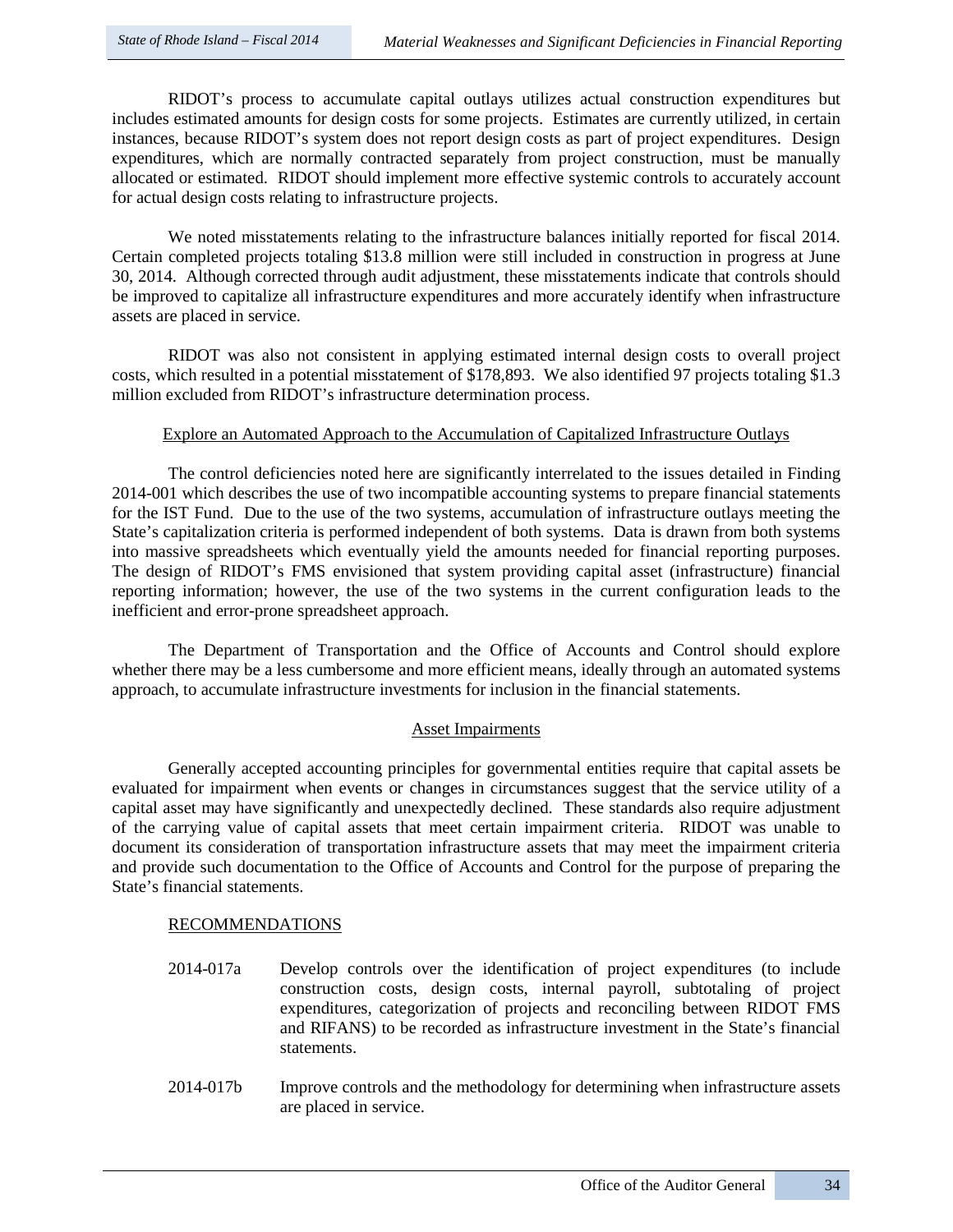- 2014-017c Explore ways that capitalized infrastructure outlays could be accumulated through an automated systems approach rather than the inefficient and errorprone spreadsheet approach currently used.
- 2014-017d Develop and document controls, policies and procedures to ensure inclusion of internal construction payroll costs in infrastructure investment in the State's financial statements.
- 2014-017e Evaluate and document the consideration of whether any of the State's transportation infrastructure has been impaired consistent with the criteria outlined in generally accepted accounting principles applicable to governmental entities.

#### *Corrective Action / Auditee Views*

*2014-017a - Financial Management will continue to improve controls over the identification of project expenditures to be recorded as infrastructure investment in the State's financial statements.*

#### *Anticipated Completion Date: Ongoing*

*2014-017b - For FY 2014, Financial Management utilized the date of substantial completion identified on RIDOT's "Substantial Completion and Request for Partial Acceptance / Final Inspection" form as the basis for determining when infrastructure assets are placed into service. This methodology has been agreed upon by both RIDOT and the Auditor General's Office.* 

*RIDOT recognizes that, from time to time, traffic can already be utilizing infrastructure assets prior to the date of substantial completion identified on RIDOT's "Substantial Completion and Request for Partial Acceptance / Final Inspection" form. However, the department believes that utilizing this form provides both consistency and documentation of the date that infrastructure assets are substantially complete, as opposed to a more manually-intensive, and potentially more subjective, approach that would require tracking the date that the motoring public was first able to utilize the asset.*

*Additionally, Financial Management will ensure that expenditures related to CIP and capitalization are more accurately categorized during the preparation of infrastructure accounting entries.* 

*2014-017c - The Department does not dispute the auditors' contention that a properly-aligned, automated systems approach would be a more efficient way to account for infrastructure assets. An internal RIDOT Asset Management Council meets regularly to continue implementing the department's comprehensive Asset Management initiative, including assessing information technology needs. One of the Council's standing subcommittees is charged with evaluating infrastructure accounting issues, and will evaluate an automated systems approach.*

*Anticipated Completion Date: To be determined.*

*2014-017d - The Department will enhance procedures to ensure inclusion of all project costs for the recording of transportation infrastructure investment in the State's financial statements.*

*Anticipated Completion Date: N/A*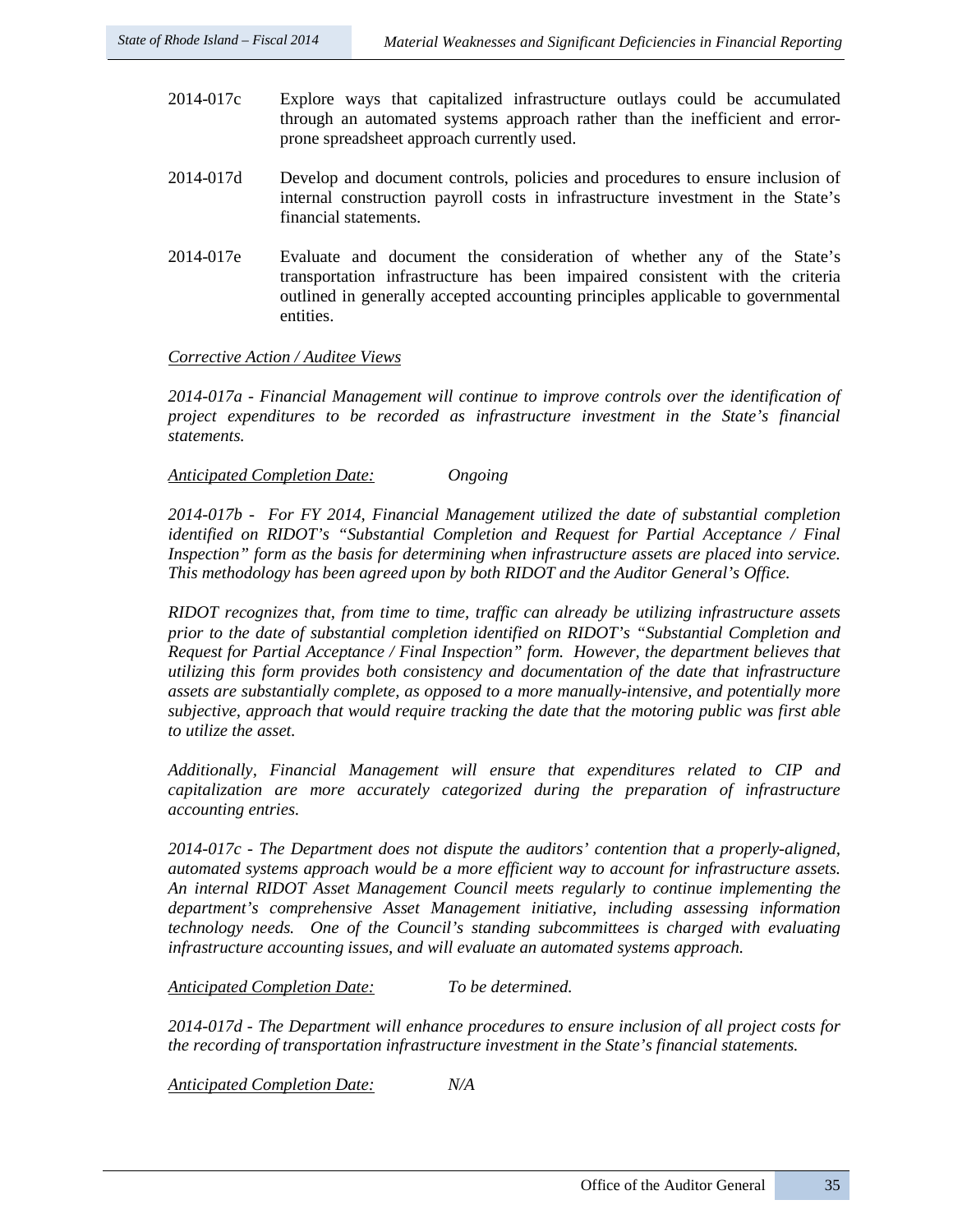*2014-017e - This issue is currently being evaluated and has been discussed with the Department's Asset Management consultant. The resolution of this recommendation will require a high level of collaboration and coordination between Financial Management and various department units.* 

*Anticipated Completion Date: To be determined.*

*Contact Person: Robert Farley, Chief Financial Officer 401.222.6590*

| <b>Finding 2014-018</b> |  |
|-------------------------|--|
|                         |  |

*Finding 2014-018 (significant deficiency - repeat finding)*

#### INTERMODAL SURFACE TRANSPORTATION FUND – CONTROLS OVER KEY DATA FILES

Controls should be enhanced to ensure that data integrity is maintained over key data files used to process vendor payments and to draw federal funds for the Intermodal Surface Transportation (IST) Fund.

#### Progress Payment Data Files

Progress payment data moves from the Project Management Portal (PMP) to RIDOT's Financial Management System (FMS) and ultimately RIFANS (the State's accounting system) for vendor payments. Data elements are sometimes manually altered after being transmitted from the PMP but prior to posting to the FMS accounting system.

While the need to manually verify and modify data was explained, the lack of adequate compensating controls increases the risk of inaccurate payments and unauthorized changes. In addition, RIDOT has a policy prohibiting certain actions (e.g., approving and releasing holds of self-initiated progress payments); however, the system does not prevent such actions.

A review of the entire file transfer process, from progress payment file creation in PMP to invoice creation in FMS to vendor disbursement in RIFANS, should be performed to identify critical points where automated controls should be implemented to eliminate all manual involvement.

#### Federal Billing

There are instances where the Highway Planning and Construction draw down file is modified prior to submission to the Federal Management Information System (FMIS). RIDOT's FMS does not fully provide the level of data required to draw federal funds as required by the Federal Highway Administration which necessitates the file modifications. We observed the following weaknesses:

- $\Box$  The FMS does not have the capability to link multiple funding sources award numbers (FSAN) to one Federal Aid Project (FAP). The Federal Highway Administration links many FSANs to one FAP and requires RIDOT to draw down funds by the FSAN. Consequently, RIDOT after creating the drawdown file, manually splits draw requests between multiple FSANs.
- $\Box$  The file is in an open text format with no encryption. This open text format allows anyone who has access to the server directory to modify the file.
- There is no change management system in place tracking changes to the file, documenting who made the change, or requiring management approval of changes.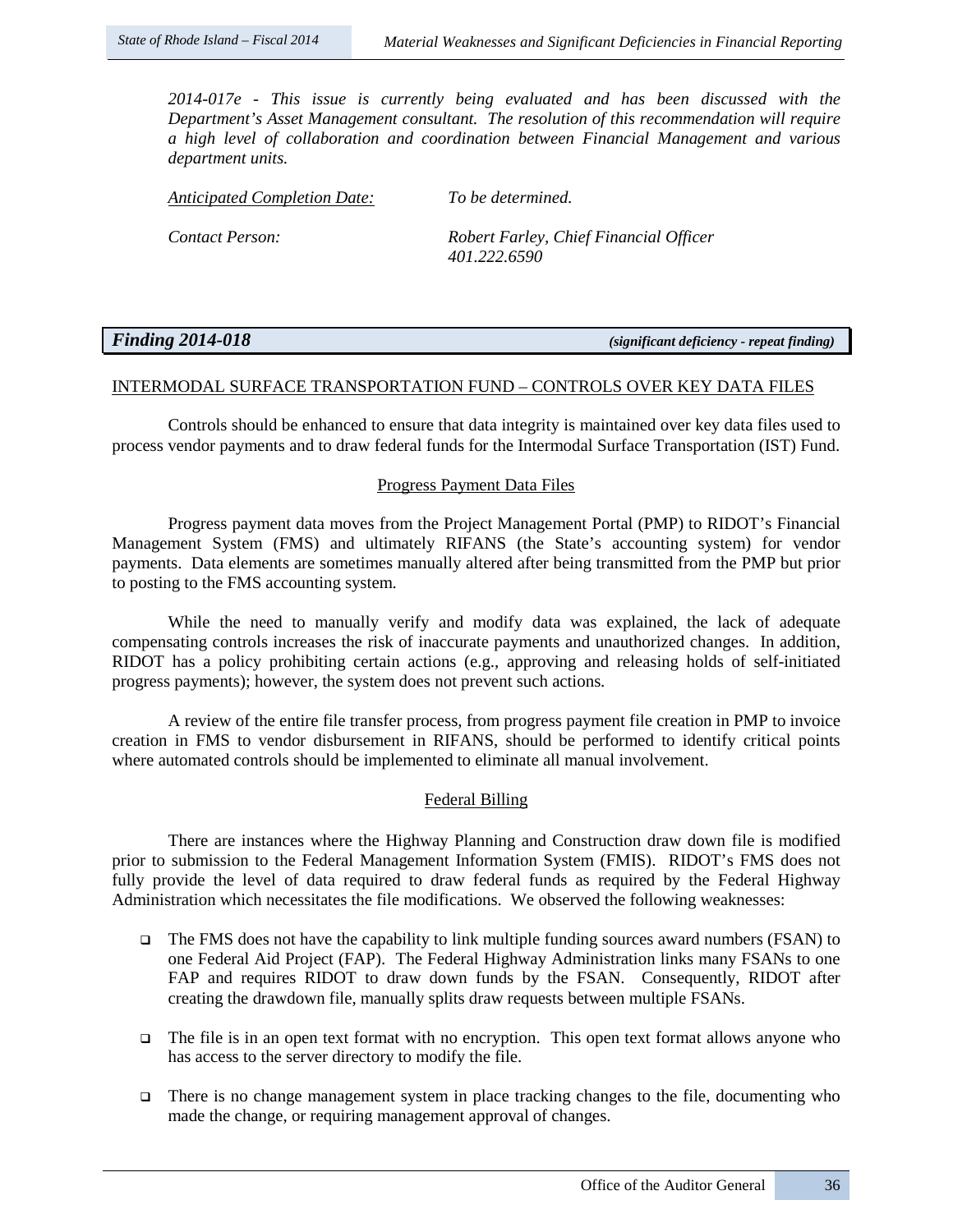RIDOT should improve its controls and processes over the FMS and the drawdown file to ensure accuracy and completeness of data transmitted to the FMIS.

#### RECOMMENDATIONS

| 2014-018a | Review the progress payment file transfer process to identify critical points<br>where automated controls could be implemented to eliminate the need for manual<br>intervention. |
|-----------|----------------------------------------------------------------------------------------------------------------------------------------------------------------------------------|
| 2014-018b | Create and implement appropriate approval hierarchies. Automatically identify<br>RIFANS/FMS payment discrepancies for review.                                                    |
| 2014-018c | Improve controls over the RIDOT federal billing process to include transferring<br>files without modification.                                                                   |
| 2014-018d | Modify the Financial Management System to allow for multiple funding source<br>award numbers (FSAN) to be linked to one Federal Aid Project.                                     |

#### *Corrective action plan / auditee views:*

*2014-018a - Discussions and analysis will continue regarding the potential implementation of automated controls in lieu of the manual intervention currently required in certain situations. Manual intervention can occur for a variety of reasons, and budgetary constraints are a limiting factor for the Department's ability to automate the process.* 

*Since September 2011, as a compensating control, the Financial Management Office's Accounts Payable Unit has kept a log, including (a) "before and after" screen shots showing the change that was made; (b) sign-offs from both the processer and supervisor; and (c) a notation on the log indicating why the file needed to be changed.* 

| <b>Anticipated Completion Date:</b> | To be determined                                                                  |
|-------------------------------------|-----------------------------------------------------------------------------------|
| Contact Person:                     | Loren Doyle, Administrator for Financial Management<br><i>Phone: 401.222.6590</i> |

*2014-018b - During the FMS system upgrade to Oracle Release 12.4, the issue of implementing Approval Hierarchies will be evaluated. Also, existing reports have been modified to determine discrepancies in invoice payment amounts between FMS and RIFANS.* 

| Anticipated Completion Date: | June 30, 2016                                                |
|------------------------------|--------------------------------------------------------------|
| Contact Person:              | Thomas Lewandowski, Agency IT Manager<br>Phone: 401.222.6935 |

*2014-018c - This issue has been discussed at length with Tom Lewandowski of DOIT and he has informed Financial Management that this cannot be accomplished with the current FMS system.* 

| Contact Person: | John Megrdichian,                      |
|-----------------|----------------------------------------|
|                 | Administrator for Financial Management |
|                 | 401.222.2496                           |

*Anticipated Completion Date: To be determined*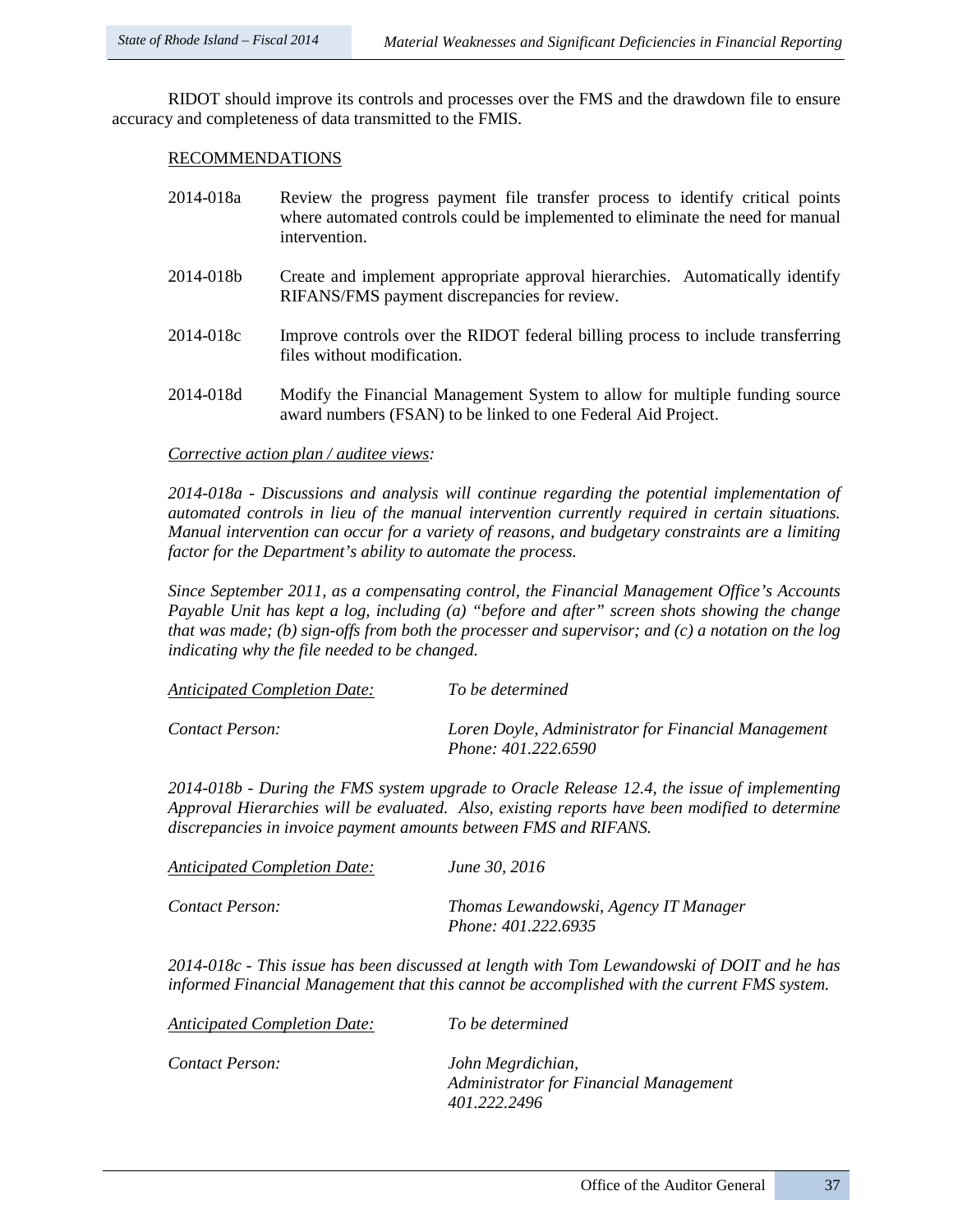*2014-018d - This issue has been discussed at length with Tom Lewandowski of DOIT and he has informed Financial Management that this cannot be accomplished with the current FMS system.* 

*Anticipated Completion Date: To be determined*

*Contact Person: John Megrdichian, Administrator for Financial Management 401.222.2496*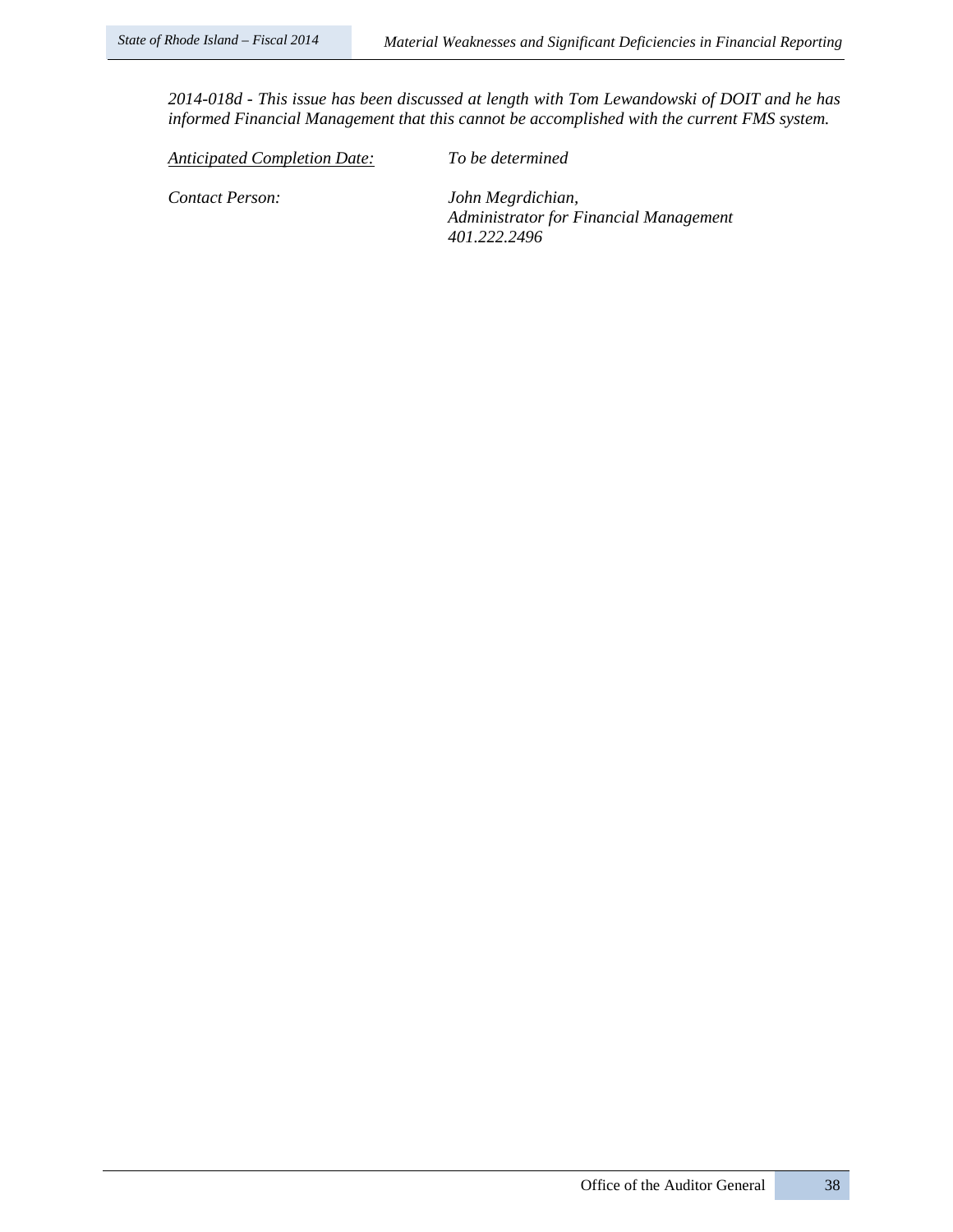*Finding 2014-019 (material weakness - new finding)*

# METROPOLITAN REGIONAL CAREER AND TECHNICAL CENTER (THE MET) – INTERNAL **CONTROLS**

**Criteria:** Internal controls should be in place to provide reasonable assurance that general ledger accounts are properly reconciled on a timely basis.

**Condition:** During the performance of our audits of the Met's financial statements, we noted the following:

- a. The monthly reconciliations of cash accounts during the 2014 fiscal year were not performed timely. Bank reconciliations of all bank accounts were provided to us after we requested them in June 2014. We became aware that certain of the reconciliations had not been reviewed prior to our receipts and as a result contained errors.
- b. The Met had difficulty in providing a detailed accounts payable schedule due to limitations in its financial management system. The detailed payable schedule as of June 30, 2014 was \$5,000 less than the balance in the general ledger.

**Cause:** Management failed to enforce policies and procedures to ensure internal controls are functioning properly in relation to the conditions listed above.

**Effect:** Failure to perform reconciliations of significant accounts in a timely and accurate manner is a deficiency in the operation of controls. Specifically:

- a. Failure to reconcile cash accounts to bank statements on a timely basis could potentially result in errors or defalcations not being discovered timely. In addition, management is unable to efficiently monitor the Met's cash on hand.
- b. Failure to reconcile the accounts payable reflected on the general ledger to the detail schedule affects the liquidity analysis and is a failure in financial reporting.

### RECOMMENDATION

2014-019 Policies and procedures should be development and implemented by the Met's management to ensure that appropriate internal controls are enforced.

#### *Corrective action plan / auditee views:*

- *a. The Met has implemented a process where which monthly reconciliations are performed by the Bookkeeper once bank statements for the prior month have been received. The Met will now also require that monthly reconciliations be signed off by both the Chief Accountant and Business Manager in order to insure timeliness and accuracy. Additionally, a staffing change was made in the Bookkeepers position.*
- *b. The Met is seeking to procure a new Financial Accounting and Management system and has worked in tandem with Rhode Island Department of Education and other municipal school districts to select the most appropriate and qualified vendor, through the State of Rhode Island's competitive procurement process which, can meet all required accounting standards*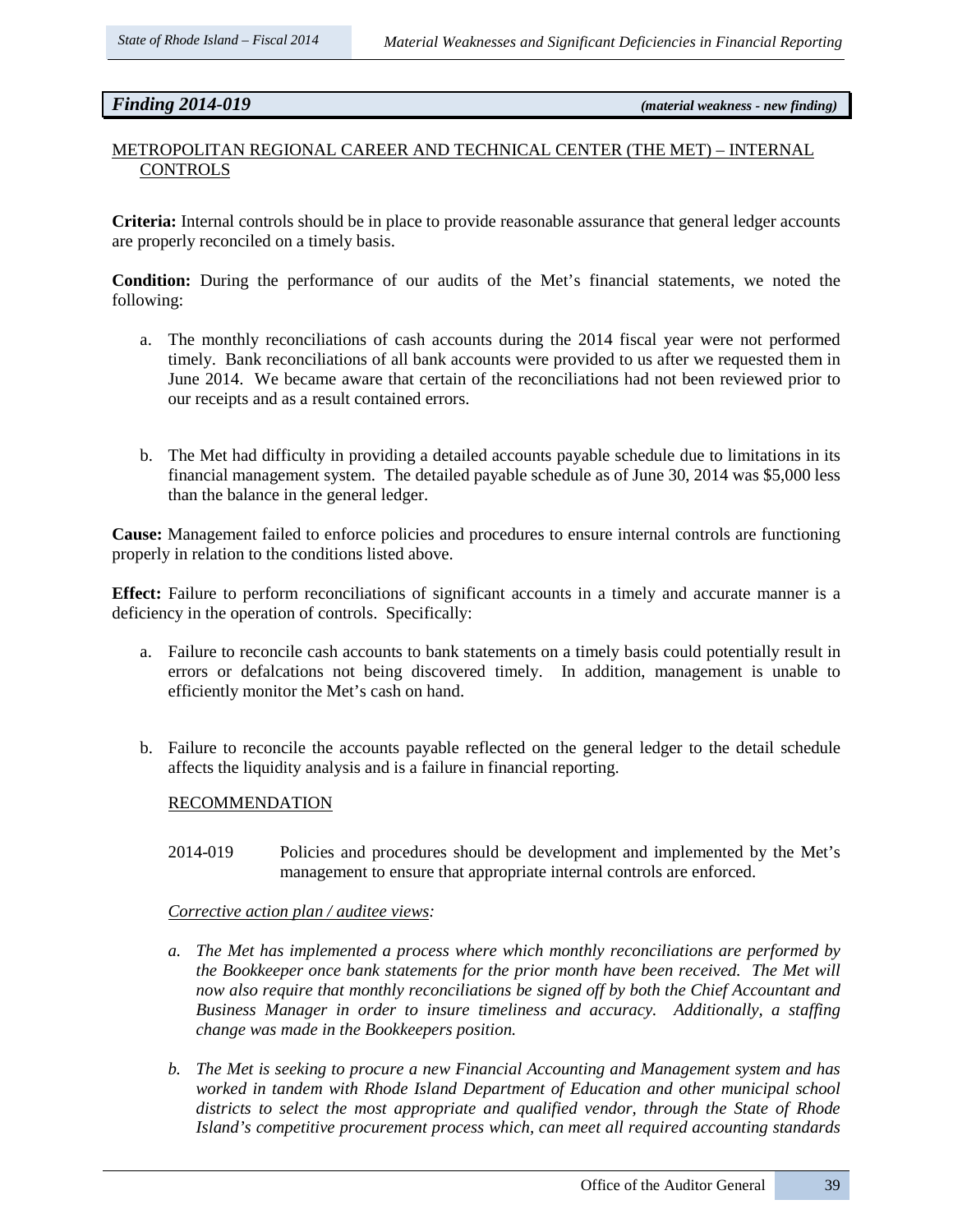*and internal control requirements. It is anticipated that this new system will be fully implemented and operational during the 2016 fiscal year. Until then, The Met has created a query report within the current Financial Account and Management system, SunGard, to track accounts payable.*

*Anticipated Completion Date: Ongoing*

*Contact Person: Lucas Lussier* 

*401.752.2600*

## *Finding 2014-020 (material weakness - repeat finding)*

# CENTRAL FALLS SCHOOL DISTRICT – SEGREGATION OF DUTIES

**Criteria:** Segregation of duties is an instrumental component to having an effective system of internal controls. Proper segregation of duties decreases the District's risk of intentional or unintentional misuse or misappropriation of District assets. Duties and responsibilities should be assigned to personnel so that no one person is responsible for all aspects of a financial transaction. In addition, monthly reconciliations should be signed as reviewed and approved by someone independent of the preparation process.

**Condition:** During our audit we noted that there is a lack of segregation of duties being performed by personnel in the finance department. We noted instances where finance personnel responsible for reconciling monthly bank accounts were also responsible for collecting and depositing receipts, preparing billing for certain benefits, and maintaining the general ledger. We also noted that certain personnel had the ability to generate and post journal entries to the general ledger accounting system without first obtaining an approval of those entries.

**Cause:** Lack of adequate staffing and/or failure to properly establish a formalized system of internal controls over the segregation of duties.

**Effect:** Increase in the risk of intentional or unintentional misstatements occurring and going undetected by management.

#### RECOMMENDATION

2014-020 We recommend that the District establish a committee to review the current staffing of the finance department as well as the roles and responsibilities of all finance personnel. We further recommend that this committee be charged with developing formal policies and procedures governing the roles and responsibilities for all members of the finance department. The roles and responsibilities should focus on maintaining adequate segregation of duties and also rotation of those duties on a periodic basis so that all employees are properly cross trained. In addition, the policies should require that all bank reconciliations be reviewed and signed as approved on a monthly basis by the finance director or another management official if the reconciliations are being completed by the finance director.

#### *Corrective action plan / auditee views:*

*Due to continued turnover, the District has not been able to develop and implement new internal controls. The District will establish a committee to review the current staffing of the finance*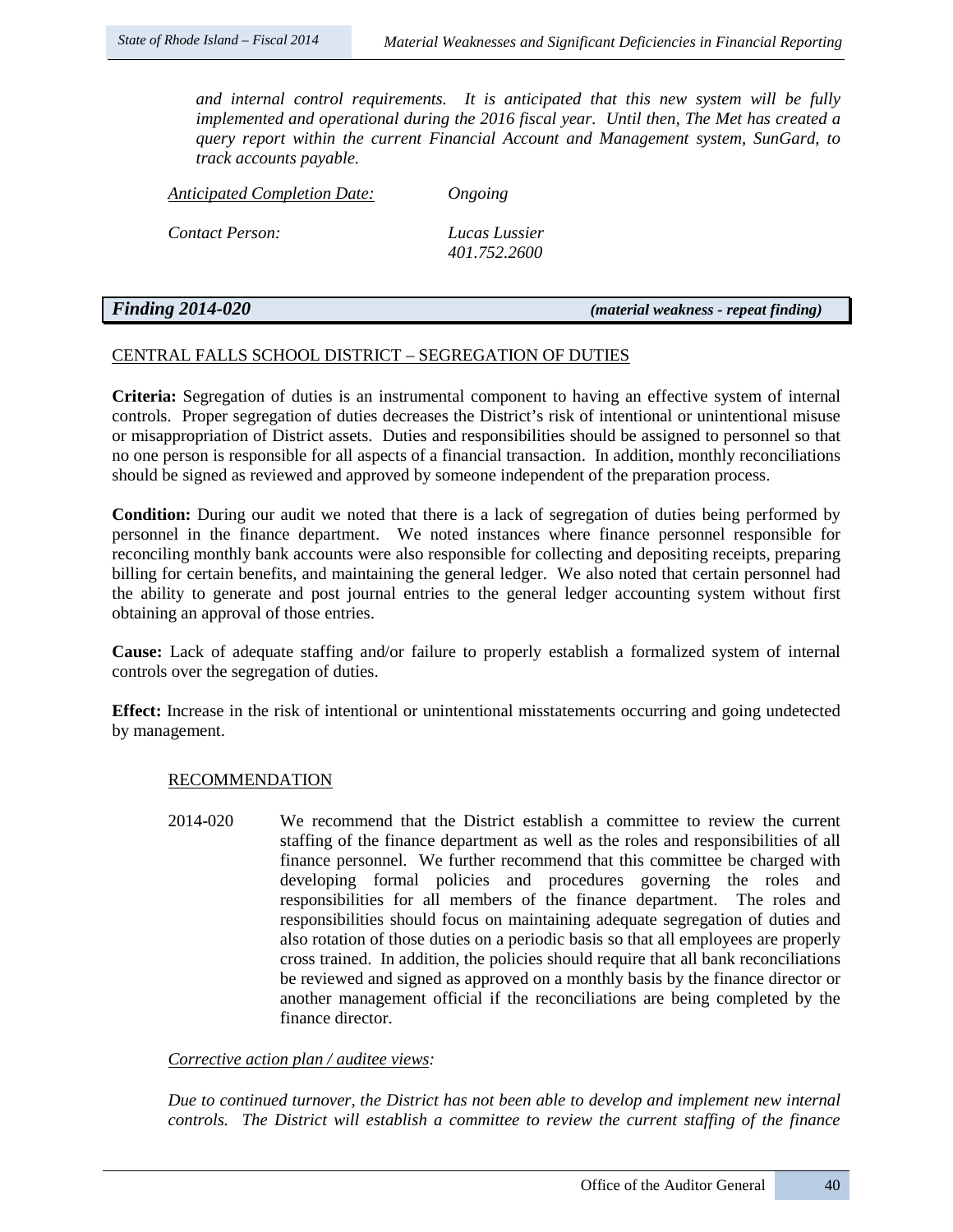*department and to review the duties of all finance staff inclusive of the Finance Director. Once this is completed, duties will be reassigned amongst the staff members as necessary to better segregate duties. More staffing changes may occur based on the internal control requirements. The committee will develop formal policies and procedures governing the roles and responsibilities for all members of the finance department. The Finance Director will complete deposits while the Staff Accountant performs bank reconciliations, the staff accountant will complete all journal entries while the Finance Director approves them, and finally, the Finance Director will sign off on all bank reconciliations.*

*Anticipated Completion Date: Ongoing* 

*Contact Person: Maggie Baker, Business Director 401.727.7700*

*Finding 2014-021 (material weakness - new finding)*

#### CENTRAL FALLS SCHOOL DISTRICT – JOURNAL ENTRIES

**Criteria:** Adjusting journal entries should be approved by a designated member of management and contain descriptions and supporting documentation.

**Condition:** During our review of the general journal entries we noted that entries often lack proper approval by a responsible employee. All journal entries should be accompanied by full explanations and reference to adequate supporting data and contain a signature of proper approval by someone other than the person responsible for preparing and posting the entry.

**Cause:** Lack of sufficient internal controls over the review and approval process.

**Effect:** Increase in the potential for unauthorized or fraudulent transactions being posted to the General Ledger. The District has the responsibility to safeguard its assets from loss or misuse.

#### RECOMMENDATION

2014-021 We recommend that the District implement internal controls and policies and procedures for the posting of journal entries to the District's general ledger. We recommend the individual journal entries be approved by the Finance Director and/or another management official prior to posting and approval be documented on paper copy of entries filed in journal entry binders. We also recommend journal entries contain supporting documentation as well as affected account descriptions and purpose of entry. This will ensure a complete trail for transactions posted to the general ledger and ultimately the District's financial statements. In addition, we recommend that on a periodic basis a journal entry report be generated from the general ledger and that the report be provided to the Board of Trustees for review and approval. This approved report should be signed and maintained with the minutes to the Board meeting as evidence of the procedure being performed.

### *Corrective action plan / auditee views:*

*As part of the new internal controls, the Staff Accountant will prepare all journal entries and the Finance Director will approve all journal entries. Proper backup will also be attached to all*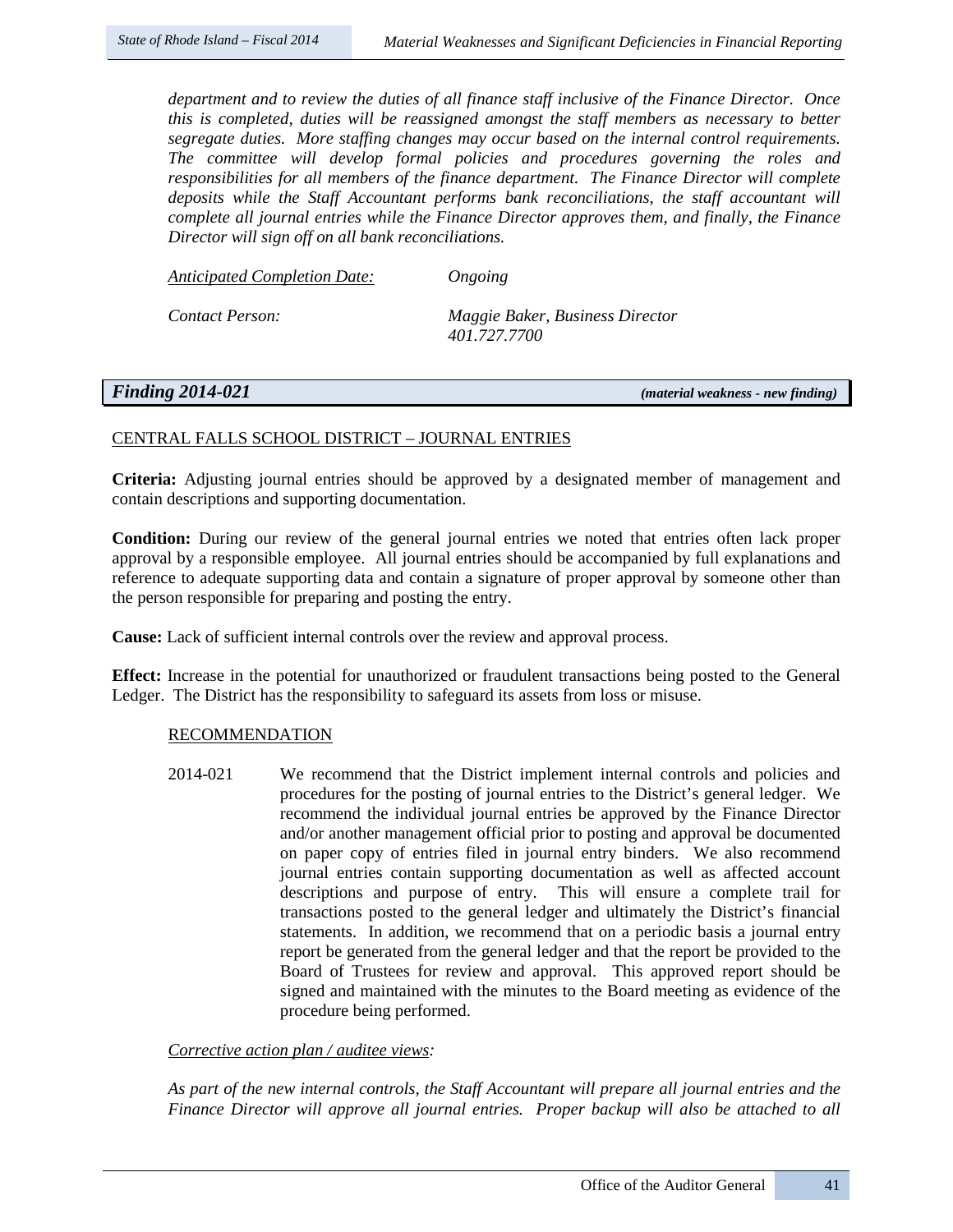*journal entries for a complete audit trail. The District will review the option of providing journal entries to the Board of Trustees for review and approval.*

*Anticipated Completion Date: Ongoing* 

*Contact Person: Maggie Baker, Business Director 401.727.7700*

*Finding 2014-022 (significant deficiency - new finding)*

# CENTRAL FALLS SCHOOL DISTRICT – COMPLETE GENERAL LEDGER

**Criteria:** The general ledger accounting records of the District should contain and report all assets, liabilities, fund balance, and the financial activity of the District.

**Condition:** During our audit testing we became aware of several bank accounts which were not reported in the general ledger accounting records of the District. Although the balances in these accounts were immaterial, the District should have adequate procedures in place to ensure that all accounts are properly reflected in the general ledger accounting records.

**Cause:** This was due to lack of management oversight and failure to ensure the completeness of the general ledger accounting records.

**Effect:** Incomplete accounting records could result in the misstatement of financial position and results of operations. In addition, lack of accountability and controls over these accounts increases the risk of intentional or unintentional misappropriation of funds.

#### RECOMMENDATION

2014-022 We recommend that the District establish policies and procedures to ensure that all financial activity is properly reported in the general ledger accounting records. All periodic bank statements should be reconciled to the general ledger accounting records and signed by someone independent of the person preparing the reconciliation as evidence that the procedures were performed. Any bank or investment statement that is received by the District but which cannot be traced to the general ledger should be provided to the Superintendent of Schools for review.

#### *Corrective action plan / auditee views:*

*The District is in the process of adding all of the cash accounts to the general ledger. The District will also be developing new policies and procedures to ensure that any new District bank accounts are immediately added to the general ledger and to address steps to take when bank statements are received but do not tie back to the general ledger. As for the reconciliation process, the Staff Accountant will perform the reconciliation while the Finance Director will sign off on the reconciliation.*

*Anticipated Completion Date: Ongoing* 

*Contact Person: Maggie Baker, Business Director 401.727.7700*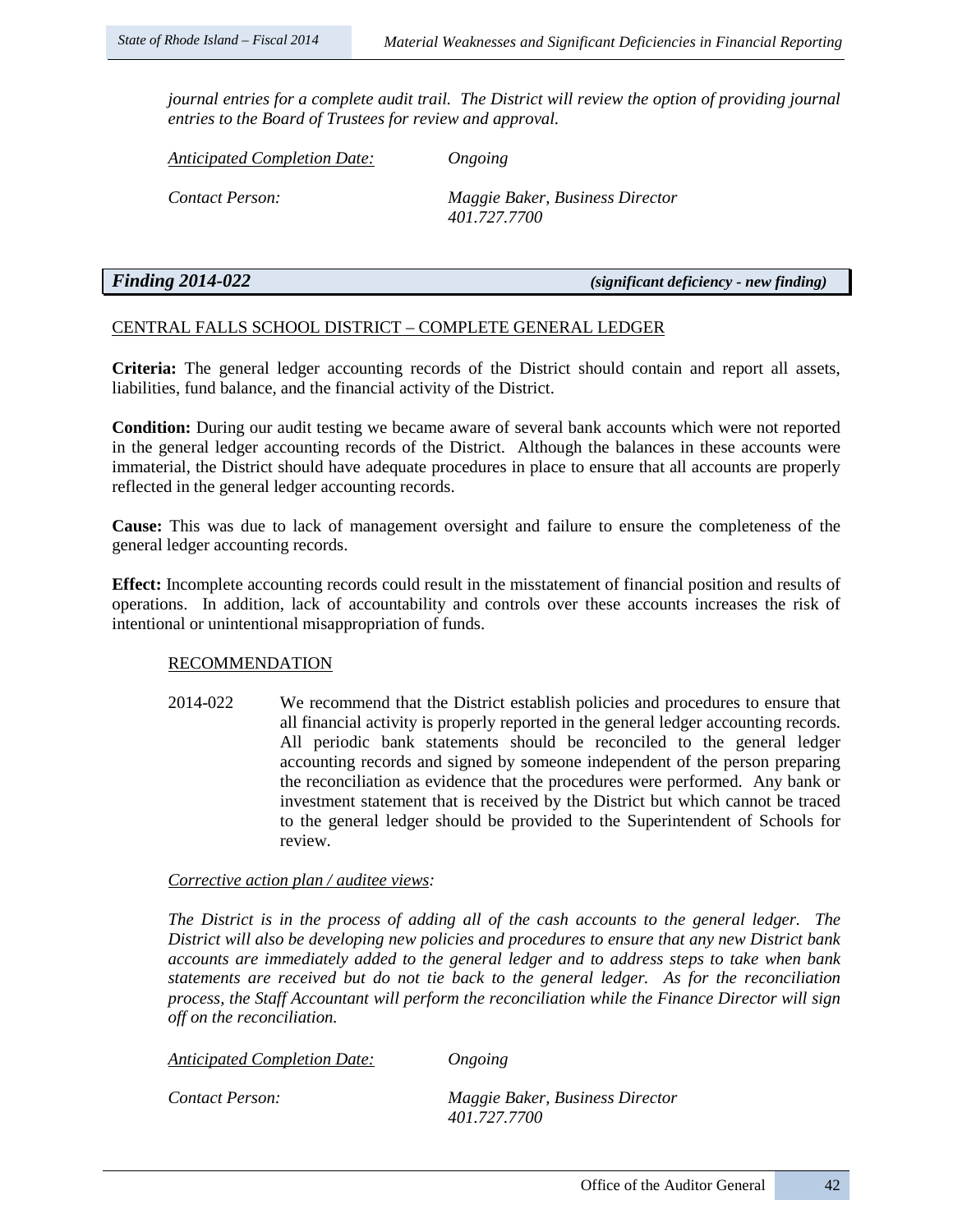# *Finding 2014-023 (significant deficiency - new finding)*

### CENTRAL FALLS SCHOOL DISTRICT – CUT OFF PROCEDURES

**Criteria:** Establishment of adequate cut-off procedures is necessary to ensure the reporting of activity and balances are recorded in the proper period. The proper reporting of activity will help to ensure that management is making financial decisions based on the appropriate facts.

**Condition:** During our audit we noted instances where the District did not properly report receipts and receivables as of June 30, 2014.

**Cause:** Finance personnel were reporting the Medicaid revenue on the cash basis of accounting and as a result, the District's internal financial reports did not include a receivable for the quarterly administrative component of the Medicaid funding. In addition, the District did not have a policy or procedure for recording the revenue collected by a third party for retiree medical coverage. This activity was maintained in a separate cash account and was only recorded periodically when a check was disbursed to the District's General Fund.

**Effect:** Understatement of the financial position and activity of the District. Although the Medicaid billing is reported as a deferred inflow of resources on the Fund Statements, and therefore does not impact the operating results of the District, it does impact the financial position and activity of the Governmentwide Statements of the District.

# **RECOMMENDATION**

2014-023 We recommend that management review the current policies and procedures for recording the financial activity to ensure that all financial activity is recorded in a timely manner and in the proper period. Procedures should be implemented to ensure that all revenue, expenditures, and expenditure reimbursement activity is reported in the proper period.

#### *Corrective action plan / auditee views:*

*The Finance Director will develop policies and procedures for recording financial activity in the proper period. All cash receipts and disbursements subsequent to year-end will be closely reviewed by the Finance Director to ensure that all transactions are recorded in the proper accounting period.*

*Anticipated Completion Date: Ongoing* 

*Contact Person: Maggie Baker, Business Director 401.727.7700*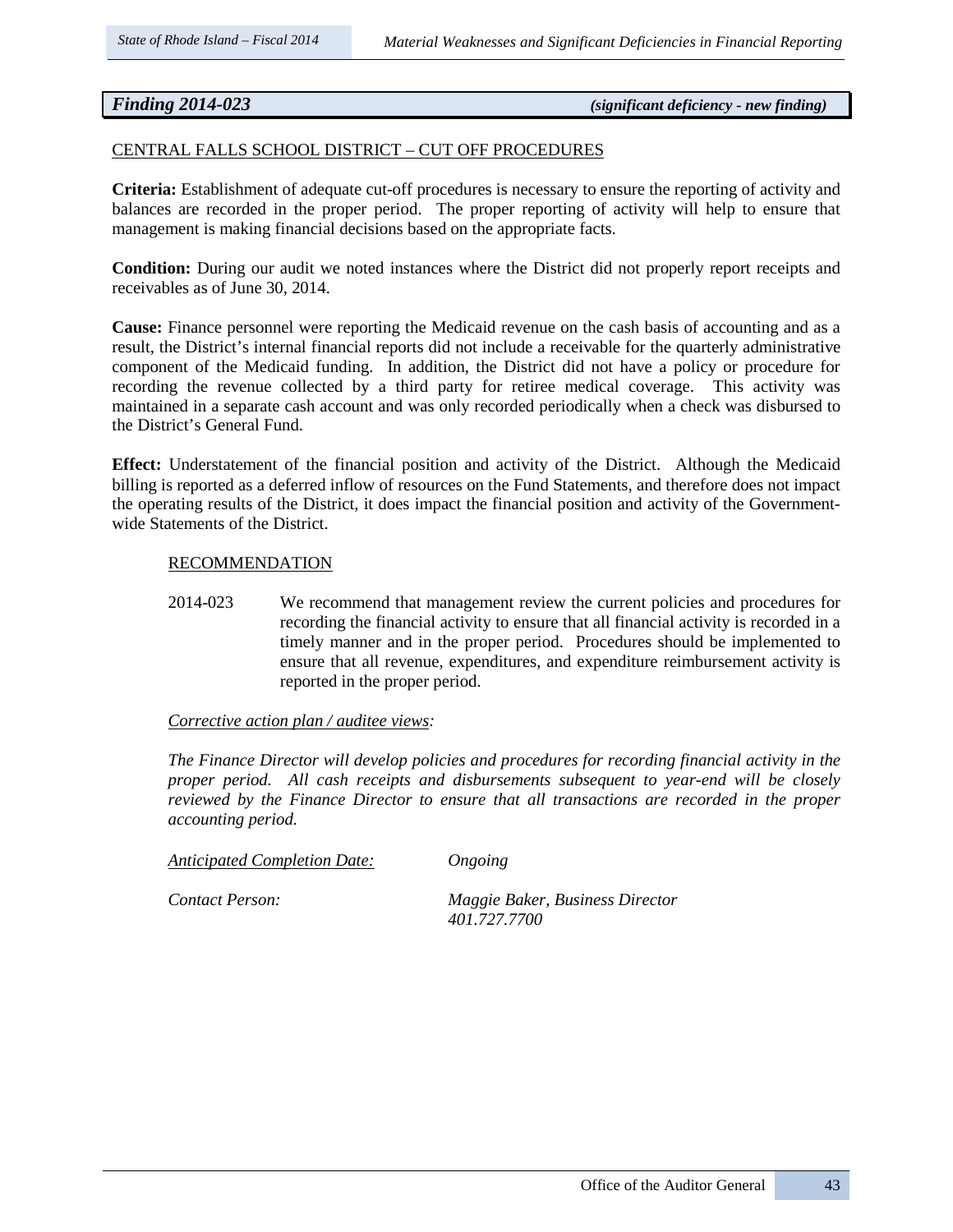# *Finding 2014-024 (significant deficiency - repeat finding)*

### CENTRAL FALLS SCHOOL DISTRICT – CAPITAL ASSETS

**Criteria:** Capital assets are maintained by the District and reported in the Government-Wide Statement of Net Position. Although these capital assets and the related depreciation do not impact the Fund Statements of the District, they do have an impact on the overall net position. Additionally, the District is required to maintain capital asset records for all assets that are purchased with federal grant funds.

**Condition:** The District does not currently have procedures for maintaining the capital asset records on a perpetual basis or for taking a physical inventory of these assets. In addition, the District does not have a system in place for identifying capital assets acquired with federal grant funds.

**Cause:** The District currently maintains the capital asset records utilizing an excel database which is updated on an annual basis. This database contains a complete listing of capital assets and related depreciation expense which is maintained for financial reporting purposes only. The listing currently does not include any information regarding the location of the asset or the source of the funds used to acquire the asset.

**Effect:** Failure to maintain the capital asset records on a perpetual basis increases the risk of potential misstatement of the capital assets at year end. In addition, failure to conduct a periodic inventory of capital assets, including controllable assets (assets not meeting the capitalization threshold but included in inventory due to their sensitive, portable, and/or theft prone nature) increases the risk of misuse and safeguarding of District assets.

#### RECOMMENDATION

2014-024 We recommend that the District implement an integrated software package that will enable capital assets to be recorded when the asset is acquired rather than being captured at year end. We further recommend that the capital asset inventory be updated to include the location of the asset and a code to identify all assets that are acquired with federal funds. Management should utilize this capital asset inventory listing, as well as the controllable asset listing, to conduct periodic inventories of the assets.

#### *Corrective action plan / auditee views:*

*The District engaged a third party to inventory all capital assets. Due to staff turnover, the data was not able to be incorporated into Infinite Visions before year-end. When this information is imported, we will use Infinite Visions exclusively for all capital asset activity in the District. All District assets will then be reviewed on a quarterly basis to account for asset additions and deletions, along with the recording of all necessary depreciation expense.*

*Anticipated Completion Date: Ongoing* 

*Contact Person: Maggie Baker, Business Director 401.727.7700*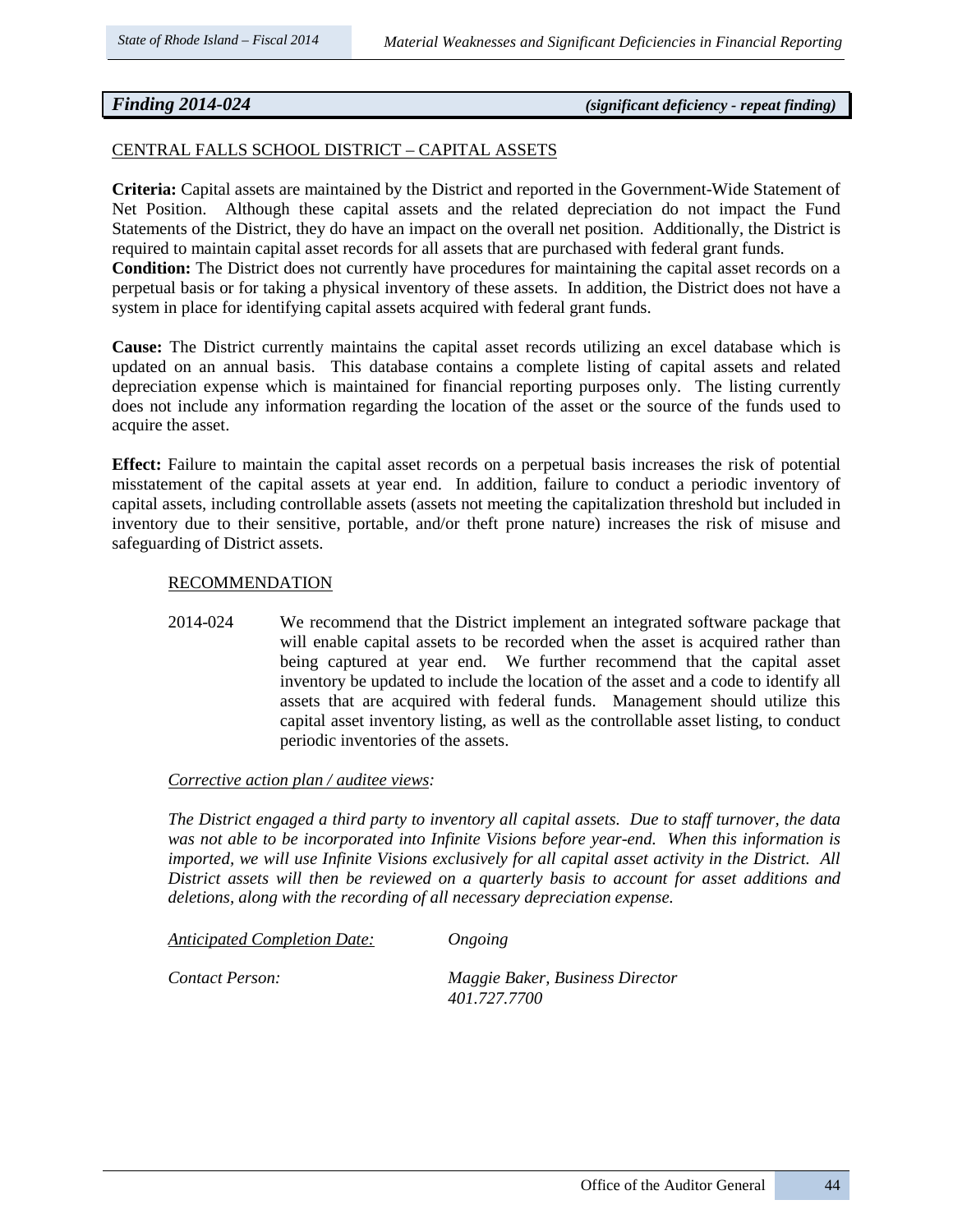*Finding 2014-025 (material noncompliance - repeat finding)*

# CONVENTION CENTER AUTHORITY – MATERIAL NONCOMPLIANCE - FUNDING OF THE OPERATING RESERVE AND RENEWAL AND REPLACEMENT COMPONENTS OF ITS RESTRICTIVE COVENANTS

During the fiscal year ended June 30, 2014, the Convention Center Authority was unable to fund the Operating Reserve and Renewal and Replacement components of its restrictive covenants pursuant to the bond indentures.

### *Corrective action plan / auditee views:*

*The Authority will fund the Operating Reserve and Renewal Replacement components noted above provided there is sufficient cash flow.* 

*Contact Person: James McCarvill, Executive Director Rhode Island Convention Center Authority Phone: 401.351.4295*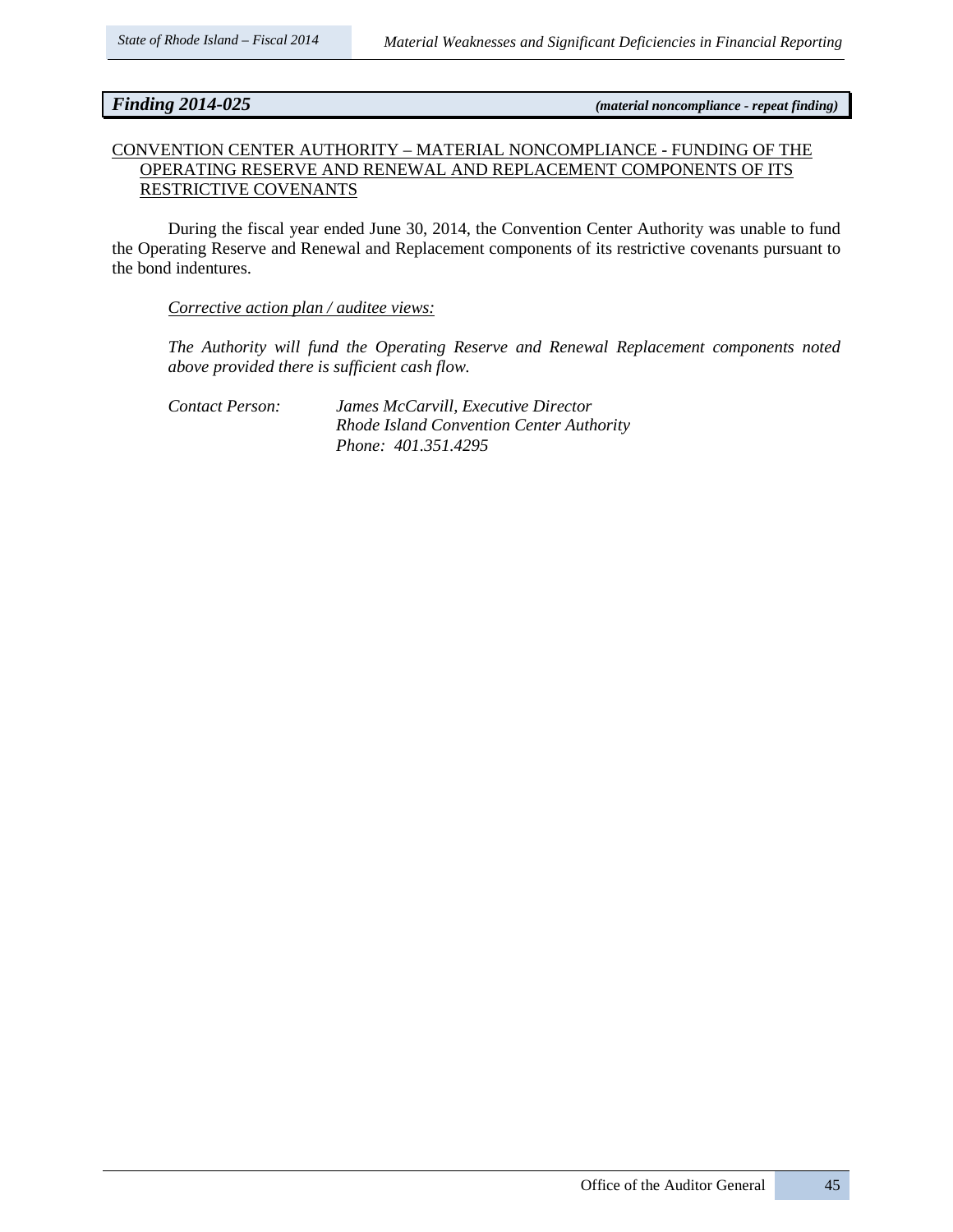# *Management Comment 2014-1 (new comment)*

# ADOPTION OF REVISED FRAMEWORK FOR COMPREHENSIVE DOCUMENTATION OF THE STATE'S INTERNAL CONTROL STRUCTURE

The State should apply the principles contained in recently issued internal control framework documents when evaluating and documenting the State's system of internal controls designed to safeguard public resources and provide accurate financial reporting.

The Committee of Sponsoring Organizations (COSO) has designed a framework for internal control that consists of three categories of objectives – *operations, reporting and compliance* – and five components – *control environment, control activities, risk assessment, information and communication, and monitoring*. In 2013, COSO issued its revised framework, preserving an entity's responsibilities for the five components of internal control but expanding its guidance by setting 17 specific principles to be addressed for the five components, and updating the framework's discussion of the business and operating environment. In an effort to tailor this framework to the public environment, in September 2014, the federal Government Accountability Office (GAO) issued an update to its "Green Book", *Standards for Internal Control in the Federal Government*. The Green Book is required for federal agencies as a basis for establishing effective internal control systems; however, it can be useful to other governments when applying the principles contained within the COSO internal control framework.

Implementation of the revised internal control framework presents opportunities for the State to reassess the design of its current control structure with regard to assessing risk and monitoring control results, both essential components of internal control. Further, given the complexity of the State's various information systems, effective controls for addressing the principles relevant to information and communication, are critical to ensuring the integrity of the accounting data and streamlining the flow of data.

The State should adopt the internal control framework prescribed in the revised Green Book, reassess its system of internal controls, and document the assessment with the aim of creating complete documentation of the State's internal control framework and related control procedures. Once established, the control structure should be communicated to ensure understanding by users of the State accounting system.

#### RECOMMENDATION

MC-2014-1 Apply the principles contained in recently issued internal control framework documents when evaluating and documenting the State's system of internal controls designed to safeguard public resources and provide accurate financial reporting.

#### *Corrective action plan / auditee views:*

*The Bureau of Audits has adopted the 2013 COSO revised framework within their risk based audit program. This ongoing audit program provides the State an opportunity to evaluate and document internal controls relative to the revised framework.* 

| Anticipated Completion Date: | Completed                                                          |
|------------------------------|--------------------------------------------------------------------|
| Contact Person:              | Dorothy Z. Pascale, Chief, Bureau of Audits<br>Phone: 401.574.8170 |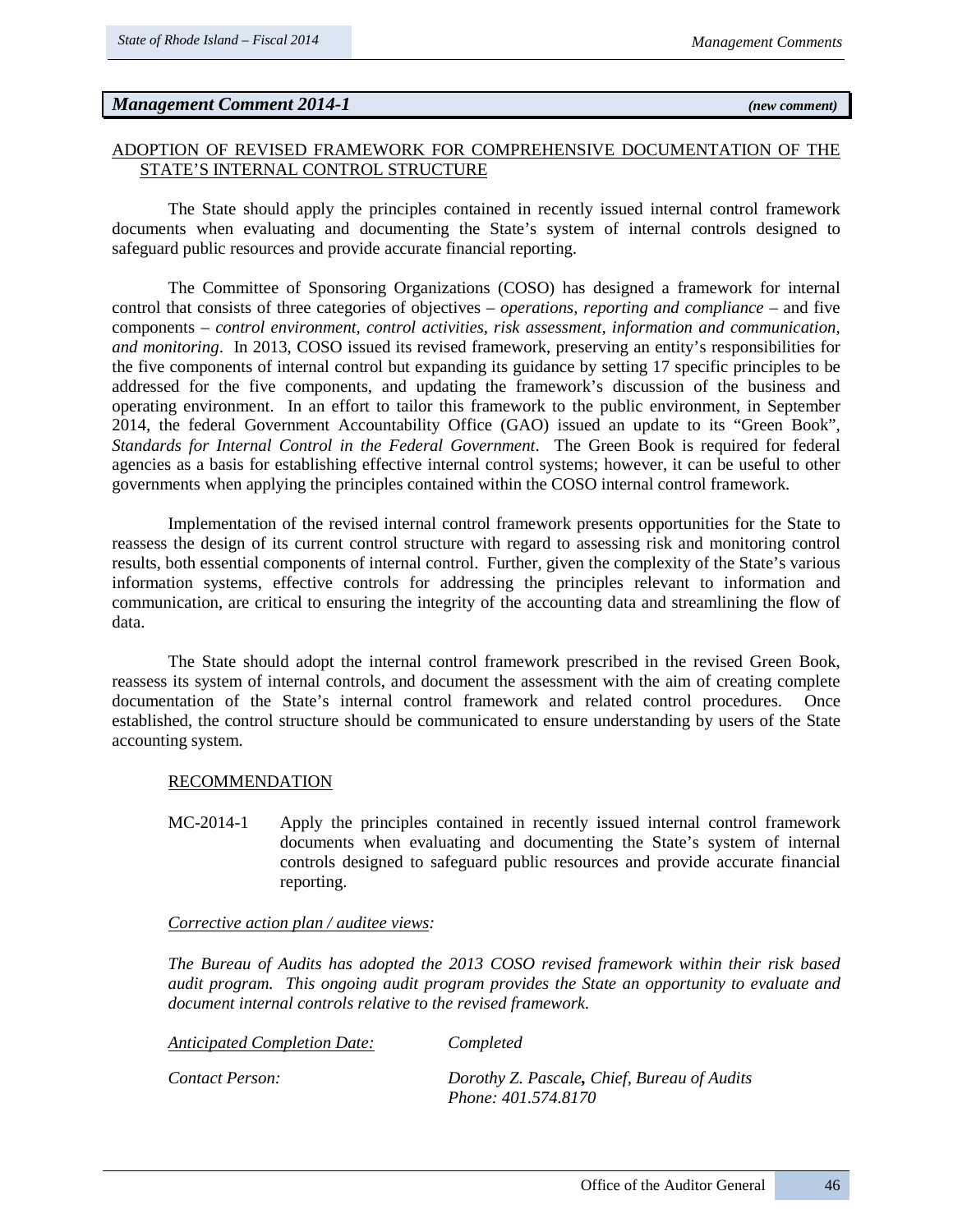## **Auditor's response:**

Inclusion of the COSO principles within the State's internal audit risk assessments and audit programs used by the State's Bureau of Audits is appropriate. However, our comment and recommendation are directed towards using the internal control framework guidance contained in the Government Accountability Office's "Green Book" as a basis for the State's documentation of its internal control policies and procedures.

# *Management Comment 2014-2 (new comment)*

# FINANCIAL STATEMENT DISCLOSURE OF SIGNIFICANT COMMITMENTS

Generally accepted accounting principles require the disclosure of significant commitments within the State's annual financial statements. The State's significant commitments include, among others, contractual obligations for infrastructure maintenance and construction, information technology development and implementation, and other vendor contracts for program operations.

Despite a centralized purchasing and procurement process within the State, the accumulation of the information necessary to disclose commitments is challenging since the recording of encumbrances (purchase orders issued resulting in a budgetary reservation of appropriations) is done consistent with the annual budget process. Therefore, an encumbrance is recorded only for the amount estimated to be expended in the budget year. There is no existing system or process that readily accumulates total contract or other commitments at the time of award or subsequently as payments reduce the total commitment.

The Office of Accounts and Control along with the Division of Purchases must explore options to accumulate such information to better meet the State's financial reporting needs. Additional consideration should be given to ensuring other commitments that are not evidenced by contracts are also adequately considered in the process.

#### RECOMMENDATION

MC-2014-2 Improve systems and procedures to enhance the disclosure of significant commitments within the State's annual financial statements.

#### *Corrective action plan / auditee views:*

*The existing process regarding disclosure of commitments will be reviewed and enhancements made to provide greater assurance that the total dollar amount of all significant commitments is disclosed in the notes to financial statements.*

| Anticipated Completion Date: | August 31, 2015                                           |
|------------------------------|-----------------------------------------------------------|
| Contact Person:              | Peter Keenan, Associate Controller<br>Phone: 401.222.6408 |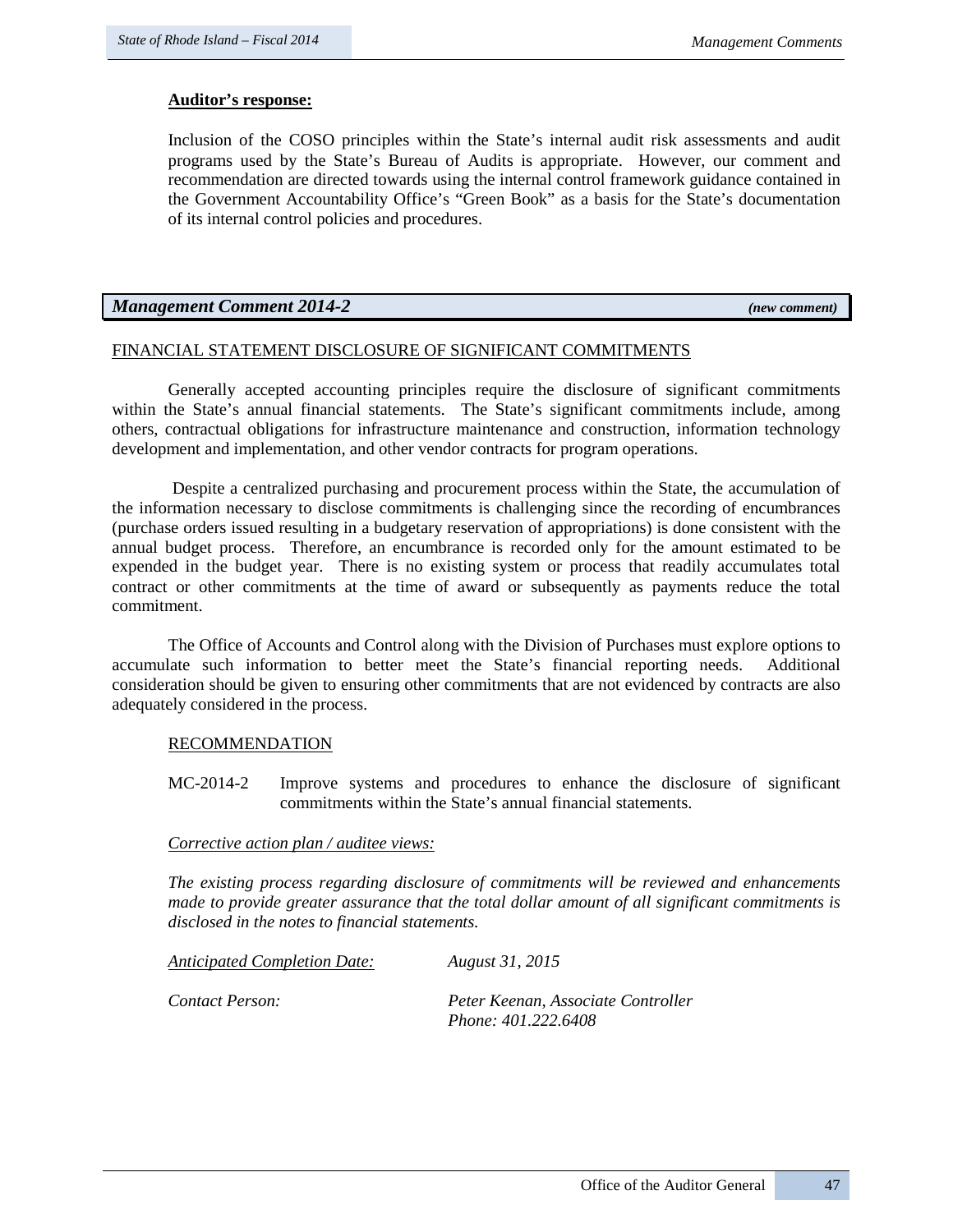# *Management Comment 2014-3 (new comment)*

## DEPARTMENT OF CHILDREN, YOUTH AND FAMILIES - CHILDREN'S TRUST ACCOUNT

The Department of Children, Youth and Families (DCYF) receives Social Security Administration (SSA) payments as the trustee for eligible children in State custody. These funds are used to (1) reimburse the State, in part, for the cost of care and (2) provide funds for the child's personal needs. The Social Security payments are deposited into two separate bank accounts within the custody and control of DCYF. Disbursements are made from the accounts, independent of the State accounting system, by DCYF personnel. The bank balances and liability for undistributed funds are not recorded within the State's accounting system.

On a quarterly basis, the cost of care for children receiving SSA payments is calculated. DCYF issues a check drawn on the DCYF Children's Trust bank account to reimburse the State for the costs of care. These amounts are recorded as restricted revenue in the State accounting system. DCYF makes other disbursements for the personal needs of the children receiving the SSA payments. DCYF maintains an internal system to record the receipt and disbursement of funds for each child.

Control over these funds can be enhanced by recording all such activity in the State's accounting system. The initial receipt of SSA funds on behalf of children in the State's custody should be recorded in an escrow liability account within the State's General Fund. The funds in the existing bank accounts, now used to receive the deposit of the SSA funds, should be transferred to the custody of the State's General Treasurer. A separate bank account should be established as an imprest account and funded from the primary bank accounts. This imprest account can remain in the custody of DCYF to facilitate disbursement of amounts for children's personal needs.

#### RECOMMENDATIONS

- MC-2014-3a Record the Children's Trust account cash and liability balances on the State's general ledger. Reconcile general ledger amounts to DCYF records to ensure the obligation for deposits held on behalf of children in the State's care is properly reflected in the State's accounting system.
- MC-2014-3b Transfer custody of the primary bank account used to receive the SSA funds to the Office of the General Treasurer.

#### *Corrective action plan / auditee views:*

*The Department of Children, Youth and Families (DCYF) will work with the Treasurer's Office and the Controller's Office to review the current process and make the necessary enhancements.* 

| <b>Anticipated Completion Date:</b> | <i>September 30, 2015</i>                              |
|-------------------------------------|--------------------------------------------------------|
| Contact Person:                     | David Eaton, Acting CFO of DCYF<br>Phone: 401.528.3590 |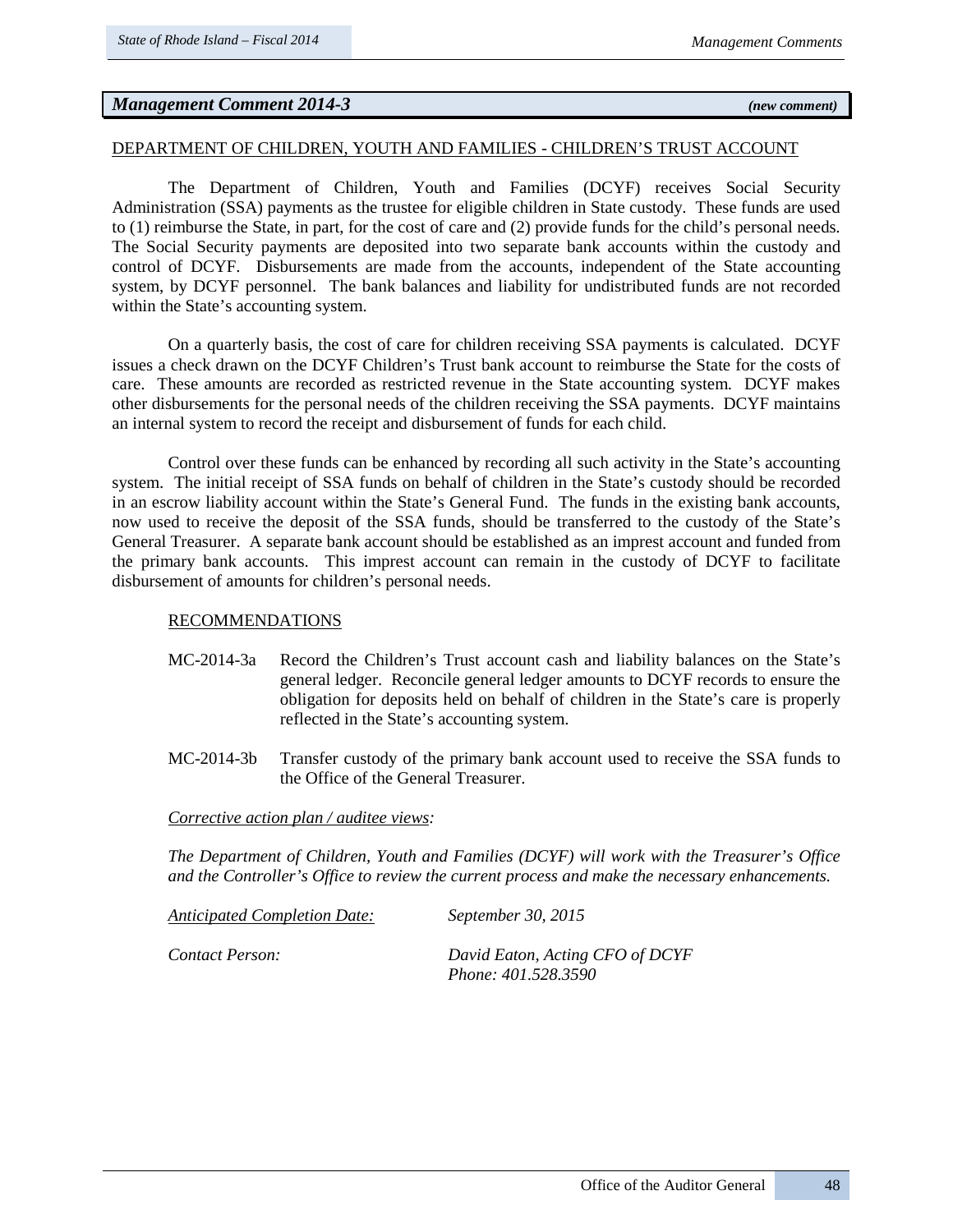# *Management Comment 2014-4* (new comment) *Internal and Security Comment* (new comment)

### MONITORING BILLING RATES AND OPERATIONS OF THE STATE'S INTERNAL SERVICE FUNDS

One internal service fund (Assessed Fringe Benefits Fund) has had a negative net position for the three consecutive fiscal years. Ideally, internal service funds are intended to operate as close as possible to "break-even" - neither undercharging or overcharging the internal "customers" receiving fund services. Losses within an internal service fund signify that billing rates were inadequate to cover costs. Consequently, expenditures/expenses in other funds of the State should have actually been higher. Similarly, when rates are too high, excessive profits and net position accumulates signifying that "internal customers" have been overcharged.

Federal regulations (OMB Circular A-87) state that working capital reserve balances within internal service funds should not exceed 60 days of cash expenses for normal operating purposes. We noted two instances in which there was a working capital reserve significantly exceeding the 60-day expense reserve - the Central Warehouse and Correctional Industries funds each had working capital reserves exceeding 100 days of expenses at June 30, 2014.

Monitoring procedures should be enhanced to ensure that billing rates are appropriate to prevent significant losses or profits and to ensure compliance with federal regulations. An analysis at the midpoint in the fiscal year would be beneficial to adjust billing rates for the remainder of the fiscal year when warranted. When losses or excessive profits are realized, corrective action and rate adjustments should eliminate such amounts within the next fiscal year.

#### RECOMMENDATION

MC-2014-4 Enhance internal service fund monitoring procedures to ensure that billing rates are appropriate to prevent significant losses or profits and to ensure compliance with federal regulations.

#### *Corrective action plan / auditee views:*

*The Budget Office has enhanced the monitoring process concerning billing rates and maintaining appropriate balances in the internal service funds. This includes periodic reviews throughout the year.* 

*Anticipated Completion Date: Completed*

*Contact Person: Elizabeth Leach, Supervising Budget Analyst Phone: 401.222.6422*

# *Management Comment 2014-5 (new comment)*

# REVIEW ACCOUNTING PROCEDURES FOR STATE FLEET REPLACEMENT REVOLVING FUND (INTERNAL SERVICE FUND)

The State Fleet Replacement Revolving Fund (SFRRF) – an internal service fund - was created to internally finance the acquisition of vehicles by the various departments and agencies within state government. The fund was capitalized by a transfer of \$7,350,000 from the State's General Fund in fiscal 2013.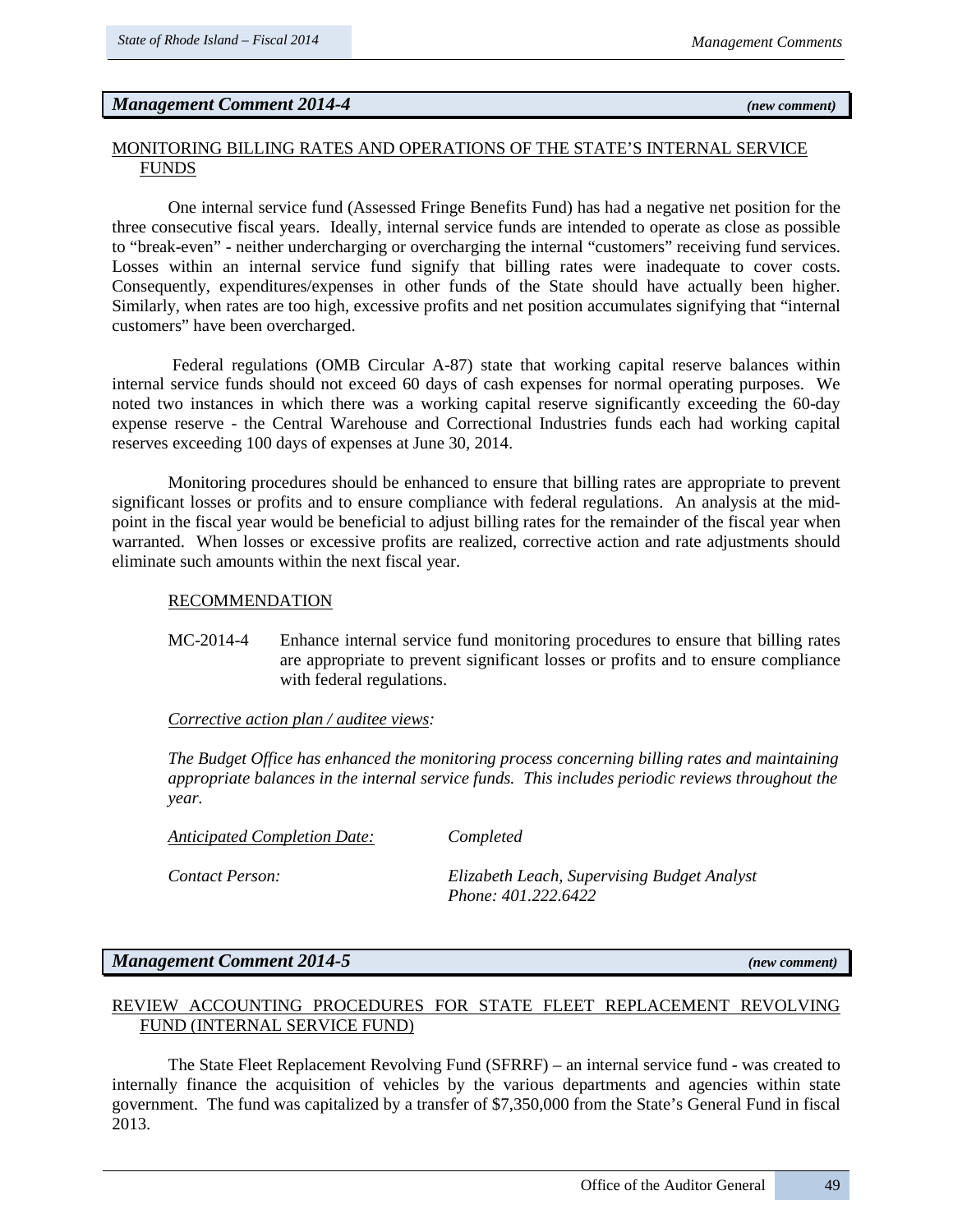In most instances, the department or agency acquiring the vehicle purchases it from their accounts and an expenditure credit is later processed to reimburse the expenditure from the internal service fund. This results in an unintended misstatement in the State's government-wide (full-accrual) financial statements as the fund level activity is collapsed and converted to the full-accrual accounting basis.

We also observed that the annual repayment terms (e.g., annual amount and term of repayment) for the vehicle-acquiring department or agency should be formalized through a memorandum of understanding. Responsibility for the fund's accounting procedures and records should be transferred from the Budget Office to the Central Business Office.

#### RECOMMENDATIONS

- MC-2014-5a Review the accounting procedures used to record the original vehicle acquisition and subsequent reimbursement from the SFRRF to eliminate the unintended misstatement within the State's government-wide financial statements.
- MC-2014-5b Transfer responsibility for the SFRRF's accounting and record keeping from the Budget Office to the Central Business Office.

*Corrective action plan / auditee views:*

*MC-2014-5a - The accounting procedures for recording transactions in this fund will be reviewed and if any issues are identified that result in a material misstatement of the governmentwide financial statements corrective action will be initiated.*

| <b>Anticipated Completion Date:</b> | June 30, 2015                                             |
|-------------------------------------|-----------------------------------------------------------|
| Contact Person:                     | Peter Keenan, Associate Controller<br>Phone: 401.222.6408 |

*MC-2014-5b – The Budget office will determine if a transfer of responsibilities to the Central Business Office is viable from an operational perspective.* 

| <b>Anticipated Completion Date:</b> | June 30, 2016                                                |
|-------------------------------------|--------------------------------------------------------------|
| Contact Person:                     | Thomas Mullaney, State Budget Officer<br>Phone: 401.222.6414 |

# *Management Comment 2014-6 (new comment)*

#### FINAL APPROVAL OF RIFANS JOURNAL ENTRIES

The RIFANS accounting system uses category codes to route journal entry transactions through a series of system workflows for approval of general ledger direct transactions. Departmental initiators approve transactions through agency approval hierarchies before most general ledger transactions are routed for central review by the Office of Accounts and Control for final approval and posting. While, as a matter of policy, the Office of Accounts and Control requires certain category codes be used for various purposes, there are no systemic functions restricting the individuals or departments from initiating using the category codes. Further, RIFANS does not systematically limit the accounts to which the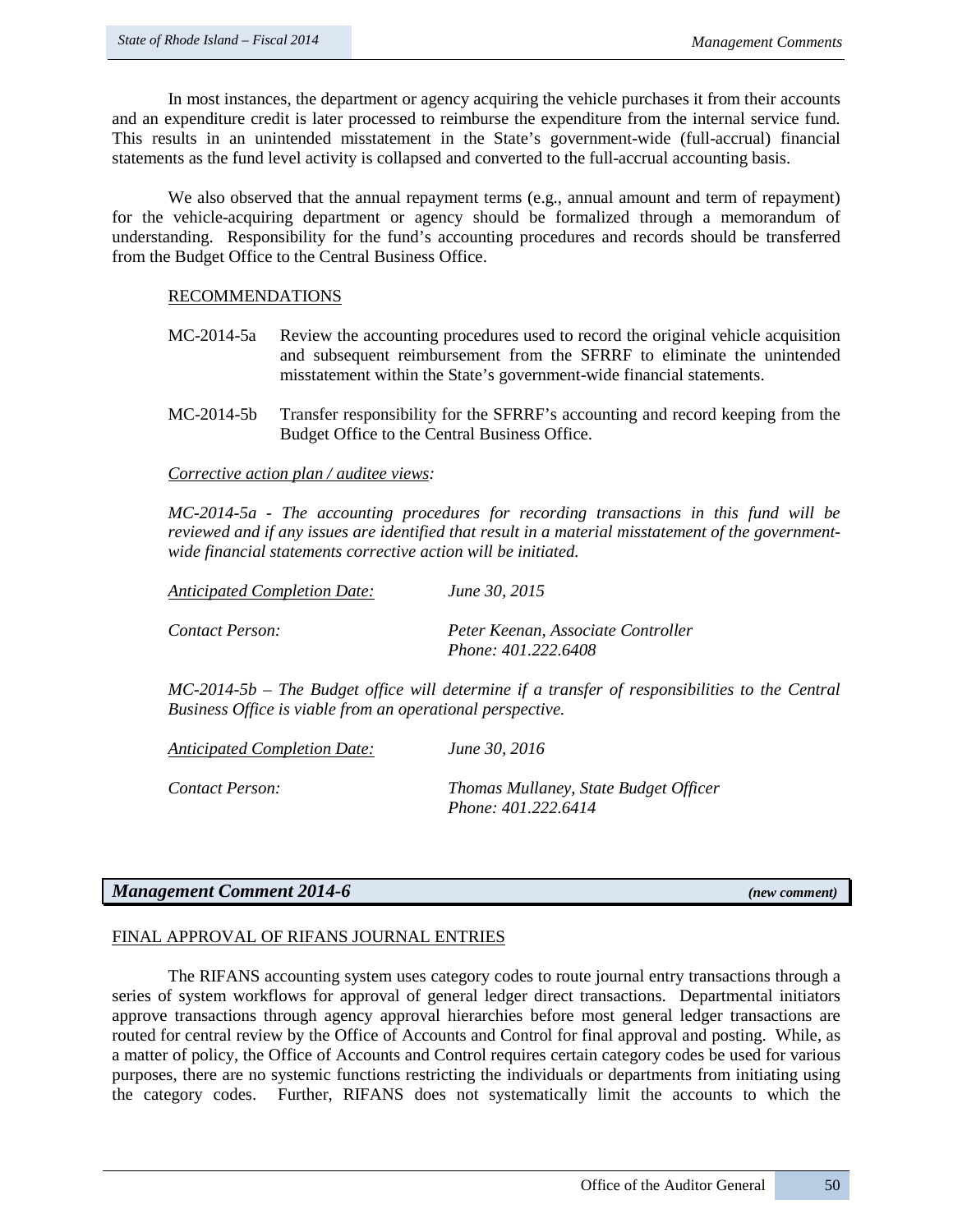departmental initiator can record financial activity. The State's controls rely on the approval process to reject journal entry transactions that are not initiated properly.

During fiscal 2014, certain category codes for Lottery transfers and Electronic Benefit Transfer (TANF) funding transactions were initiated by the departmental users but were not routed for final approval by the Office of Accounts and Control. While the category code for Lottery transfers was modified prior to year-end, the fact that departmental users can initiate and approve journal entry transactions impacting other departments makes final approval by the Office of Accounts and Control a necessary control over the State's financial reporting.

# RECOMMENDATION

MC-2014-6 Ensure that all journal entry transactions receive final approval by the Office of Accounts and Control prior to posting to RIFANS.

#### *Corrective action plan / auditee views:*

*As new journal entry categories are established in RIFANS, the Office of Accounts and Control carefully assesses the need for entries in that category to be subject to final review and approval by the office. In the vast majority of instance, entries are routed via the RIFANS workflow to our office for final approval.*

*The posting of Electronic Benefit Transfer/ TANF journal entries in RIFANS is very time sensitive. The work flow was intentionally created with the Chief Financial Officer of DHS as the final approver of the journal entries. No changes will be made to the existing workflow for this category of journal entry.*

*Anticipated Completion Date: N/A*

*Contact Person: Peter Keenan, Associate Controller Phone: 401.222.6408*

# *Management Comment 2014-7 (new comment)*

# DEPARTMENT OF HUMAN SERVICES – VETERANS' HOME FEDERAL GRANT REIMBURSEMENTS

The RI Veterans' Home receives federal grant funds for the care and board of inpatient veterans. Amounts are received monthly in reimbursement of care provided to veterans in a previous month.

We found that the Department of Human Services (DHS) was not making timely accounting adjustments to recognize the federal revenue and reduce costs in the applicable general revenue funded accounts. We proposed an audit adjustment to recognize \$1.9 million in federal revenue at June 30, 2014. Accounting adjustments should be prepared timely to recognize federal revenue reimbursing the State for the care of veterans as the care is provided. DHS allowed funds to accumulate in the federal account and then made accounting adjustments, sometimes in a subsequent fiscal year, creating a mismatch between program revenues and related expenditures.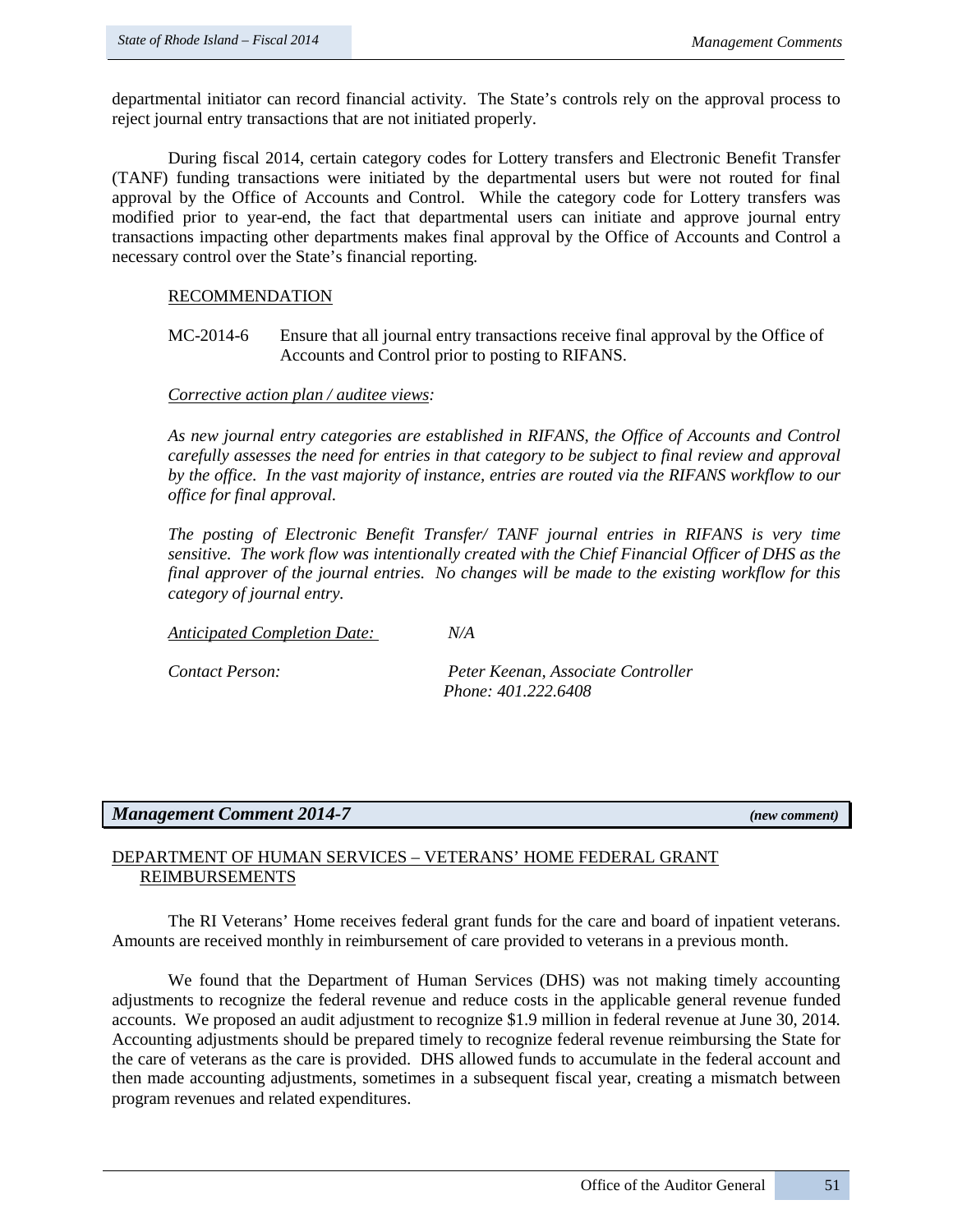# RECOMMENDATION

MC-2014-7 Prepare timely accounting adjustments to recognize federal revenue from the federal program reimbursing the State for the care of veterans as the care is provided.

# *Corrective action plan / auditee views:*

*The Veterans Affair Office will monitor federal balances more closely to be sure that expenditures are credited in the year they are incurred so there will be no additional federal carryforward funds.*

*Anticipated Completion Date: June 30, 2015* 

*Contact Person: Rick Baccus, Administrator Rhode Island Veterans Home Phone: 401.253.8000*

# *Management Comment 2014-8 (new comment)*

# BANK ACCOUNTS - AUTHORIZED SIGNATORIES

The Office of the General Treasurer can enhance procedures to ensure that authorized signatories for each bank account within the control of the General Treasurer is current and reflects active authorized personnel. We observed that two former Office of the General Treasurer employees continued to be listed as authorized signers on State deposit accounts with four banks well after their termination from State service. In addition, the Department of Health's financial management staff did not advise the Office of the General Treasurer that the Women, Infants and Children (WIC) bank account needed to be updated to remove terminated State employees listed as authorized signers on that account.

# RECOMMENDATION

MC-2014-8 Maintain current lists of authorized signatories for all State bank accounts and make timely notifications and adjustments when personnel changes occur.

# *Corrective action plan / auditee views:*

*The specific observation regarding former Treasury employees remaining as authorized signors may have been caused by the responsive financial institution providing the Auditor with an outdated signature card. The Office of the General Treasurer believes that at 06/30/2014 only duly authorized Treasury employees were signatories on State deposit accounts. In addition, it is important to note that there are substantial additional operational and technological controls in place that limit the ability of individuals to initiate transactions in state bank accounts.*

*Additionally, as of 3/20/2015 only duly authorized Treasury employees are signatories.* 

*With respect to the imprest account at DOH for the WIC program, Treasury is unable to comment with respect to the access of their employees. When state agencies enter into banking relationships for imprest accounts that fall outside of Treasury's control, Treasury staff has no visibility into, or ability to manage, the named signors on these accounts.*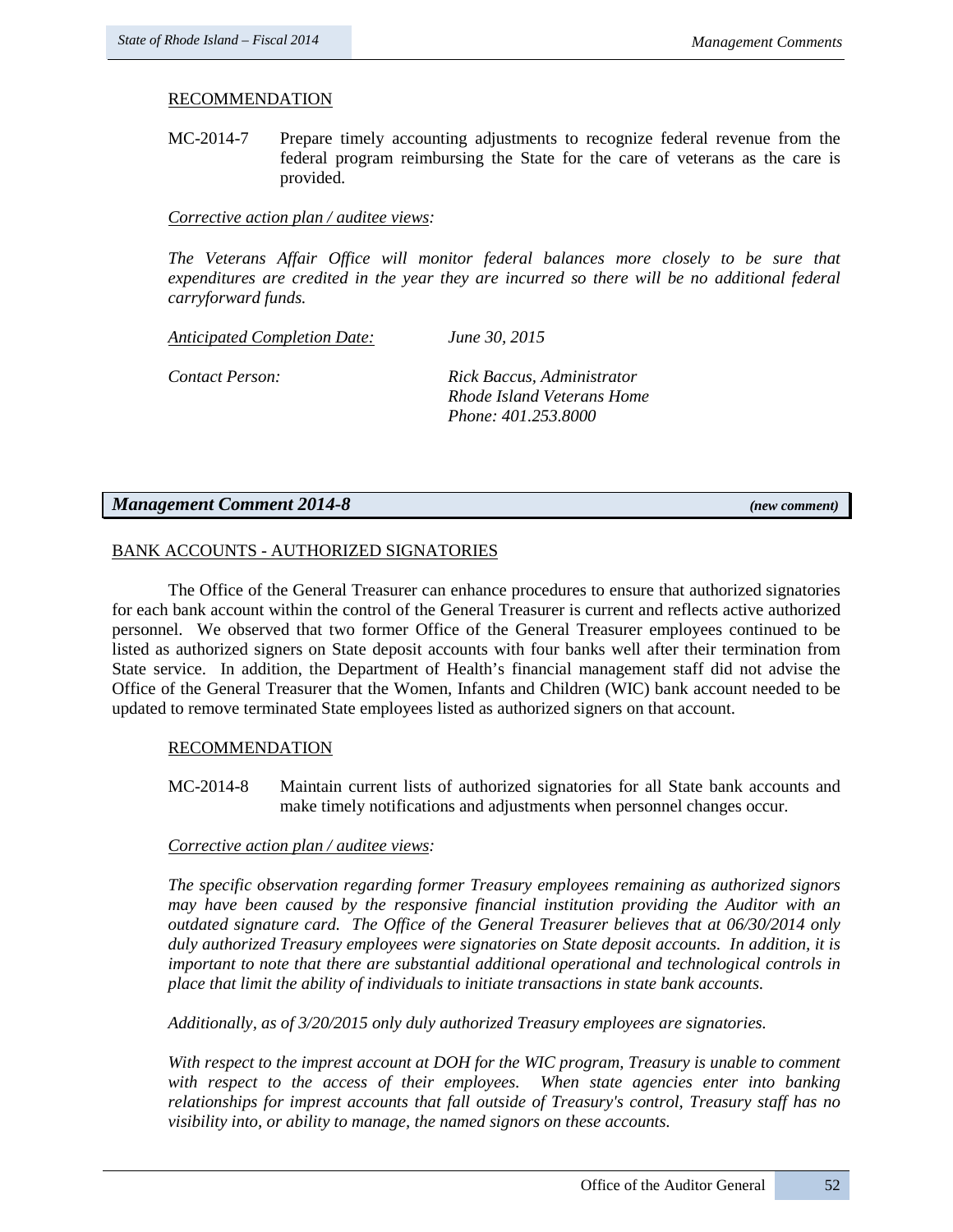*Treasury does agree with the auditor that timely notifications and adjustments to account signatories are important. Treasury management will make enhancements to existing human resource practices to ensure the timely update of signatures upon a change in the employment status of Treasury employees.*

*Anticipated Completion Date: Ongoing*

*Contact Person: Patrick Marr* 

*Chief Operating Officer / Deputy Treasurer Phone: 401.462.7664* 

# *Management Comment 2014-9 (new comment)*

## ESTABLISH A SEPARATE FUND AND BANK ACCOUNT FOR THE DEPARTMENT OF TRANSPORTATION'S MISSION 360 PROGRAM

The Department of Transportation's (RIDOT) Mission 360 program provides loans to disadvantaged business enterprises using federal "seed" money. The program is administered by a vendor; however, financial activity, including program receipts and disbursements, are recorded in the State's accounting system. Accounting controls could be improved for this program by establishing a separate fund within the RIFANS accounting system and a separate bank account. This would segregate these sub-program transactions from the other significant activities of RIDOT thereby facilitating the timely reconciliation of cash and loan receivable balances with the vendor administering the program. For financial reporting purposes, the fund should continue to be reported as part of overall IST Fund activities.

#### RECOMMENDATION

MC-2014-9 Establish a separate fund and bank account for RIDOT's Mission 360 program to facilitate timely reconciliation of program activity thereby enhancing controls.

# *Corrective action plan / auditee views:*

*A separate fund in RIFANS and a bank account will be established to account for activity relating to the Mission 360 program.*

*Anticipated Completion Date: June 30, 2015*

*Contact Person: Jennifer Findlay, Financial Reporting Manager Phone: 401.222.5771*

#### *Management Comment 2014-10 (new comment)*

#### NEW FEDERAL COST PRINCIPLES - ASSESS THE IMPACT ON FEDERAL REIMBURSEMENTS

The federal government recently released new *Uniform Administrative Requirements, Cost Principles, and Audit Requirements for Federal Awards* which supersede federal cost principles (OMB Circular A-87), governing costs reimbursable under federal programs. The new uniform grant requirements have varying effective dates but some provisions become effective during fiscal 2015. The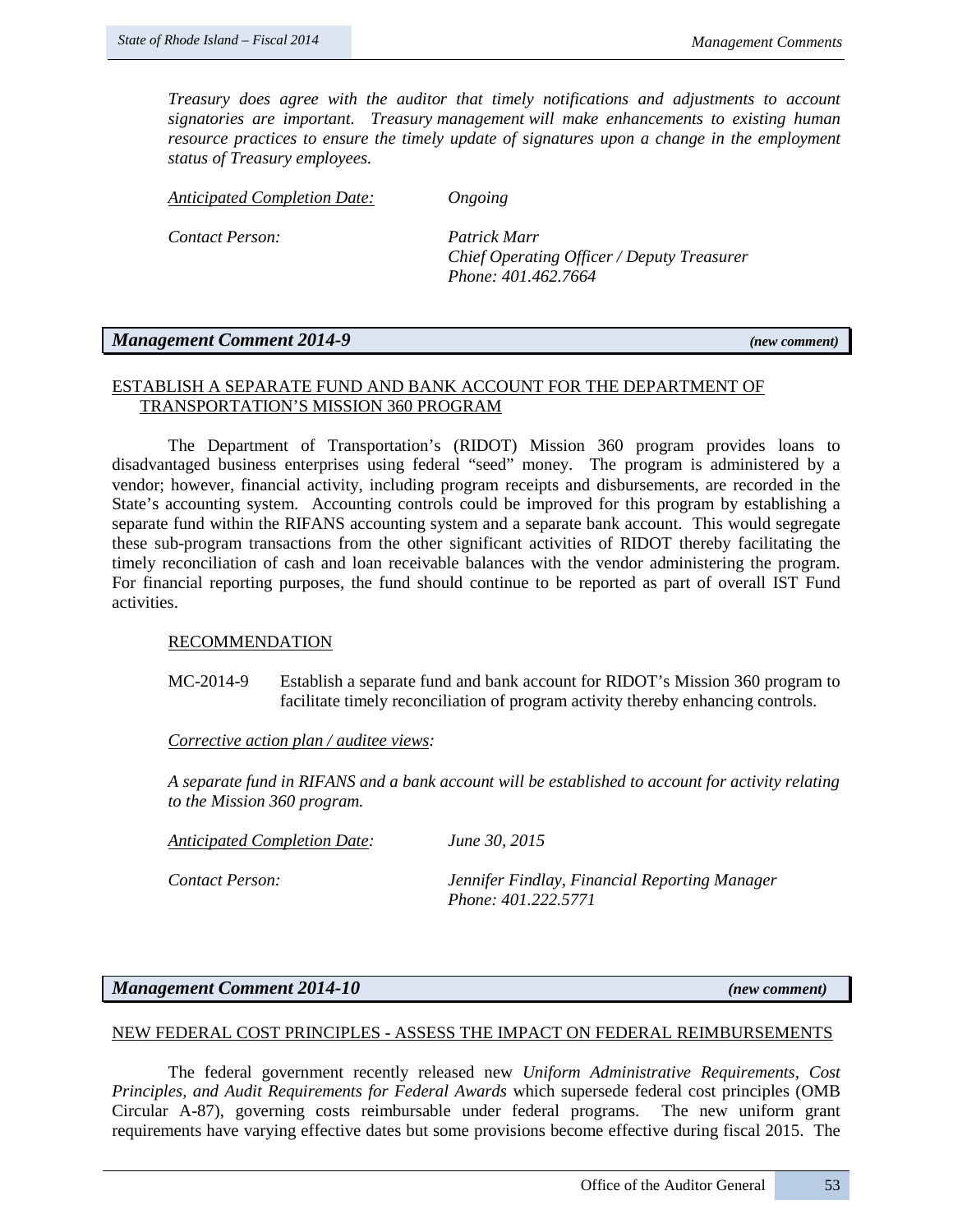State's Office of Management and Budget has commenced training for the departments and agencies regarding the new uniform grant requirements; however, a comprehensive review should be performed to determine if there are areas across multiple federal programs where changes in the cost principles would either restrict or expand costs currently reimbursed under federal programs.

A comprehensive analysis should be performed and coordinated with the various departments and agencies to avoid any unexpected budgetary impact resulting from disallowed or unreimbursable costs.

# RECOMMENDATION

MC-2014-10 Perform a comprehensive analysis to assess the impact of new federal uniform administrative requirements for federal awards.

#### *Corrective action plan / auditee views:*

*OMB's Grants Management Office (Office) is actively monitoring the impacts of the new Uniform Administrative Requirements, Cost Principles, and Audit Requirements for Federal Awards. Office staff participated in training sessions sponsored by the Council of Financial Assistance Reform, the National Grants Management Association, and Thompson Information Services. In these sessions, federal representatives characterized the changes to the cost principles (Section 200.4XX) as minimal.* 

*The Office has organized a training series on the new Uniform Grant Guidance for state agencies*  including training on the cost principles. The training series will continue through the end of *December 2015. The Office also is available to respond to questions from state agencies as needed.*

*The Office will continue to monitor implementation of the Guidance at the federal and state level, and will work with the state agencies to ensure that they are familiar with all provisions of the new Uniform Administrative Requirements, Cost Principles, and Audit Requirements for Federal Awards.*

*Anticipated Completion Date: Ongoing* 

*Contact Person: Laurie Petrone – Director Office of Federal Grants Administration Phone: 401.574.8423*

# *Management Comment 2014-11 (new comment)*

# ACCOUNTING FOR FEDERAL DISASTER DECLARATION AID RECOVERIES

Accounting for federal disaster assistance presents some unique challenges due to the State's role as a conduit for funds flowing to municipalities and the length of time between the disaster, the incurrence of clean-up and other remediation costs, and the actual reimbursement for allowable costs from the federal government.

Recent official statements used to market the sale of the State's bonds included disclosure of the total amount reimbursable by the federal government for each disaster declaration. Upon inquiry, we found that information was not readily available to assess the amounts that were state and municipal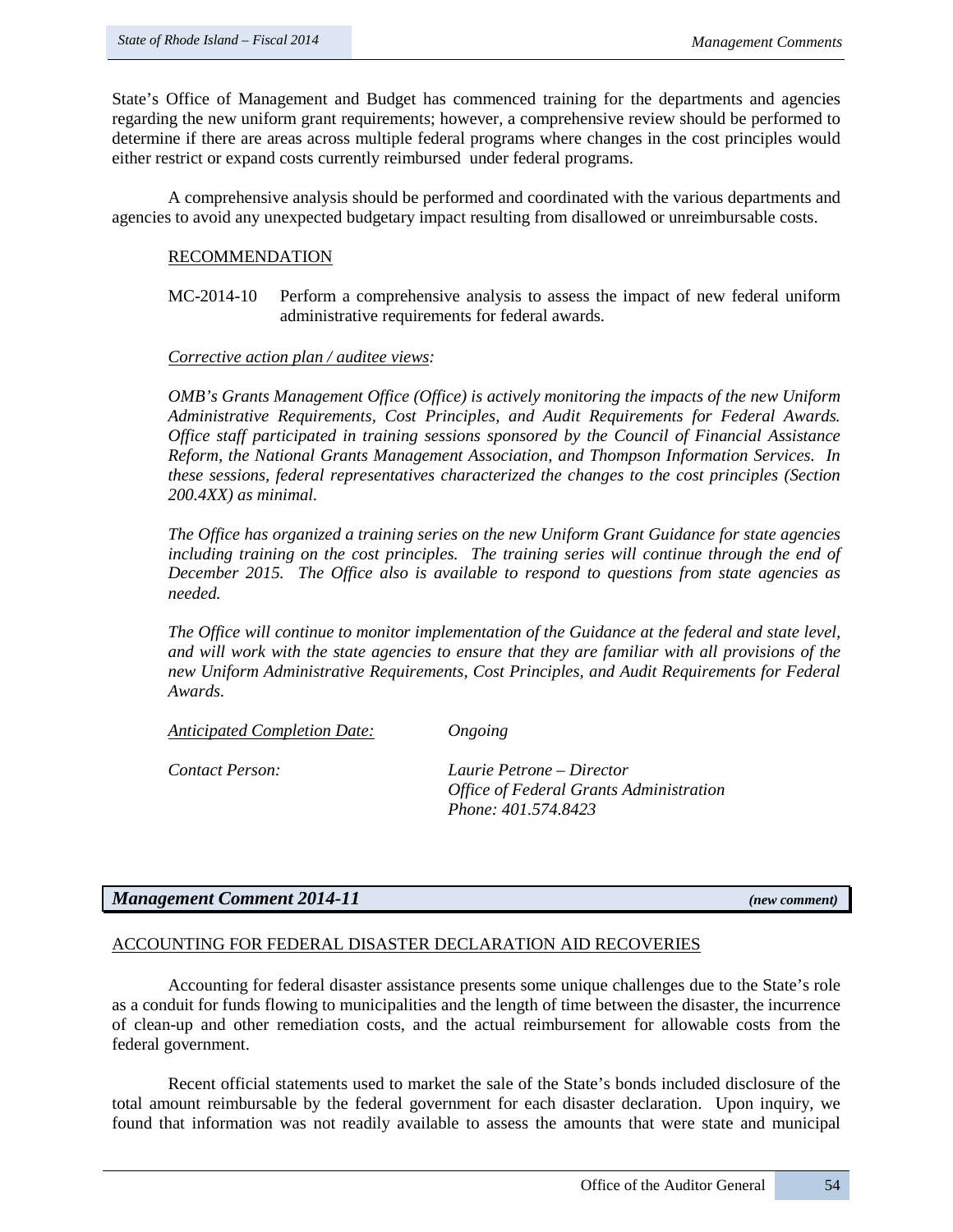costs, amounts reimbursed to date and amounts still due from the federal government. Further, we observed that the accounting for such funds could be enhanced to allow for a better matching of expenditures and revenue. Due to the extended timeline for reimbursement, costs are often incurred in one period and the reimbursement is received in another period – sometimes years later. Typically, expenditure credits are processed in the agency, which had incurred clean-up costs, when the federal disaster recovery funding is actually received. This results in a misstatement of current year activity due to reimbursement of costs incurred previously reflected as expenditure reductions in the current period.

To the extent practicable, efforts should be made to better match revenues for reimbursement of allowable costs in the same period that costs are incurred. When not practical, recoveries in a subsequent period should be recorded in a manner that avoids distortion of current year activity.

Information should be accumulated and reviewed by the Office of Accounts and Control in the preparation of the State's financial statements to ensure federal disaster recoveries are appropriately and consistently reflected in the financial statements.

# RECOMMENDATION

MC-2014-11 Accumulate and review financial data relative to the status of federal disaster declarations for the purpose of preparing the State's annual financial statements and to ensure appropriate and consistent accounting treatment of such recoveries.

# *Corrective action plan / auditee views:*

*The Controller's Office will work with the Emergency Management Agency to compile data related to amounts potentially receivable by the State related to federal disaster declarations and assess the need to record such amounts in the State's financial statements.* 

 *Phone: 401.222.6408*

| Anticipated Completion Date: | June 30, 2015                      |
|------------------------------|------------------------------------|
| Contact Person:              | Peter Keenan, Associate Controller |

*Management Comment 2014-12 (repeat comment)*

# ACCOUNTING CONTROLS OVER CAPITAL PROJECTS

The largest capital asset additions, from a dollar perspective, are project-based rather than single item acquisitions. The RIFANS capital asset module is programmed to flag expenditures in designated natural account codes as potential capital asset additions. This works well for single capital items but not as effectively for projects that involve multiple categories of expenditures and span more than one fiscal year. Independent processes have been developed which include accumulation of project costs on spreadsheets external to RIFANS. This process is manually intensive and can lead to error or omission of capital projects if system coding or system query is not performed accurately. Implementation of the capital projects module or another application with similar functionality would facilitate accumulation and management of project costs for both financial reporting and project management purposes.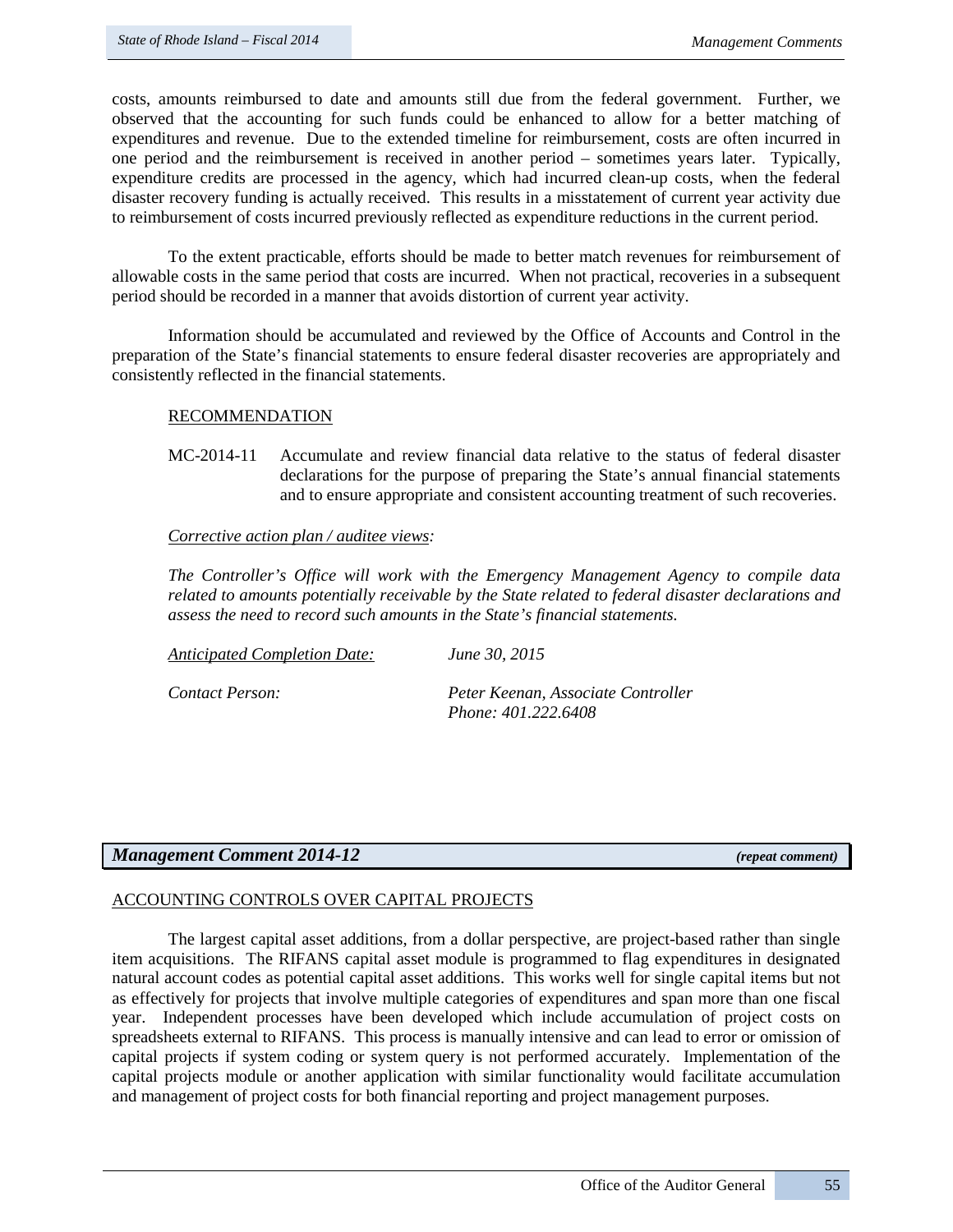# RECOMMENDATION

MC-2014-12 Implement an automated application to facilitate the accumulation and management of project costs for both financial reporting and project management purposes.

# *Corrective action plan / auditee views:*

*The State currently utilizes an automated system of Excel spreadsheets to accumulate costs related to capital projects that meet the threshold for capitalization in the financial statements. Over the past several years significant time and effort has been expended to formalize and enhance the process for tracking capital projects and significant improvements in accuracy have resulted.*

*If project resources are allocated to implement the Oracle Project Module, we will then assess if it would be a more effective tool to track capital projects.*

*Anticipated Completion Date: N/A* 

*Contact Person: Peter Keenan, Associate Controller Phone: 401.222.6408*

# *Management Comment 2014-13 (repeat comment)*

# DEPARTMENT OF REVENUE – QUALITY CONTROL REVIEW OF DATA USED TO CALCULATE SIGNIFICANT ESTIMATES

The Office of Accounts and Control utilizes various Division of Taxation (Taxation) generated information to estimate financial statement revenue accruals including revenue refunds. Certain files and reports that were requested from Taxation, (which were not complete when provided), were used by the State to calculate the 2014 business corporation tax refunds payable amounts. Three audit adjustments were booked to correct the erroneous amounts recorded on the financial statements totaling approximately \$1.0 million.

Due to the incompleteness of the data included within the files, the estimates used in the preparation of the State's financial statements at June 30, 2014 were incorrect. Enhanced quality control procedures over the data supporting estimates used in preparing the financial statements should be employed. These should include verification of completeness of the data files extracted from Taxation's systems and independent files maintained by Taxation's accounting staff.

#### RECOMMENDATION

MC-2014-13 Enhance quality control procedures over data used to develop tax refund accrual estimates by verifying the completeness of all Taxation refund data received and used as part of the revenue taxes accrual calculations.

### *Corrective action plan / auditee views:*

*As part of the Fiscal Year 2013 budget request, the Division of Taxation received funding for an integrated tax system. This system will, among other things, overhaul the front end data entry systems, accounting and processing systems. These improvements will streamline the Division's*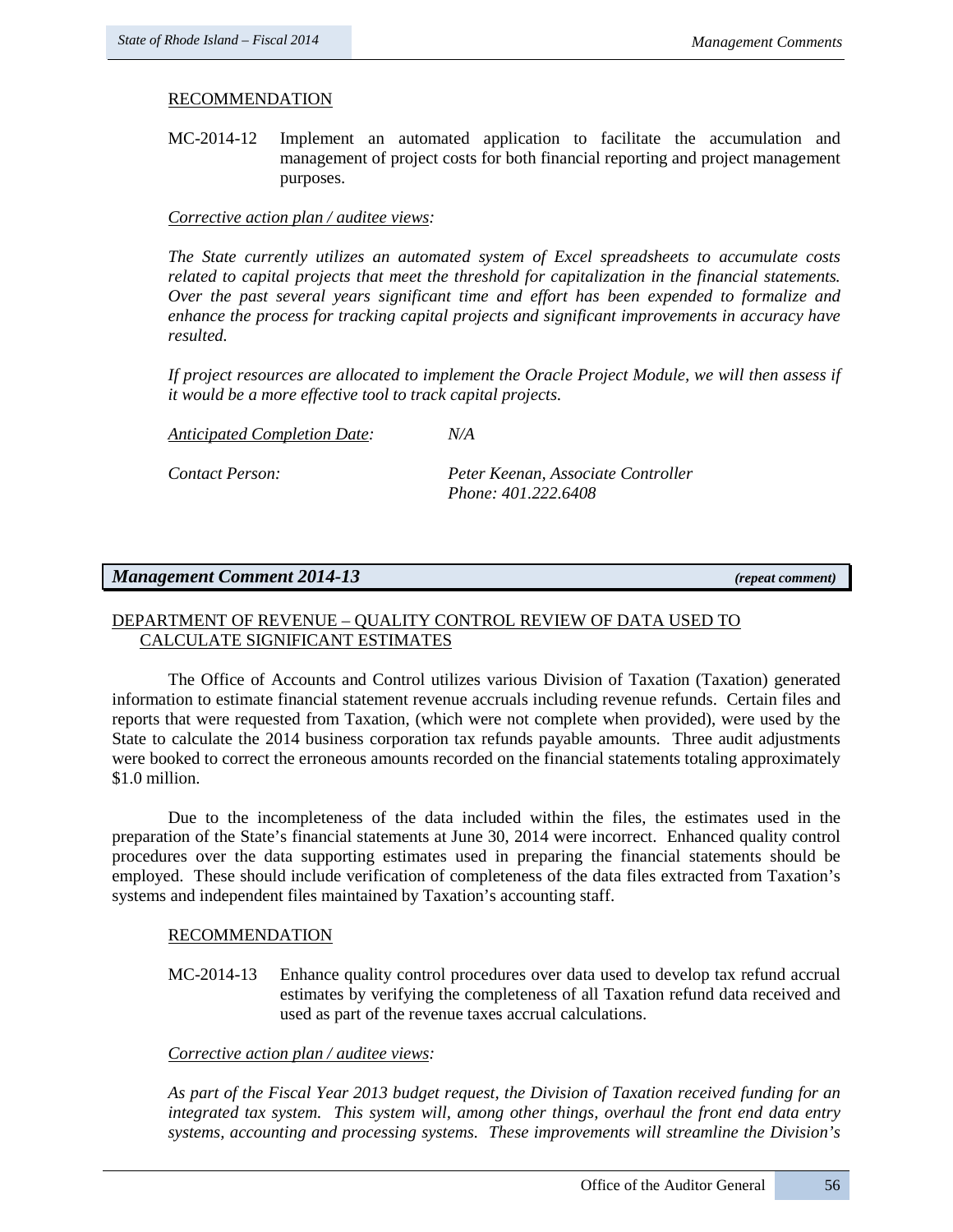*data entry and return entry systems therefore improving the timeliness and accuracy of entering returns, corrections and adjustments to taxpayer accounts. The system will also allow for real time posting of payments and transactions to taxpayer accounts ensuring that taxpayer's accounts are updated, not only at fiscal year-end, but all throughout the year. The release 1 implementation in July 2014 has; i) established better controls for non-mainframe tax types, ii) provided enhanced controls over non-mainframe taxes and iii) eliminated the need to enter the deposit in multiple databases. The Division is also implementing transitional processes to enhance controls; however, all issues will be resolved when the integrated tax system is fully implemented in September 2016.*

| <b>Anticipated Completion Date:</b> | Release 1 completed July 2014<br>(fully implemented Sept 2016) |
|-------------------------------------|----------------------------------------------------------------|
| Contact Person:                     | David Sullivan, Tax Administrator<br>Phone: 401.574.8922       |

*Management Comment 2014-14 (repeat comment)*

# DEPARTMENT OF REVENUE – RECOGNITION OF REFUND LIABILITY FOR BUSINESSES GRANTED SALES TAX EXEMPTIONS BY THE RHODE ISLAND COMMERCE CORPORATION

The Rhode Island Commerce Corporation administers an economic development program where a qualifying business entity may seek an exemption from sales taxes on certain materials used to construct new facilities. Application and approval are made to and by the Commerce Corporation. However, the Division of Taxation reviews and approves documentation of the amount of qualifying sales tax to be refunded to the business entity. The time from application and award of the sales tax exemption to eventual refund of the sales tax to the taxpayer can span multiple years.

Starting in fiscal 2013, the Division of Taxation and the Office of Accounts and Control began estimating and accruing sales tax refunds payable to business entities that had received Commerce Corporation approval for a sales tax waiver on a qualifying project. Due to the multi-year time span from approval of the project to the eventual refund of qualified sales tax amounts, the Division of Taxation should adopt a policy delineating at which point in the project timeline a State liability should be recorded for the sales tax to be refunded to the taxpayer. This would facilitate consistent accounting recognition of such liabilities when preparing the State's annual financial statements and for developing revenue projections for biannual Revenue Estimating Conferences.

#### RECOMMENDATION

MC-2014-14 Develop and adopt a policy regarding the timing and recognition of refund liabilities for entities granted sales tax exemptions by the Rhode Island Commerce Corporation.

#### *Corrective action plan / auditee views:*

*The Division of Taxation and Office of Accounts and Control established a policy to timely recognize refunds liabilities relating to entities receiving sales tax exemption under RIGL §42-64- 10. The Division of Taxation report the refunds issued and in process twice a year at the Revenue Estimating Conference and reported to the Office of Accounts and Control at year end.*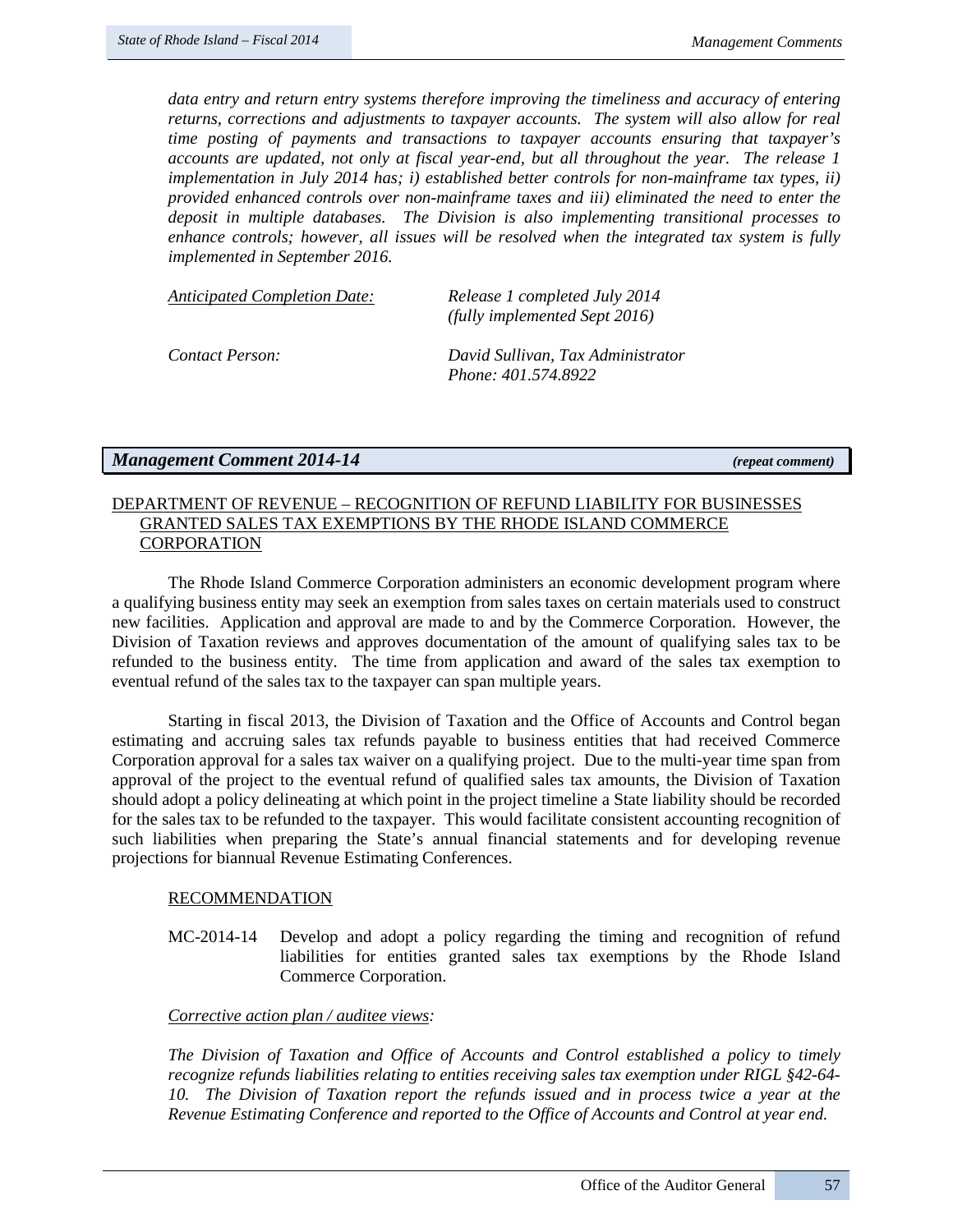*Anticipated Completion Date: N/A*

*Contact Person: David Sullivan, Tax Administrator Phone: 401.574.8922*

# *Management Comment 2014-15 (repeat comment)*

# ACCOUNTING FOR INDIRECT COSTS

General Law § 35-4-23.1 *Indirect cost recoveries by state agencies* encourages recovery of indirect costs from federal programs and provides that such amounts be recorded as restricted revenue for use within each department or agency subject to budget process approval. While part of the intent of the General Law was to "incentivize" departments to recover indirect costs wherever possible, the actual accounting process outlined in statute conflicts with appropriate financial reporting practices because it duplicates certain revenues and expenditures. Further, accounting for indirect costs is not uniform among the departments and agencies.

Many federal grants allow reimbursement of both direct and indirect costs. Typically, these include the pro rata share of agency administrative costs, which are allocated by (1) an approved indirect cost rate applied as a percentage of direct costs or (2) a departmental cost allocation plan. For accounting purposes, these costs need to be included in the total expenditures charged to and reimbursed by a federal grant. Since the indirect costs remain where originally incurred and are added to the costs reimbursable under the federal grant, there is a duplication of expenditures. Similarly, federal revenue is recognized when received as reimbursement of indirect costs and restricted revenue is recorded in essence to offset the effect of the duplicated expenditures. However, there is only one external revenue source – federal grant revenue. The "restricted revenue" is not an external resource but a cost allocation convention.

Instead, we recommend an indirect cost recovery expenditure credit account be established for each agency to reflect the amount of indirect costs recovered through federal programs. This would yield the same budgetary effect but without the financial misstatement of duplicating both revenues and expenditures. A department's actual expenditures would accurately reflect the appropriate funding source.

As a result of prior recommendations, the Office of Accounts and Control assessed departmental methods for calculating and accounting for indirect costs which resulted in discovering accounting errors at two departments that understated federal revenues and expenditures. Federal revenues and expenditures were adjusted to align with federal reports.

The State needs to reexamine its approach to accounting for indirect costs charged to federal programs which may include recommending modification of General Law § 35-4-23.1. Additionally, accounting policies regarding indirect cost recovery should be communicated to the departments and agencies and monitored for consistent application and compliance.

### RECOMMENDATIONS

- MC-2014-15a Reassess the State's accounting procedures for indirect costs, including recommendations for amendment of the existing statutory provision.
- MC-2014-15b Develop and communicate accounting policies regarding indirect cost recovery and monitor for consistent application and compliance.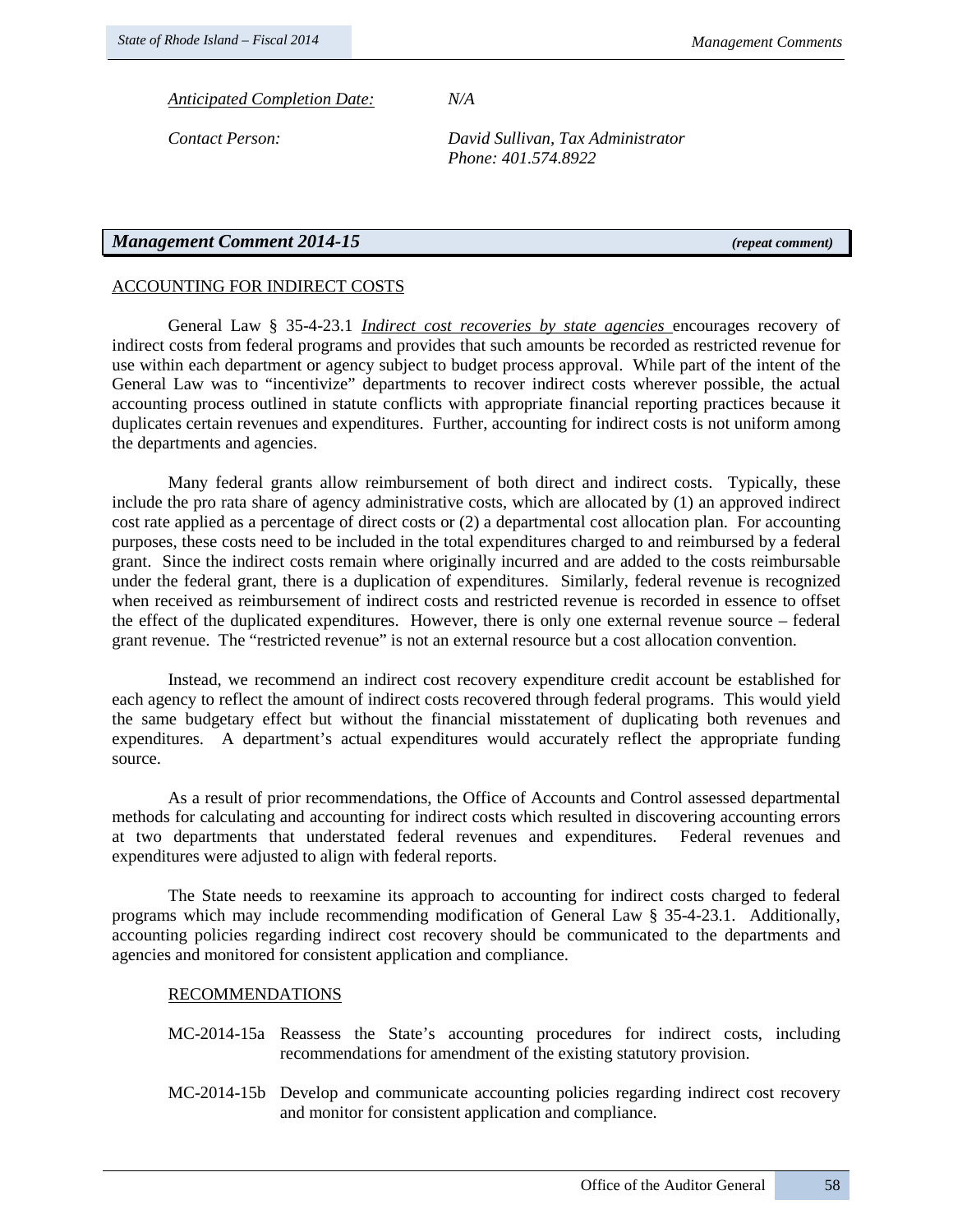*Pursuant to Rhode Island General Law (RIGL) a restricted receipt account has been established for each affected agency to track indirect cost revenues recovered from Federal programs as well as the related expenses. The legislation was enacted to encourage agencies to maximize Federal reimbursement for indirect costs and enhance transparency over the amount of such funds actually recovered. Given this framework, during the past year the Office of Accounts & Control did an exhaustive review of how the present process is actually used by the affected agencies. During this review some non-substantive procedural inconsistencies were noted and corrective actions implemented.* 

*It is management's opinion, that the financial misstatement referred to in the management comment is immaterial and in light of the provisions set forth in RIGL, the accounting office is following the appropriate policies.* 

*Anticipated Completion Date: N/A* 

*Contact Person: Jennifer Findlay, Financial Reporting Manager Phone: 401.222.5771*

# *Management Comment 2014-16 (new comment)*

# IMPROVEMENTS TO THE FORMATS OF BUDGET AND ACTUAL COMPARISON SCHEDULES AND LEGISLATIVELY ENACTED BUDGETS

The State's current formats of various budget and actual comparison schedules could be enhanced to provide more effective annual financial plan and monitoring tools. Budgetary comparison schedules are included in the State's financial statements which compares budget to actual results. These schedules are prepared based on the detail included in the legislatively enacted budget.

# *Basic Format of the Detailed General Fund Budget and Actual Schedule*

The detailed General Fund Budget and Actual Schedule comprehensively documents the budgeted expenditures and projected revenues for all financial transactions except for those required to be reported in separate funds. As a result, the schedule is broad and provides information about most departments and agencies within the State's reporting entity. The schedule further, reflective of the format of the legislatively enacted annual budget, breaks departmental expenditures into individual offices and units within each department.

The current format of the General Fund schedule does not facilitate the identification of budgeted, actual or variance totals by department, unit, or function. Totals by function or department are not emphasized to enable users to identify and monitor variances from budget projections that will aid in planning. Further, the current format does not separately identify totals by revenue source on a departmental or functional level. The lack of inclusive data by revenue source limits the effectiveness of the budget and actual schedule in determining the impact of individual budget deficits or surpluses on the State's available funds.

In addition, the while the format of the General Fund identifies variances, there is no explanation provided regarding significant variances between budgeted expenditures and actual disbursements. The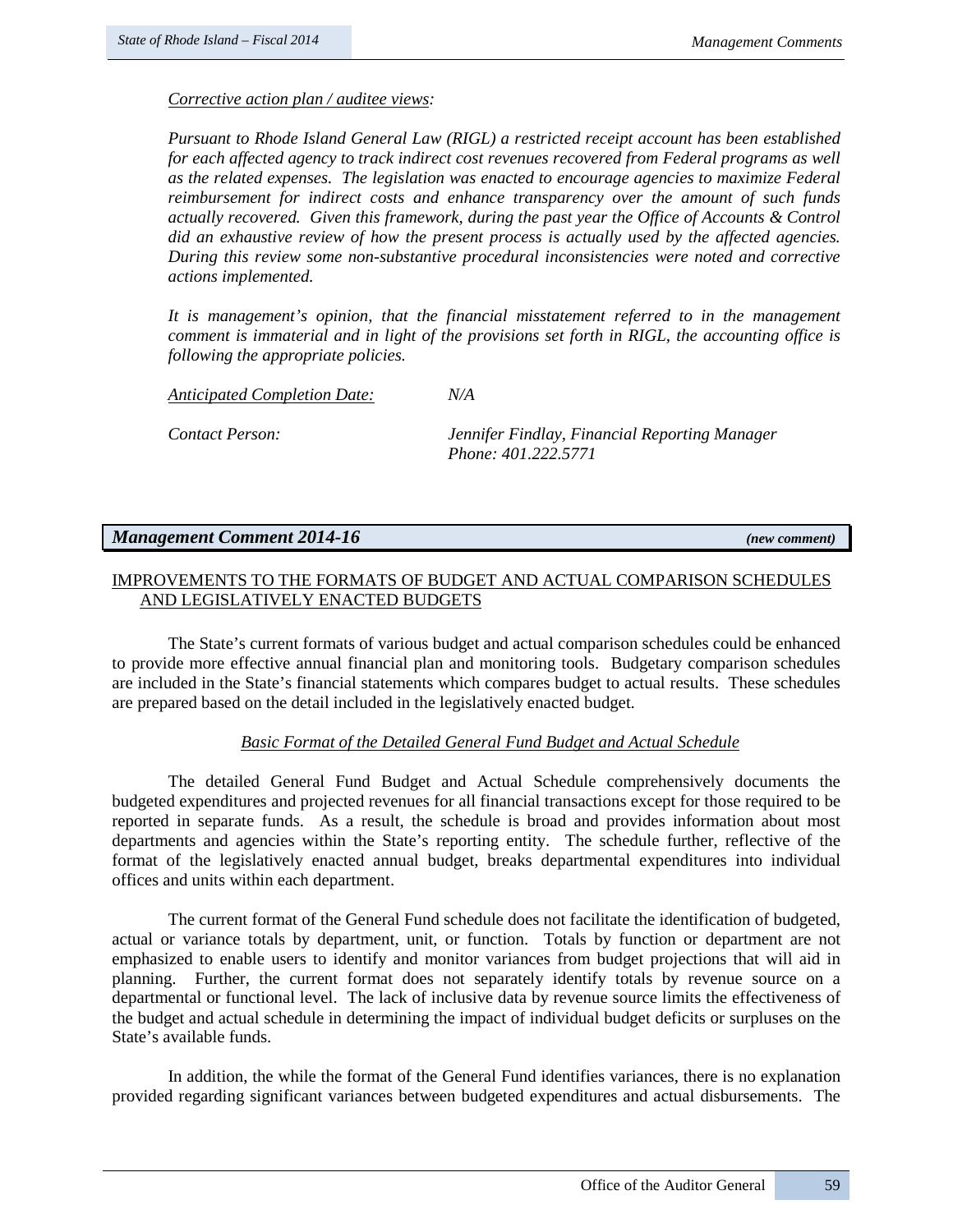State should considered enhancing the usefulness of the report by providing additional explanations, when available, for significant variances from legally enacted amounts.

## *Intermodal Surface Transportation Fund*

The State's annual budget appropriates certain Department of Transportation (RIDOT) expenditures, accounted for in the financial statements in the Intermodal Surface Transportation (IST) Fund. We observed that in some instances, the detail appropriation lines are so highly summarized (e.g. infrastructure engineering) that it precludes effective analysis of the budget compared to actual results. Additionally, the activities within RIDOT are now accounted for within three separate special revenue funds, which for financial reporting purposes, are now aggregated into the IST Fund. A budget is enacted by the General Assembly for activity recorded in only one of the three funds.

The primary sources available to fund RIDOT operations are the Gasoline Tax, federal funds, debt proceeds, and amounts appropriated within the RI Capital Plan Fund which are now used to provide the "State match" for federally funded highway projects. Because the State's legislatively enacted budget is prepared on a comprehensive basis, extracting a complete budget plan that corresponds with activity reported in the IST Fund financial statements is not possible.

# *Lottery Division*

The State includes estimated operational expenses for the RI Lottery in its annual appropriated budget. However, the amounts included in the budget are not inclusive of all expenses reported in the Lottery's financial statements. Specifically, the budget does not include estimated prize awards or required transfers to the General Fund. The Lottery is required by General Laws to transfer net proceeds of the Lottery games to the General Fund for funding of State operations. While the State projects estimated revenues to the General Fund as part of the Revenue Estimating Conference, net transfers are not included in the Lottery Division's budget. As such, the budgeted appropriations do not reflect the actual expenditures of the RI Lottery. In fiscal 2014, expenditures paid for prize awards, net of prize recoveries, totaled almost \$146 million and transfers to the General Fund totaled more than \$376 million.

The existing method of budgeting for the Lottery's expenses does not, as a result, represent the full range of disbursements required by the Lottery, therefore reducing the value of the appropriated budget as a tool for long-term planning.

# *Comprehensive, Multi-Fund Budgeting*

The State's annual budget enacted by the General Assembly encompasses multiple funds (General, IST, University and Colleges, TDI, Unemployment Insurance) in a comprehensive format by governmental function. Generally accepted accounting principles require expenditures to be reported in distinct funds and, as such, the budget must be recorded within the accounting system segregated by distinct fund. The State should explore the possibility of including the fund information within the budget to facilitate recording the budget within the accounting system and preparation of budget to actual comparisons for financial reporting purposes (which are prepared on a fund basis).

#### RECOMMENDATIONS

MC-2014-16a Modify the current format of the detailed General Fund budget and actual comparison schedule to facilitate identification of relevant data at a departmental and unit level.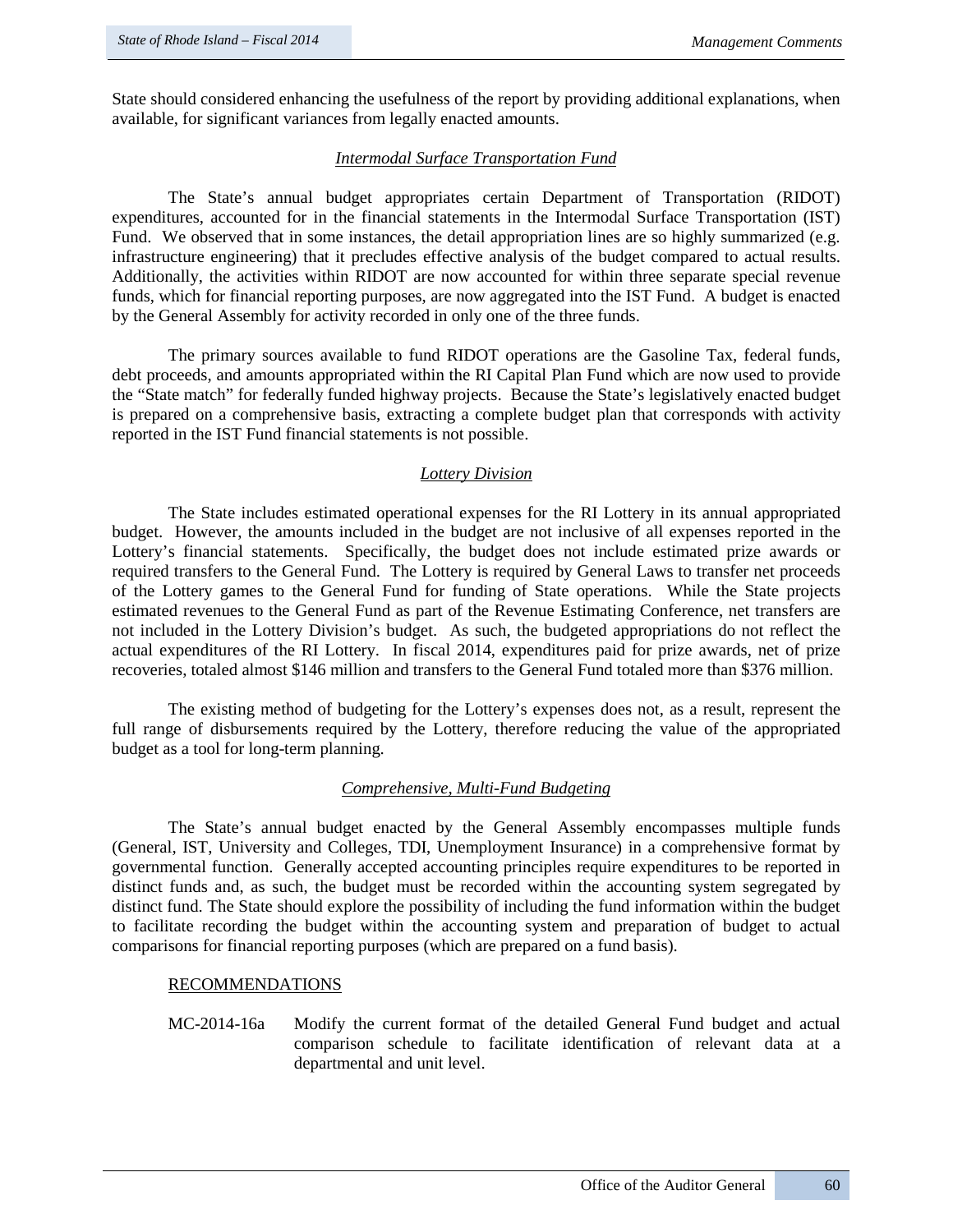- MC-2014-16b Reevaluate the presentation of the budget plan for the Department of Transportation and the related funds used to account for its activities. Consider changes in the level of detail and the inclusion of other items to facilitate comparison to actual results.
- MC-2014-16c Consider modifying the level of detail included in the budget plan for the RI Lottery Division to include estimates for all expected expenses.
- MC-2014-16d Explore the possibility of including fund information within the budget document to facilitate recording the budget in the accounting system and preparing budget to actual comparisons.

*The Budget Office will explore the feasibility of implementing the recommended changes to the budget format and presentation.*

*Anticipated Completion Date: June 30, 2016*

*Contact Person: Thomas Mullaney, State Budget Officer Phone: 401.222.6414*

# *Management Comment 2014-17 (repeat comment)*

# EXCISE OR "CADILLAC TAX" ON RETIREE HEALTHCARE BENEFITS INCLUDED IN OPEB ACTUARIAL VALUATION

The federal Affordable Care Act imposes an excise tax on high-cost health plans beginning in 2018. The excise tax, commonly referred to as the "Cadillac tax" is 40% on the cost of coverage for health plans that exceed an annual limit. The tax is paid by insurers or by employers when they are selfinsured such as the State of Rhode Island.

While the excise tax is not effective until 2018, the State's actuary, in performing the actuarial valuation of the State's retiree health plans at June 30, 2013, calculated that the State would be subject to the 40% excise tax beginning in 2018 and included that cost in the development of the actuarial accrued liability for the retiree health plans.

The State should explore options to determine if the excise tax could be avoided through changes in plan design. If the applicability of the tax could be avoided, the State's actuarially determined contribution could be lowered thereby providing budgetary savings.

# RECOMMENDATION

MC-2014-17 Explore options to determine if the excise or so called "Cadillac tax" on highcost health plans could be avoided through changes in plan design for the State's retiree health care plans.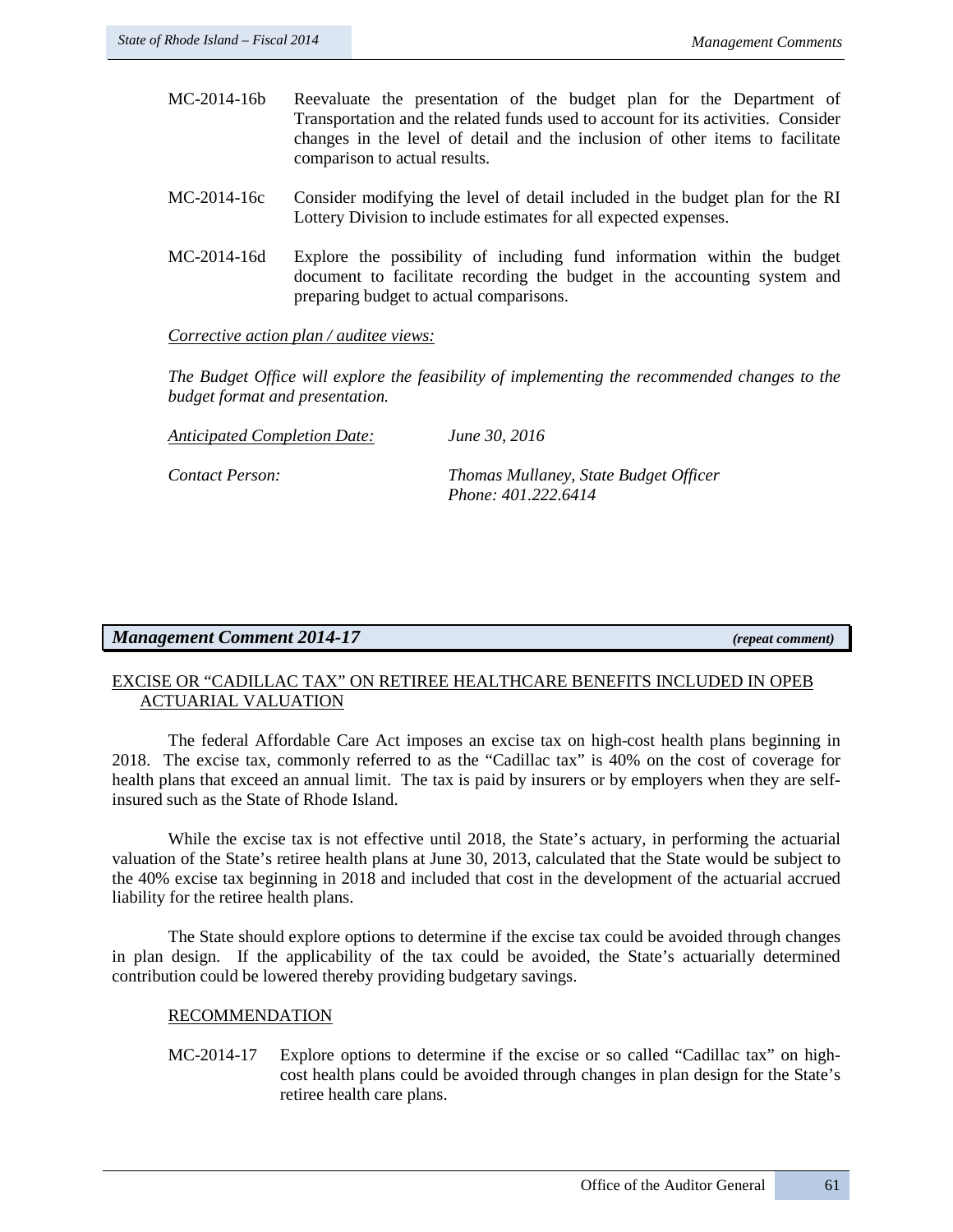*The State will be utilizing the service of its benefit consultant, Aon-Hewitt, to identify options and develop plan design changes for the State's retiree health plan(s) to enable the State to avoid the excise tax.* 

| Anticipated Completion Date: | December 31, 2015                          |
|------------------------------|--------------------------------------------|
| Contact Person:              | Deborah Dawson, Director of Human Services |

*Phone: 401.222.3454*

# *Management Comment 2014-18 (repeat comment)*

# ASSESSMENT ON CONSULTANT PAYMENTS FOR TRANSFER TO THE RETIREMENT SYSTEM

The State designed procedures to administer the requirements of RI General Law 42-149-3.1, which levies an assessment on State departments and agencies equal to 5.5% of the cost of services provided by nongovernmental persons or entities which are "substantially similar to and in-lieu-of services heretofore provided, in whole or in part, by regular employees" of the department or agency. The assessment is then paid to the retirement system on a quarterly basis. For fiscal 2014, \$414,958 was transferred to the Employee's Retirement System pursuant to this General Law provision.

As written, the services subject to the assessment are open to interpretation since determining which services are substantially similar or in-lieu-of those provided by State employees is challenging. The State applied a narrow interpretation of the law – focusing only on certain master price agreements (MPAs) that clearly provide temporary services to departments and agencies with job vacancies. In many instances, these MPAs provide temporary services as long-term arrangements, when the State is unable to fill the position with qualified candidates.

In addition, the State opted to exclude consultant charges to federal expenditure accounts, to avoid noncompliance with federal cost principles since the assessment would not be considered eligible for federal reimbursement. However, there is no specific provision in the enacted legislation that allows the exclusion of contract services on other MPAs and purchase orders, nor is there a provision allowing the exclusion of charges to federal accounts.

Further legislative clarification of the services subject to the assessment would ensure that the intent of the law is being met. The State engages many contractors and delineating which of those services could be performed by state employees is subjective. Additionally, this is an administratively complex process to effect a relatively modest supplemental contribution to the Employees' Retirement System. Actuarially required employer contributions by the State to the plans within the Employees' Retirement System totaled approximately \$234 million for fiscal 2014. If the goal is simply to provide supplemental funding to the pension system, there are more administratively direct means to accomplish the same result.

# RECOMMENDATION

MC-2014-18 Seek amendment of the RI General Law 42-149-3.1 to clarify the services subject to the assessment thereby facilitating compliance with the law.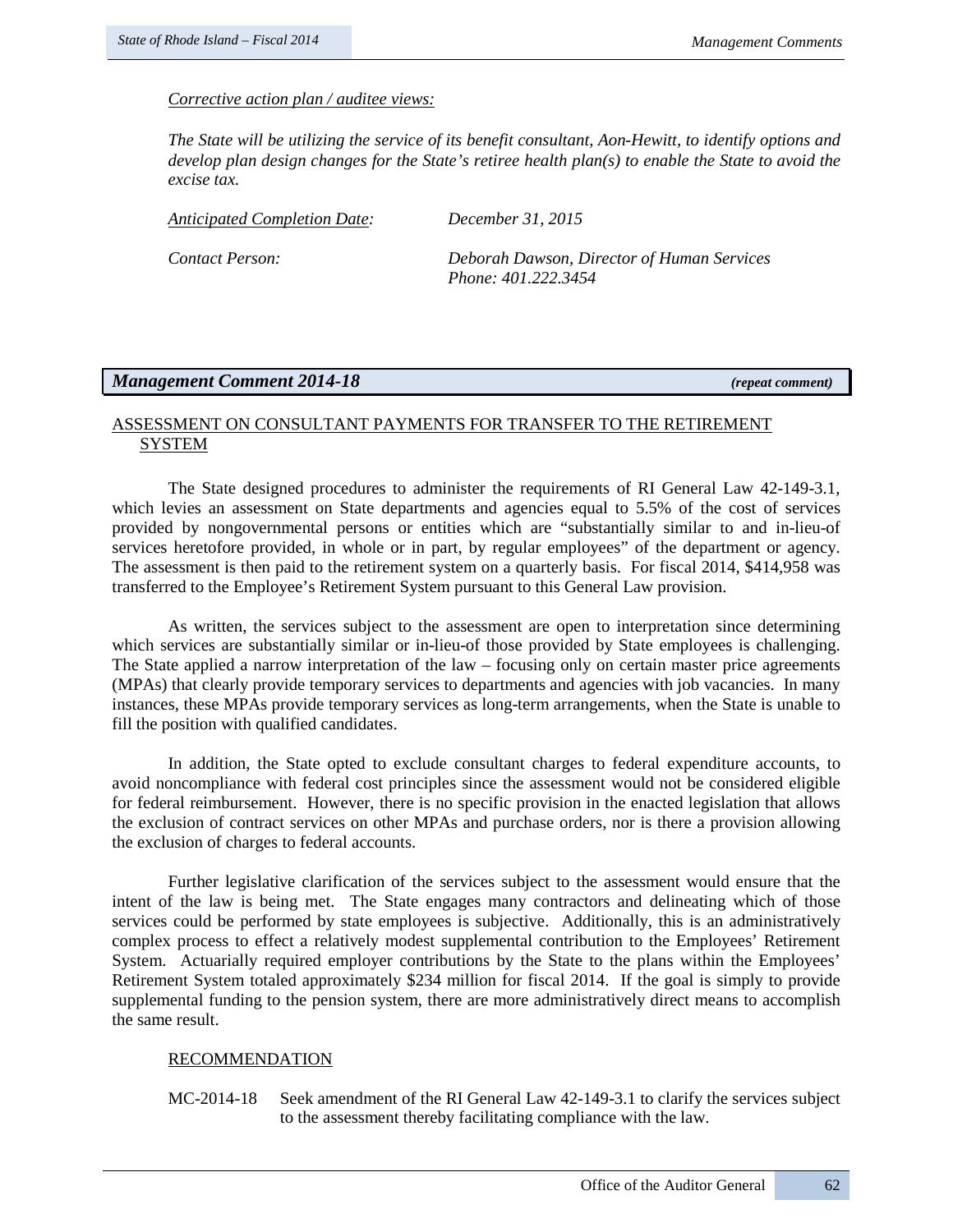*Management agrees that this law is subject to interpretation and requires a labor intensive, administratively complex process to comply. As a result, the possibility of an amendment will be explored and proposed if deemed achievable.* 

*Anticipated Completion Date: June 30, 2015*

*Contact Person: Thomas Mullaney, State Budget Officer Phone: 401.222.6414*

### *Management Comment 2014-19 (repeat comment)*

#### UNRECEIPTED FEDERAL FUNDS

At June 30, 2014, approximately \$2.6 million of federal grant receipts deposited in the State's bank accounts remained unidentified for accounting purposes. In general, this results from departments or agencies drawing federal funds, which are wired to the State's bank accounts, but failing to prepare required receipt accounting documentation. While the balance decreased by more than \$1.3 million in the last two fiscal years, the remaining unreceipted federal funds represent a significant number of receipts that were not recognized by departments responsible for administering federal programs.

The Office of the General Treasurer maintains a log of all unrecorded deposits and periodically requests State departments and agencies to review the listing in an effort to identify the appropriate federal program and properly record federal revenues. While the aggregate effect of the unidentified receipts was appropriately reflected on the State's financial statements, specific federal program balances are potentially misstated which impacts federal reporting and federal cash management requirements. Efforts to identify the origin and destination of the funds received have been enhanced to ensure timely recognition of federal revenues. Although the increased efforts has improved the balance in the current year, continued research of prior years' balances is required to resolve the remaining amounts. As more fully explained in Management Comment 2014-22, unidentified federal program receipts could be eliminated if the draw of federal funds was automated and centralized.

#### RECOMMENDATIONS

- MC-2014-19a Continue to enhance current procedures to resolve unrecorded deposits in a timely manner with the responsible State agencies.
- MC-2014-19b Improve coordination of the drawdown of federal funds by departments with the corresponding bank deposit and required receipt accounting transactions.
- MC-2014-19c Resolve unclaimed federal receipts from prior years by insuring the State agencies create required receipt documents.

#### *Corrective action plan / auditee views:*

*As of March 13, 2015, the balance of unidentified federal grant receipts has been reduced to \$1million.*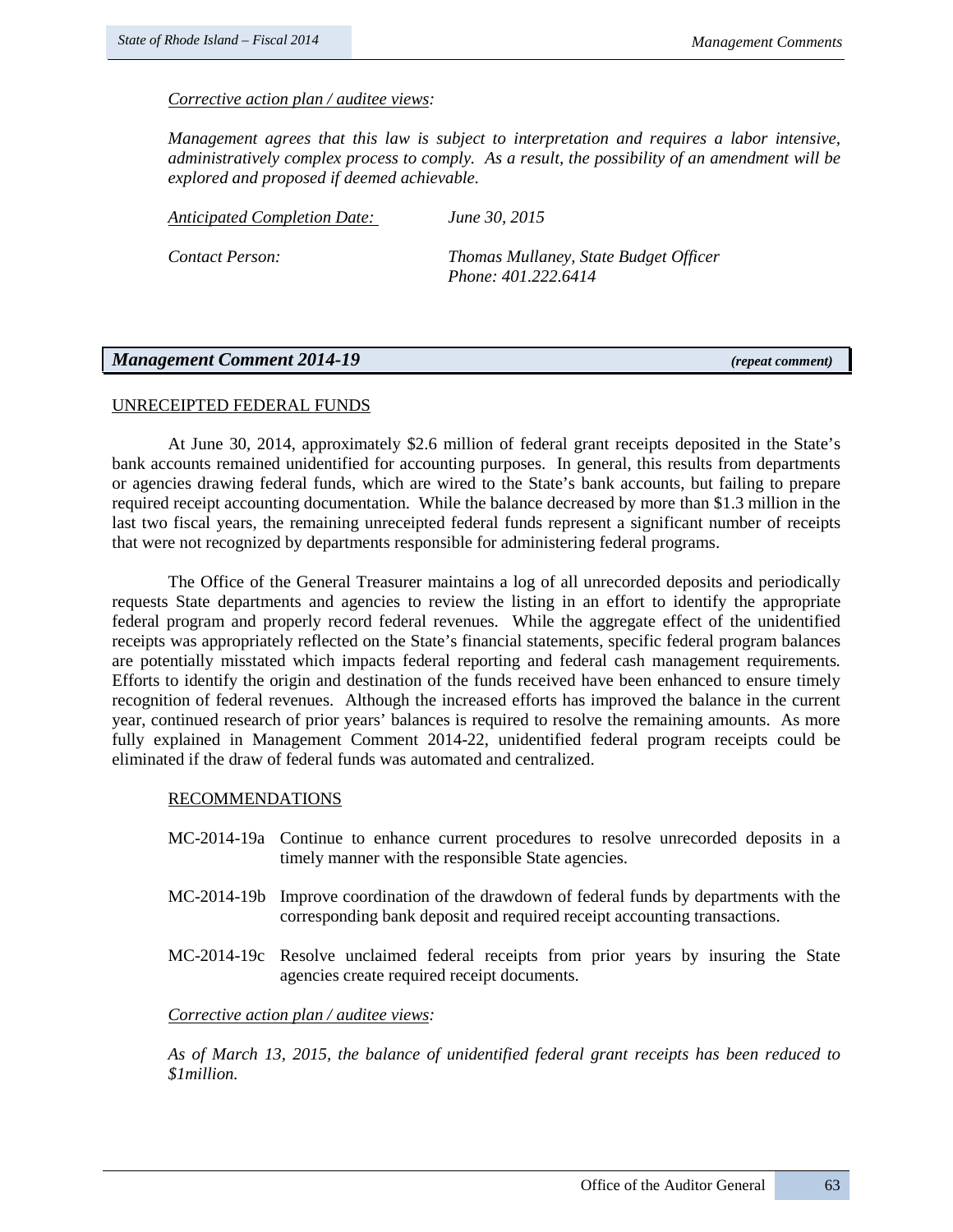*As a matter of course, Treasury personnel expend substantial effort to identify unreceipted deposits and notify the state agencies responsible for administration and recognition of the funds. This effort includes agency outreach, phone calls to bank wire desks to elicit additional reference information, and, at times, calls to the transmitting federal entity.*

*Treasury is expending maximal effort to identify these deposits and believes that further progress will require process improvements within the agencies who receive federal disbursements. Management encourages the Auditor to recommend enhanced procedures to agency financial managers responsible for receipting federal deposits. In addition, the Auditor might consider recommending more stringent budgetary constraints (such as lowering red-balance limits), which may create incentives for agencies to properly record receipts for their deposits.*

*Anticipated Completion Date: Ongoing*

*Contact Person: Patrick Marr* 

*Chief Operating Officer / Deputy Treasurer Phone: 401.462.7664* 

# *Management Comment 2014-20 (repeat comment)*

# CHILD SUPPORT COLLECTIONS – RESOLUTION OF UNIDENTIFIED COLLECTIONS

Child support collections and distributions are processed through a separate computer system maintained by the Department of Human Services (DHS). Summary level data is also included in an escrow liability account within the State's General Fund. A long-standing unreconciled variance between the two systems has existed for what has traditionally been regarded as undistributed collections not identifiable to specific child support cases. As of June 30, 2014, this accumulated balance totaled \$402,620. While the variance has been, to a certain degree, consistent, fluctuations occurring during the last two fiscal years indicate that certain elements of current activity are not recorded consistently between the two systems

In response to prior year recommendations, in fiscal 2013 the State performed a review of certain receipt activity in the Child Support Collections escrow liability account. In response to this review, DHS has initiated changes to better record account activity in RIFANS although the balances between both accounts remain unreconciled. Continuing to review the activity in the account should aid in determining the cause of the inconsistencies. The State should continue to pursue measures to ensure that activity in the escrow liability account is reserved for child support collections and distributions, and that activity relative to the administration of the Child Support Enforcement program is recorded properly within the State accounting system. A permanent resolution to this long-standing variance should be obtained.

#### RECOMMENDATION

MC-2014-20 Resolve the balance of unidentified child support collections reported at yearend.

### *Corrective action plan / auditee views:*

*As mentioned in the text of the finding, the Office of Child Support Services has taken significant steps to implement this recommendation and improve the recording of account activity. As a result of these steps, the variance has been reduced and the balance is being monitored.*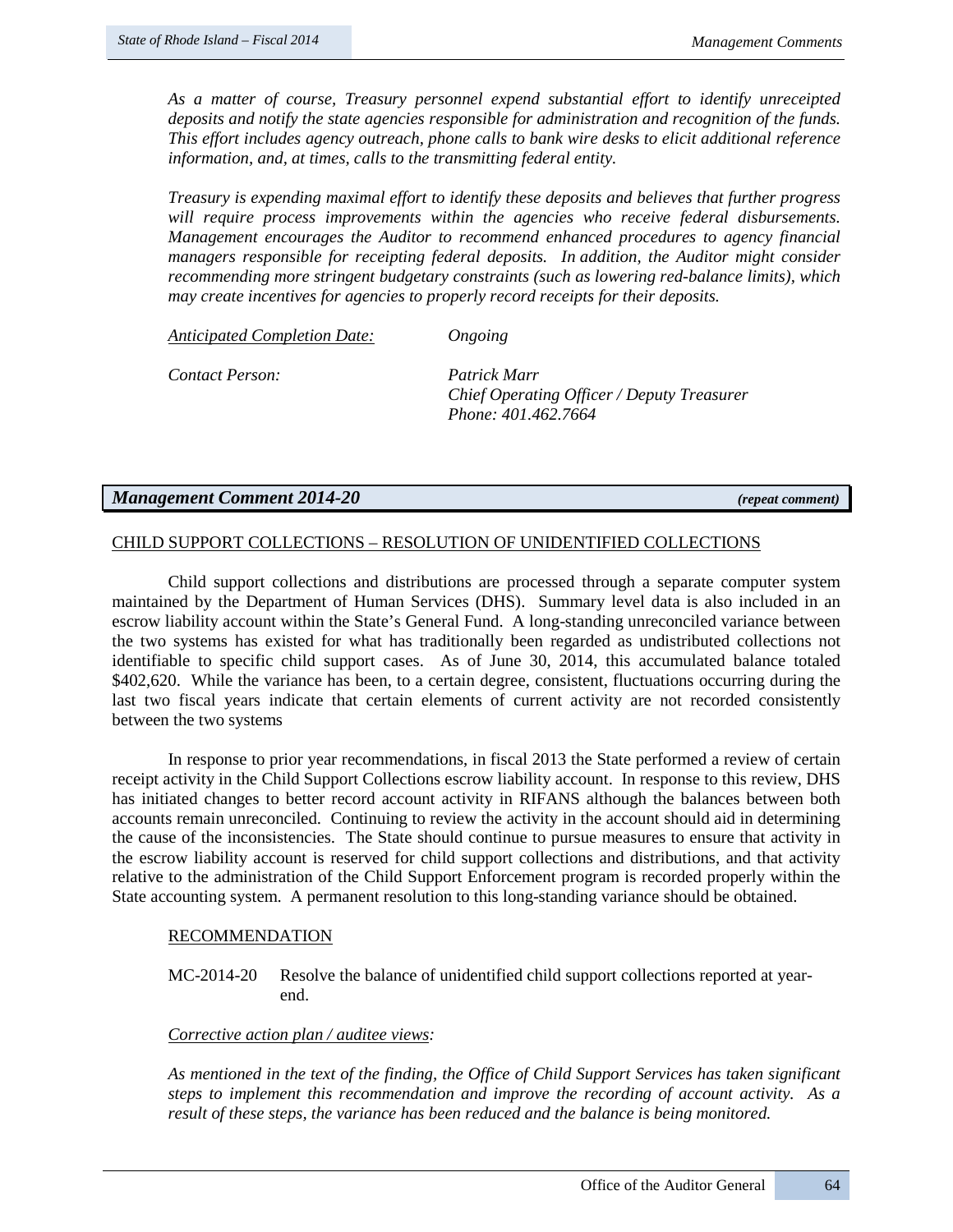*Anticipated Completion Date: Ongoing*

*Contact Person: Sharon Santilli, Associate Director Department of Human Services Phone: 401.458.4404*

# *Management Comment 2014-21 (repeat comment)*

# SUBRECIPIENT MONITORING – CENTRALIZED REVIEW OF SINGLE AUDIT REPORTS

Subrecipients assist the State in carrying out various programs funded with state and/or federal monies and include such entities as municipalities, community action programs and local educational agencies. Monitoring of subrecipients, which is required when the State passes through federal funds to another entity, varies depending on the nature of the program or activity but always should include review of subrecipient audit reports. Federal regulations (OMB Circular A-133) require any entity that expends \$500,000 or more in federal assistance [direct or pass-through (e.g., State)] have a Single Audit performed. Copies of the Single Audit Reports must be provided to the pass-through entity and the federal government.

Receipt and review of subrecipient audit reports is now performed on a decentralized basis as responsibility is vested in numerous departments. The State can improve its subrecipient monitoring practices by centralizing the audit report review function for the reasons outlined below:

- Many subrecipients receive funding from multiple departments of the State each is required to receive and review the same audit report.
- $\Box$  Specific agencies reviewing the audit reports do not consider noted deficiencies from the perspective of the risks that they pose to all state and federal funds passed through to the subrecipient. One large subrecipient of the State, which receives significant funding from multiple departments and agencies, has been very late in presenting its audit reports and those audit reports have highlighted serious deficiencies.
- There is no centralized database detailing which entities receive funding from the State, which are required to have a Single Audit performed, and the status of the audits.
- Effective subrecipient monitoring requires that individuals reviewing the audit reports be trained in governmental accounting and auditing requirements (specifically the Single Audit Act and OMB Circular A-133). This level of proficiency is difficult to achieve and maintain at all the departments and agencies now required to review subrecipient audits.

We have reported various deficiencies in the process used to review subrecipient audit reports. Considerable advantages can be gained by centralizing the subrecipient monitoring function within one unit of State government. This will raise the level of assurance that subrecipients comply with applicable laws and regulations and both state and federal funds are spent as intended. It will also reduce the amount of resources devoted to this effort and achieve other efficiencies.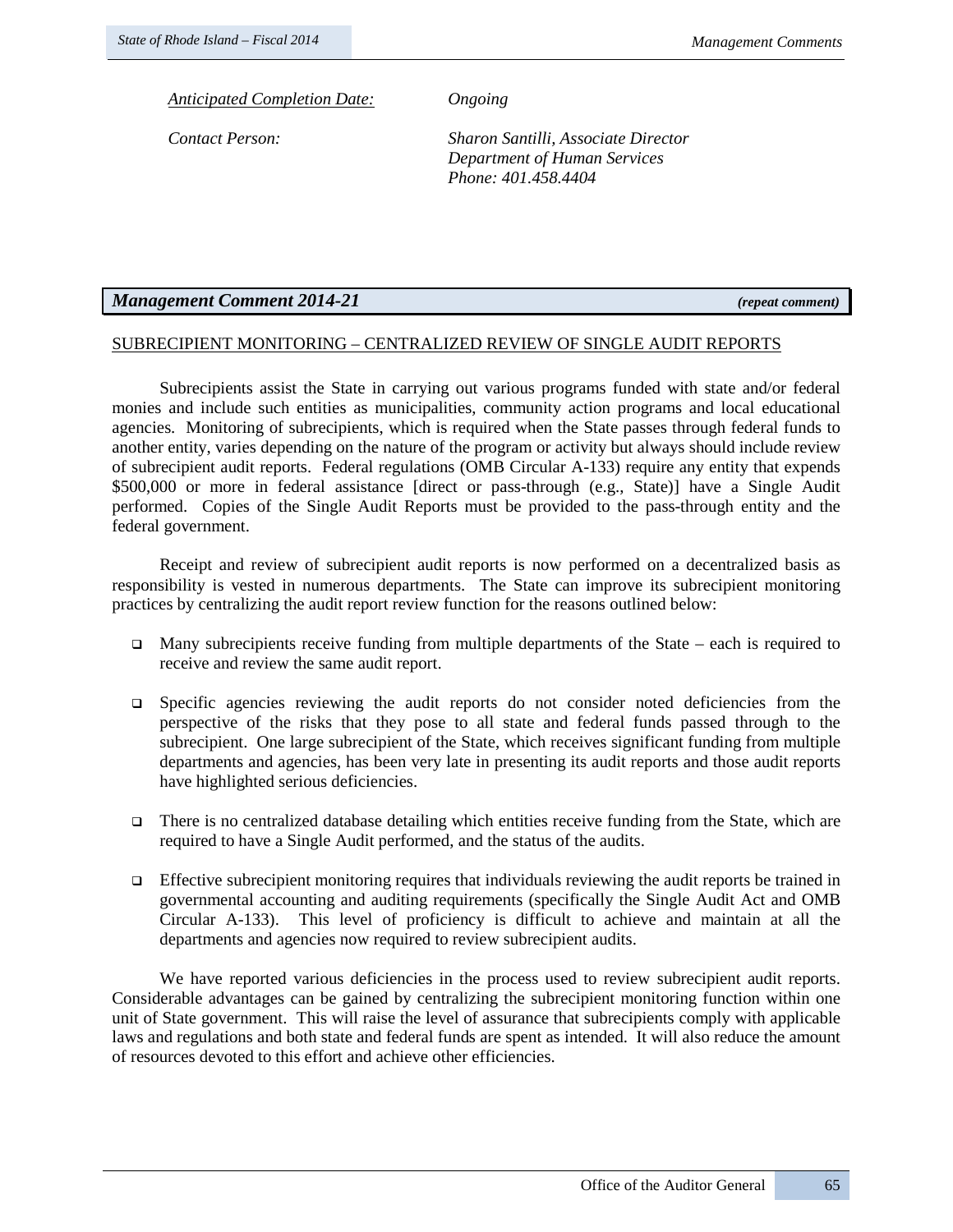## RECOMMENDATIONS

- MC-2014-21a Centralize subrecipient monitoring procedures related to receipt and review of Single Audit Reports within one agency. This function should be staffed with individuals trained in governmental accounting and auditing matters to allow effective review of the Single Audit Reports.
- MC-2014-21b Build a database of all subrecipient entities that receive state and/or federal grant funding.

*Corrective action plan / auditee views:*

*2014-21a - OMB's Grants Management Office (Office) disagrees with the recommendation.* 

*OMB Circular A-133 defines the responsibilities of pass through entities as it relates to subrecipient monitoring. The Office believes it is appropriate for state agencies (pass through entities) to continue to be responsible for sub-recipient monitoring including the collection and review of the sub-recipient's single audit. State agencies, as the direct recipients of awards, are accountable for their programs and services.* 

In SFY2015, the Office organized a training series on the new Uniform Administrative *Requirements, Cost Principles, and Audit Requirements for Federal Awards (aka the Uniform Grant Guidance). Two recent sessions addressed sub-recipient monitoring and audit requirements. The training series will continue through the end of December 2015. In addition to the training sessions, the Office routinely responds to questions from state agencies regarding the circulars, the new Uniform Grant Guidance, and federal award requirements.*

*The Office will continue to develop and provide training, technical assistance, and resources to agencies on managing federal awards including sub-recipient monitoring. In the coming year, training will be provided on review of single audit reports and the Federal Audit Clearinghouse.* 

*Anticipated Completion Date: N/A* 

*2014-21b - In the last legislative session, the General Assembly approved the allocation of a share of anticipated receipts from a debt refinancing to the Information Technology Investment Fund to provide resources to support IT projects. The Governor's 2016 Budget proposes \$3.0 million the Information Technology Investment Fund. Given the level of funding, IT projects will have to be prioritized. Other resources in future years should allow additional projects to be completed, but over a longer time frame than originally anticipated.* 

*The Office of Management and Budget will explore alternative methods for collecting this data until the grants management module is available.* 

| <b>Anticipated Completion Date:</b> | Plan for alternative system to build a sub-recipient<br>database will be completed by July1, 2015.<br>Training will be ongoing. |
|-------------------------------------|---------------------------------------------------------------------------------------------------------------------------------|
| Contact Person:                     | Laurie Petrone – Director<br><b>Office of Federal Grants Administration</b><br>Phone: 401.574.8423                              |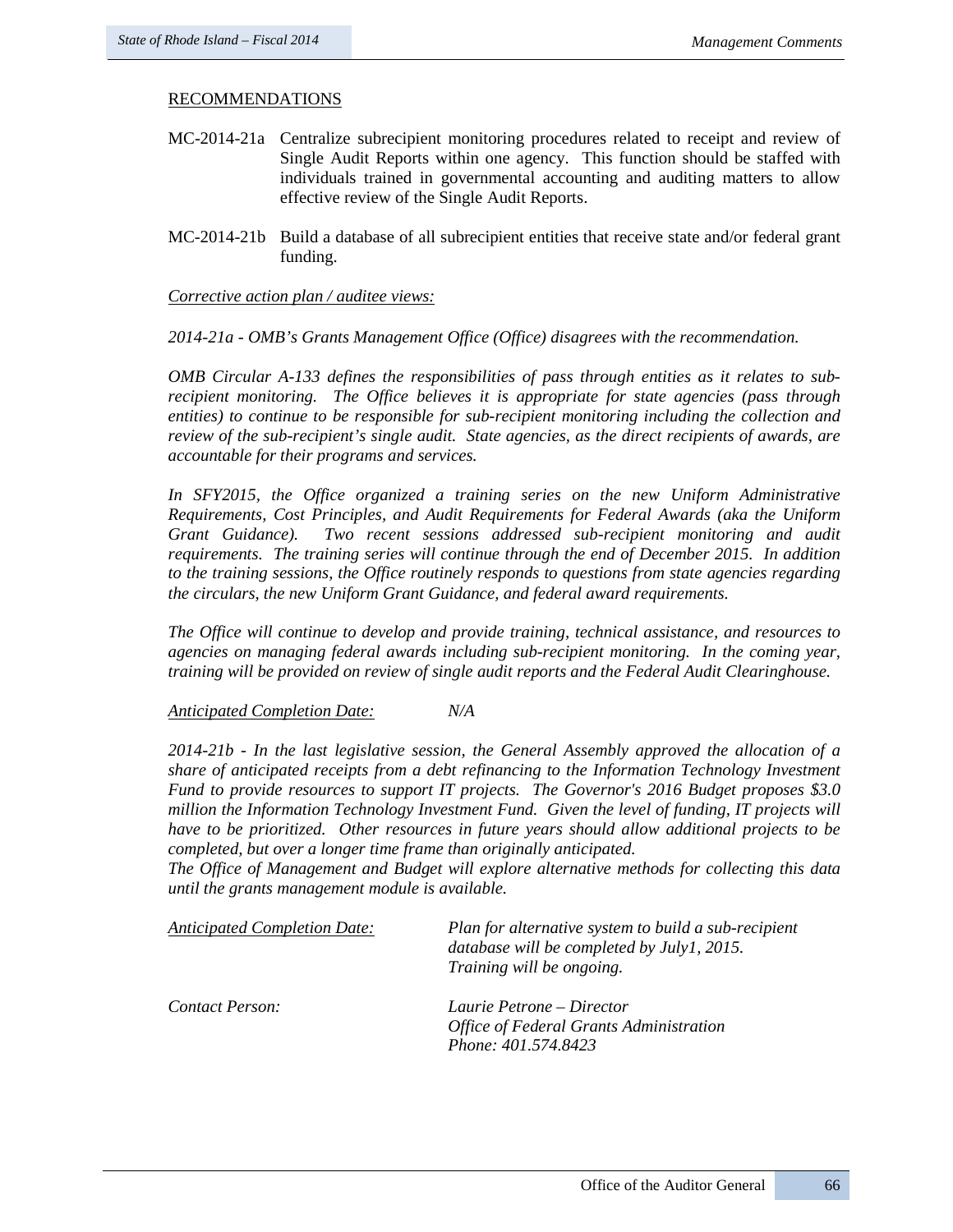# **Auditor's response:**

We believe there are significant efficiencies to be obtained by centralizing the receipt and review of subrecipient audit reports. During fiscal 2014, two large departments, which pass-through a significant amount of federal funds, did not perform required subrecipient audit report reviews. A statewide, rather than department specific, perspective on aggregate federal funding passed through to any one subrecipient would allow the State to more effectively assess whether a Single Audit report was required for a subrecipient. As we envision, departments would still receive any finding(s) applicable to programs administered by their agency and issue federally required management decisions.

# *Management Comment 2014-22 (repeat comment)*

# DRAWDOWN OF FEDERAL FUNDS

Each agency administering a federal program is responsible for drawing federal funds for that program. Federal regulations govern the timing of these draws of federal cash – the federal government generally prohibits drawing cash before expenditures are actually made.

Federal grant revenue for the State approximated \$2.7 billion this year. Consequently, the timing of receipt of these funds has a significant impact on the State's overall cash management. We have reported for many years that the State should enhance controls to ensure compliance with federal cash management requirements. In many instances, agencies do not draw federal cash as frequently as permitted by federal regulations thereby adversely impacting the State's overall cash management.

We believe responsibility for the drawing of federal funds should be vested in the Office of the General Treasurer where cash management for federal programs could be integrated with other cash management objectives. The function of drawing federal cash should be automated as part of a comprehensive integrated accounting system. As allowable expenditures are recorded for federal programs in the State's accounting system, cash would be drawn by electronic funds transfer into the State's bank accounts.

# RECOMMENDATION

MC-2014-22 Vest responsibility for drawing federal funds with the Office of the General Treasurer. Automate the drawing of federal funds as part of the implementation of a comprehensive integrated accounting system.

# *Corrective action plan / auditee views:*

*Management agrees that the automation of the drawdown federal funds would be an excellent outcome of having a comprehensive integrated accounting system. However, moving responsibility for executing funds draw-down to Treasury would not be practicable for many federal grants. The financial management requirements/covenants of many federal grants require public program and grant-specific expertise in order to complete draw down transactions. This expertise is vested in the program and financial managers within the grantee agencies.*

# *Anticipated Completion Date: N/A*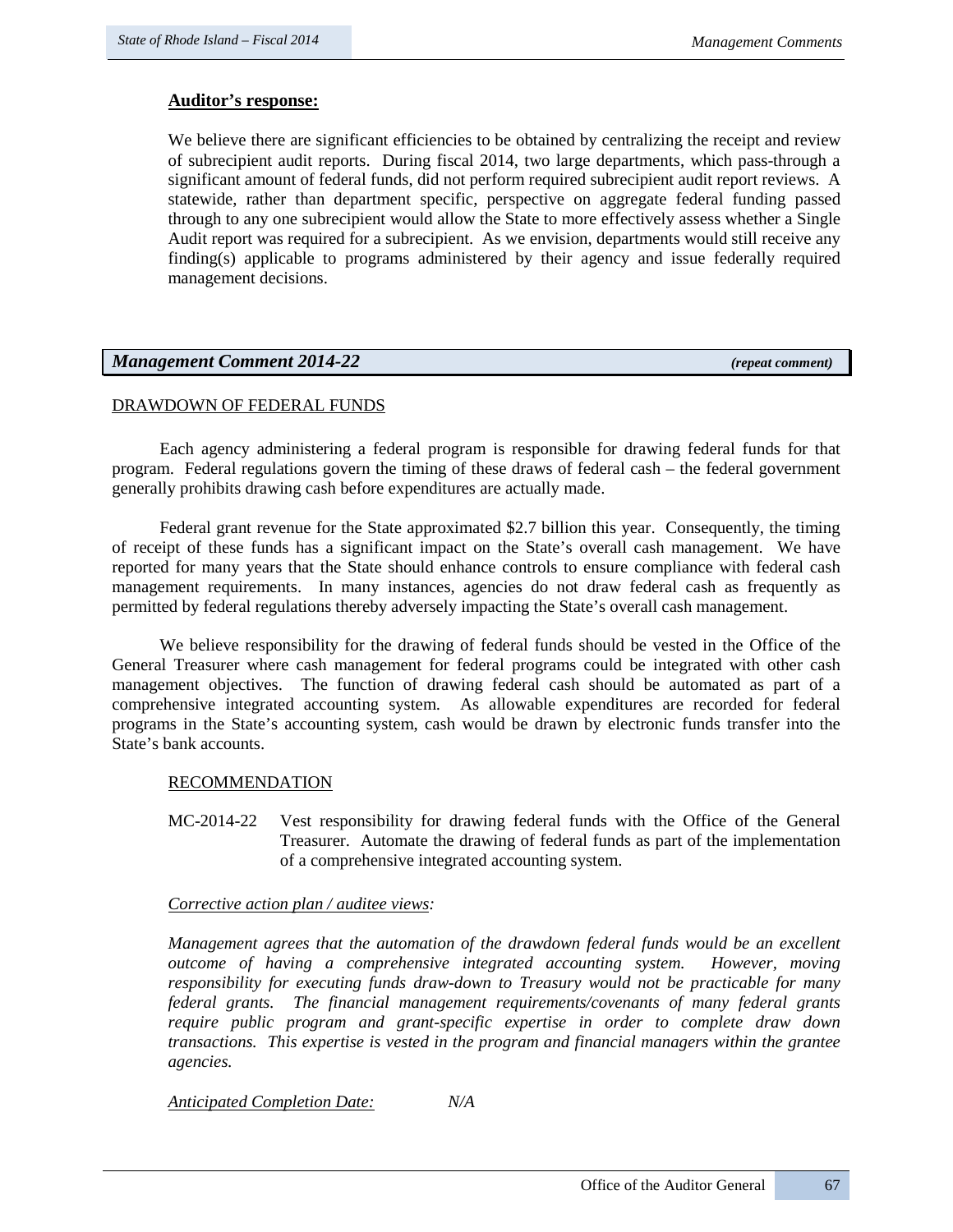*Contact Person: Patrick Marr* 

*Chief Operating Officer / Deputy Treasurer Phone: 401.462.7664* 

# *Management Comment 2014-23 (repeat comment)*

# IMPROVE CASH RECONCILIATION EFFICIENCY

The General Treasurer's Office should continue to explore options to further automate the cash reconciliation process between the RIFANS accounting system and its financial institutions. Current technology allows much of the bank reconciliation process to be performed automatically. Electronic matching could be further facilitated by aligning transaction detail between the bank and the State's accounting system to minimize any differences.

Automated bank reconciliation functionality and related technology could be obtained through implementation of additional RIFANS (Oracle accounting system) modules.

#### RECOMMENDATION

MC-2014-23 Increase automation of the bank reconciliation process by exploring enhanced electronic transaction matching. Investigate the technology and functionalities provided by modules available within the RIFANS (Oracle) accounting system.

# *Corrective action plan / auditee views:*

*The Treasurer's office has actively pursued automated account reconciliation for a number of years. An initial effort to determine how much benefit the department would receive for its largest account, the General Fund, yielded a match rate of less than 50%. In light of the poor automation rate and the high costs / lack of application support associated with implementing the Oracle modules, Treasury is pursuing other avenues. The office is presently implementing a lowcost, COTS (Commercial, Off-the-Shelf) Treasury workstation. This workstation product also has an automated reconciliation module that may prove cost-effective and help improve business processes.*

*Anticipated Completion Date: Ongoing*

*Contact Person: Patrick Marr* 

*Chief Operating Officer / Deputy Treasurer Phone: 401.462.7664* 

#### *Management Comment 2014-24 (repeat comment)*

#### RIDOT – UNDOCUMENTED POLICIES AND PROCEDURES

RIDOT has not formally documented many policies and procedures that DoIT security policies require. Although unwritten, many RIDOT policies and procedures are understood by both management and personnel. However, unwritten policies and procedures increase the risk of misunderstandings and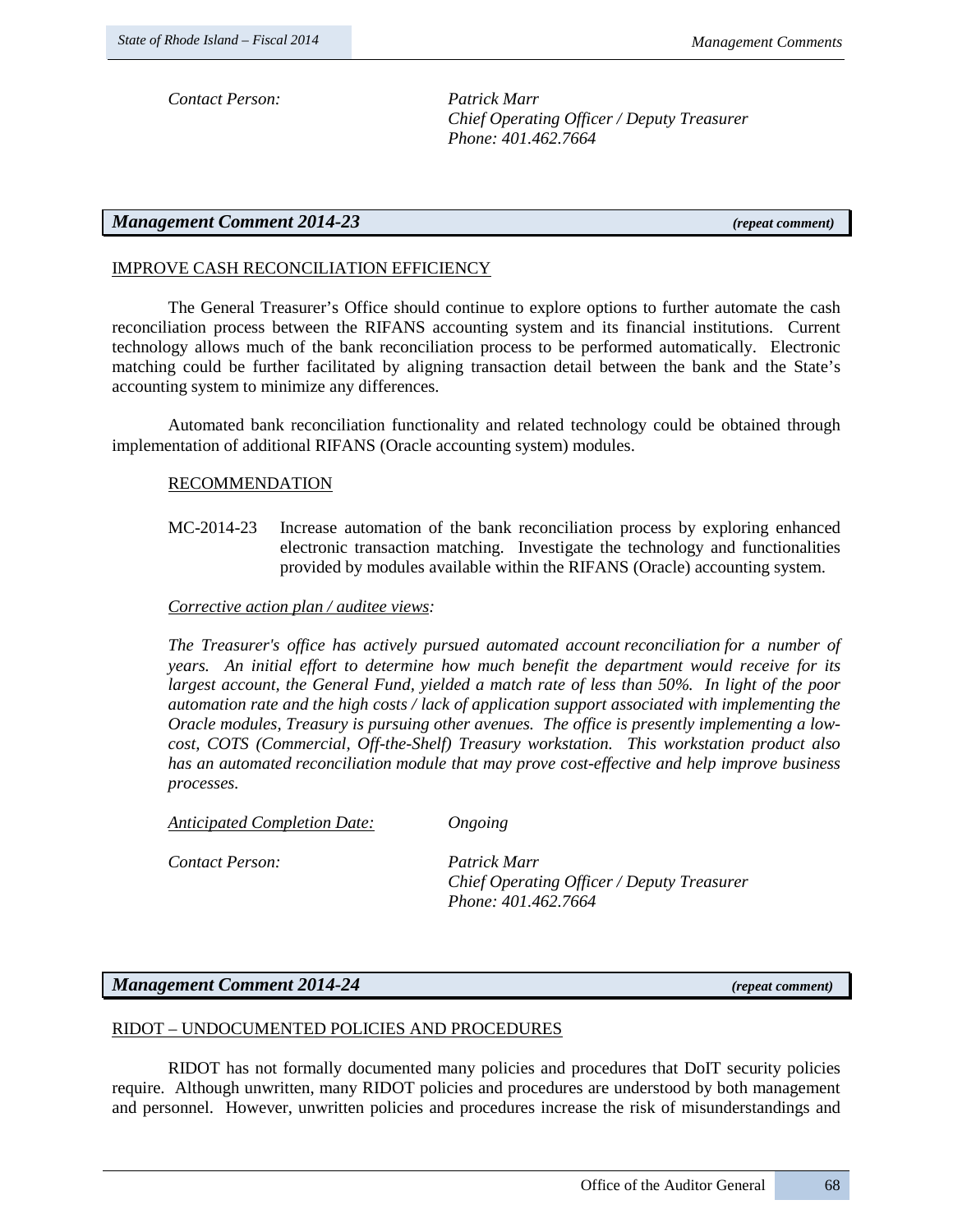tend to lead to inconsistencies in management enforcement of systems and security policy and procedures.

In 2006, DoIT finalized a comprehensive systems security plan detailing policies and procedures that provide the framework for managerial, operational, and technical guidance to agency management in order to safeguard the State's data and mission critical systems. Among these are requirements that agency management formally document agency policies and procedures in order to define lines of authority, primary points of contact, range of responsibilities, requirements, procedures and management processes.

The following is a partial listing of areas where RIDOT has not documented policies consistent with DoIT requirements:

- System configuration policy and procedures
- Periodic review of baseline system configurations
- Periodic review of its system security plan
- Incident response or incident response training policy and procedure
- System and information audit and accountability policy and procedure
- Periodic review of security assessment and authorization
- Security alerts, advisories, and directives, and threats such as viruses, trojans, worms, spam -
- Risk assessment process

Formally documenting policies and procedures will enable RIDOT management to provide an effective systems security program.

#### RECOMMENDATION

MC-2014-24 Document agency policies and procedures to provide all RIDOT personnel with approved managerial, operational, and technical guidance and ensure compliance with DoIT published security policies.

#### *Corrective action plan / auditee views:*

*The Department will require RIDOT's DoIT IT Manager and DoIT Technical Support Manager to work with the DoIT Office of the Chief Information Security Officer to ensure compliance with DoIT published security policies.* 

*Anticipated Completion Date: December 31, 2015*

*Contact Person: Thomas Lewandowski, Agency IT Manager 401.222.6935*

# *Management Comment 2014-25 (repeat comment)*

#### STATEWIDE CENTRALIZED COST ALLOCATIONS

The State discontinued use of certain internal service funds during fiscal 2007 and began budgeting and distributing costs for human resources, facilities and maintenance, and information technology services through centralized procedures within the Department of Administration (DOA). In order to obtain federal reimbursement for costs allocable to federal programs, the State created "mirror"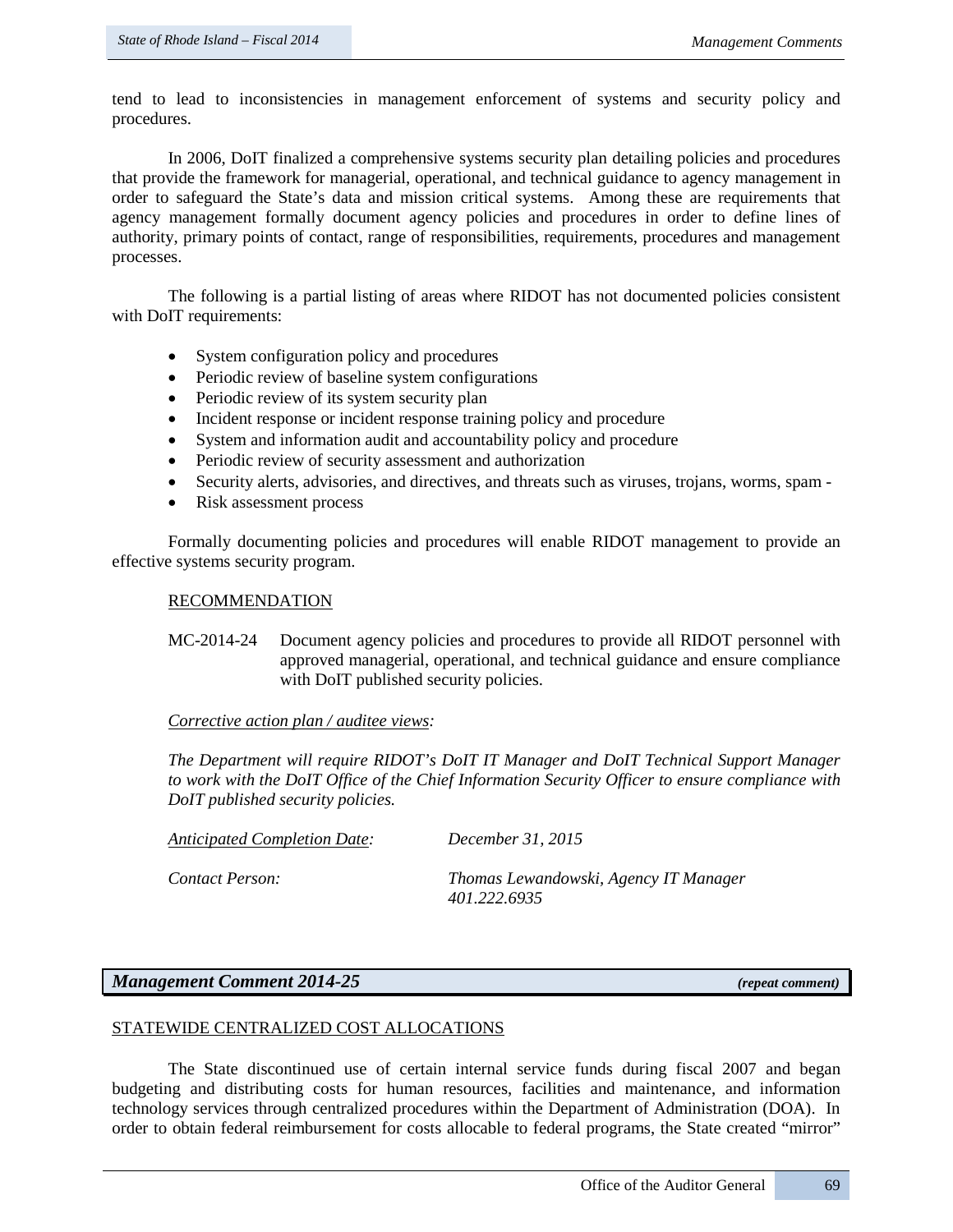accounts (within DOA and other departments) for purposes of distributing the federal share of centralized costs to the other departments. Expenditures reported in federal accounts and linked to federal programs were expected to be claimed and drawn down by departments with the federal revenue being moved to reimburse DOA for costs allocable and recoverable from federal programs.

This new allocation method has resulted in a process that is inherently complex and not fully understood by many of the State's departmental financial managers. The process also increased the risk that federal revenue and expenditures could be overstated.

Using internal service funds to distribute centralized shared costs to programs and activities is simpler, far less prone to error and subject to enhanced control and monitoring procedures. The State should reconsider the use of the "mirror" account allocation methodology in light of the unnecessary complexity it adds to the accounting system and related procedures.

### RECOMMENDATION

MC-2014-25 Reevaluate the current centralized cost allocation process for personnel, facilities and maintenance, and information technology services to ensure that these cost allocations comply with financial reporting and federal program requirements.

### *Corrective action plan / auditee views:*

*The Central Business Office agrees with the recommendation to reevaluate the current cost allocation process. While the State has received approvals for each of the cost allocation methods developed for Human Resources, Information Technologies, and Facilities Management the accounting of these costs don't provide departments with an effective reconciliatory process of Federal Expenditures. Maintaining a hybrid rotary billing system utilizing "mirror accounts" puts greater pressure on the department's financial units to review financial data in two departments to reconcile their federal programs. The Department of Administration contends that the lack of transparency regarding what the departments are being billed for has been addressed with the use of a contractor to independently calculate each unit's billable rates in accordance with federal guidelines. Therefore, the current cost allocation process will be reviewed and if all stakeholders agree, the process will be changed.* 

*Anticipated Completion Date: June 30, 2016*

*Contact Person: Bernard Lane, Associate Director Financial Management Phone: 401.222.6603*

# *Management Comment 2014-26 (repeat comment)*

# SURPLUS FURNITURE AND EQUIPMENT

The State disposes of and replaces various capital assets during the normal course of operations. State departments and agencies are required to report assets deemed surplus to the Office of Accounts and Control (for accounting purposes) and ultimately to the "surplus property officer". The intent is that capital assets declared surplus by one agency could potentially be used by another State agency, municipality, or local school district, etc.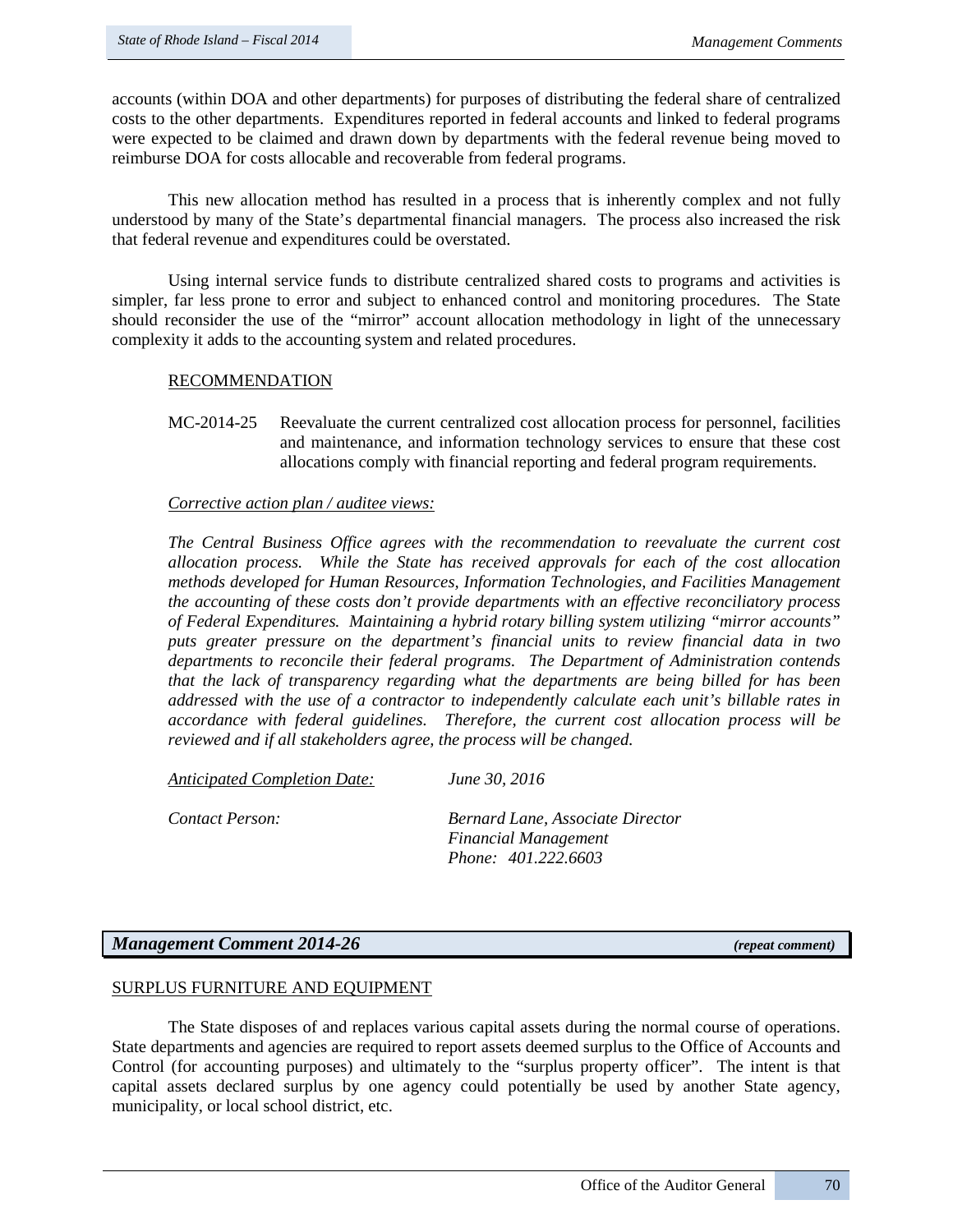While the surplus property reporting process is in place, there is no practical means for other State agencies, municipalities, or school districts, etc. to learn of the availability of assets deemed surplus that are now available for potential use. Clearly, not all assets declared surplus are usable and, particularly in the case of computer equipment, may be outdated technologically. However, establishing a searchable database of surplus assets would greatly increase the likelihood that still useful assets could be matched to those with a potential need.

### RECOMMENDATION

MC-2014-26 Implement a statewide network or database of "surplused" furniture and equipment assets to facilitate notification and use by other state or local entities.

#### *Corrective action plan / auditee views:*

*The Department of Facilities Management agrees with the recommendation and will implement upon identification of proper staff to implement.*

*Anticipated Completion Date: June 30, 2016*

*Contact Person: Marco Schiappa, Facilities Management Phone: 401.222.6200*

# *Management Comment 2014-27 (repeat comment)*

# DEPARTMENT OF REVENUE - CONTROLS OVER TAX REVENUE RESULTING FROM DATA WAREHOUSE BILLINGS

The Division of Taxation (Taxation) utilizes a data warehouse to (1) collect data from Taxation systems and external sources for data analysis purposes, and (2) attempt to identify taxes potentially owed to the State of Rhode Island. During fiscal 2014, Taxation continued to use the enhanced analytical capabilities of the data warehouse to identify taxpayers that should have filed tax returns or potentially underreported and underpaid taxes to the State. Further, use of the data warehouse will increase with the Division's migration to its new STAARS system.

"Notices" are generated from the data warehouse, which operates independently of the various mainframe tax systems. A 60-day threshold has been established before the notice results in recognition of a tax receivable balance within the mainframe tax systems. During this time, the data can be modified or adjusted if the taxpayer provides information indicating that the notice is in error or the balance potentially owed is less. However, these changes are not subject to the same control procedures that would apply to other adjustments or entries recorded in the mainframe systems.

New transaction codes detailing the original data warehouse notice total, tax amount, interest, and penalties were added to the mainframe to identify tax balances that resulted from analysis within the data warehouse. However, there are no codes that identify corrections or adjustments made to data warehouse notices. Consequently, correction or adjustment to tax amounts originating from the data warehouse cannot be readily identified within Taxation's systems. Being able to segregate these amounts is necessary due to the inherently different collection characteristics of these notices versus known tax balances due. An allowance for uncollectible amounts, reflective of the unique characteristics of the data warehouse tax billings, should be developed and used for financial reporting purposes.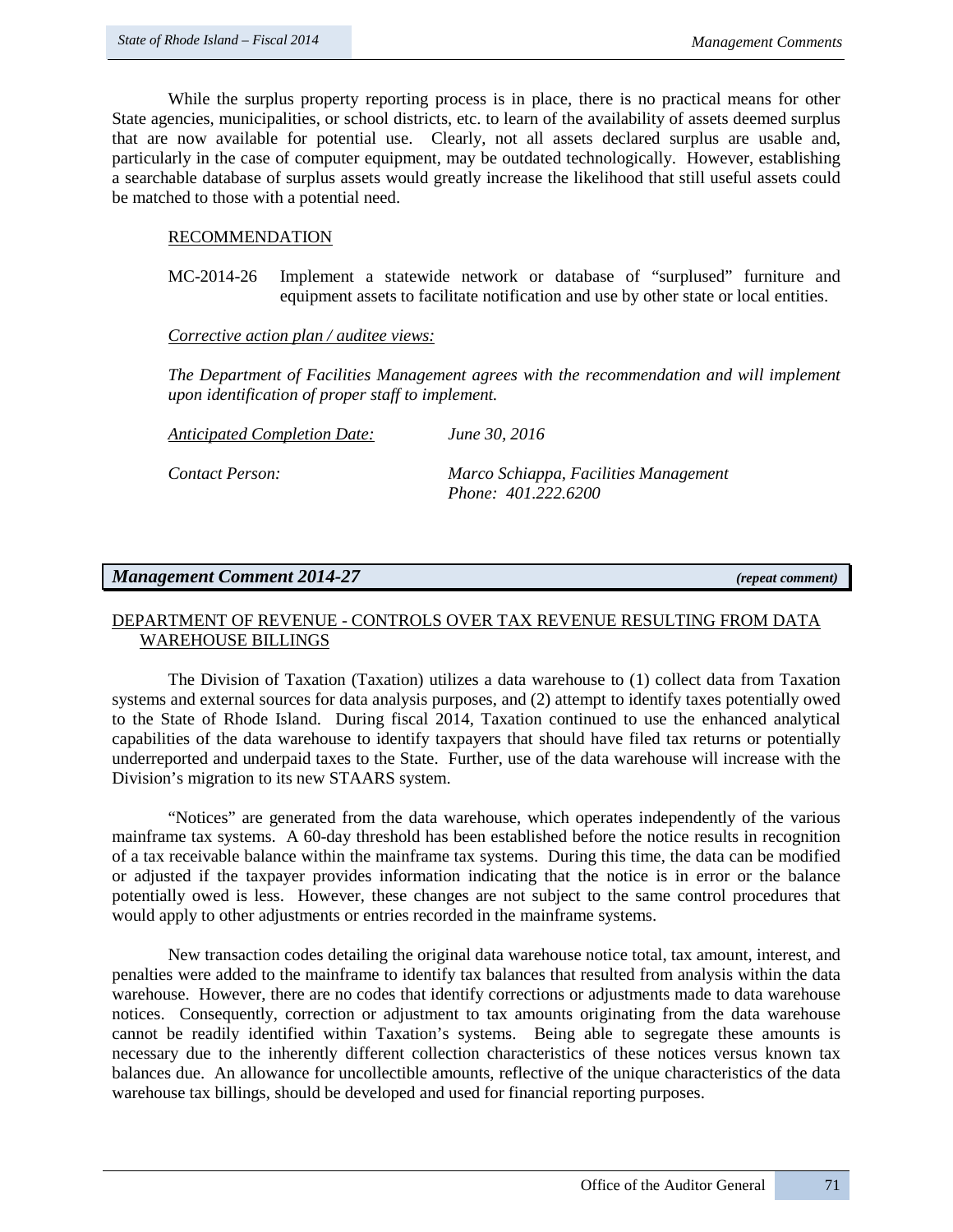Further, Taxation should eliminate the 60-day waiting period before recognizing the tax assessments within the mainframe systems.

#### RECOMMENDATIONS

- MC-2014-27a Identify corrected and adjusted tax amounts for transactions emanating from the data warehouse within the mainframe systems with unique codes to allow separate identification for analysis and collection purposes.
- MC-2014-27b Establish an allowance for uncollectible taxes receivable, which reflects the unique collection characteristics of the data warehouse notices/billings.
- MC-2014-27c Recognize all data warehouse generated receivables within Taxation's systems at the time of the notice creation, i.e. eliminate the 60-day waiting period.

#### *Corrective action plan / auditee views:*

*MC-2014-27a - Assessments created in the Data Warehouse which are transferred to the mainframe are coded with a special indicator. Any correction or adjustment made to these assessments can be separately identified and reported.* 

*Anticipated Completion Date: N/A*

*MC-2013-27b - The Division of Taxation will continue to work with the Office of Accounts and Control to establish and modify the allowance for uncollectible tax receivables relating to assessments originating from the Data Warehouse. The Division of Taxation recently developed detail reports outlining the history of receivables and collections from the data warehouse notices.*

*Anticipated Completion Date: June 2015*

*MC-2013-27c - Any assessment created in the Data Warehouse is transferred to the Mainframe System within 48 hours. The assessments are held for 60-days to avoid duplicate billings and to afford the taxpayer their statutory 30-day right appeal the assessment. The Division of Taxation has reexamined the 60-day waiting period and feels it is important to maintain this waiting period.*

*Anticipated Completion Date: N/A*

*Contact Person: David Sullivan, Tax Administrator Phone: 401.574.8922*

## *Management Comment 2014-28 (repeat comment)*

#### DEPARTMENT OF REVENUE – CONTROLS OVER THE RECORDING OF TAXES RECEIVABLE CORRECTION ADJUSTMENTS

The Division of Taxation (Taxation) should strengthen controls over Accounts Receivable Correction (ARC) transactions posted to its mainframe systems. Controls are not in place to ensure that the total of ARC transactions posted to each mainframe tax system matches the amount approved for data